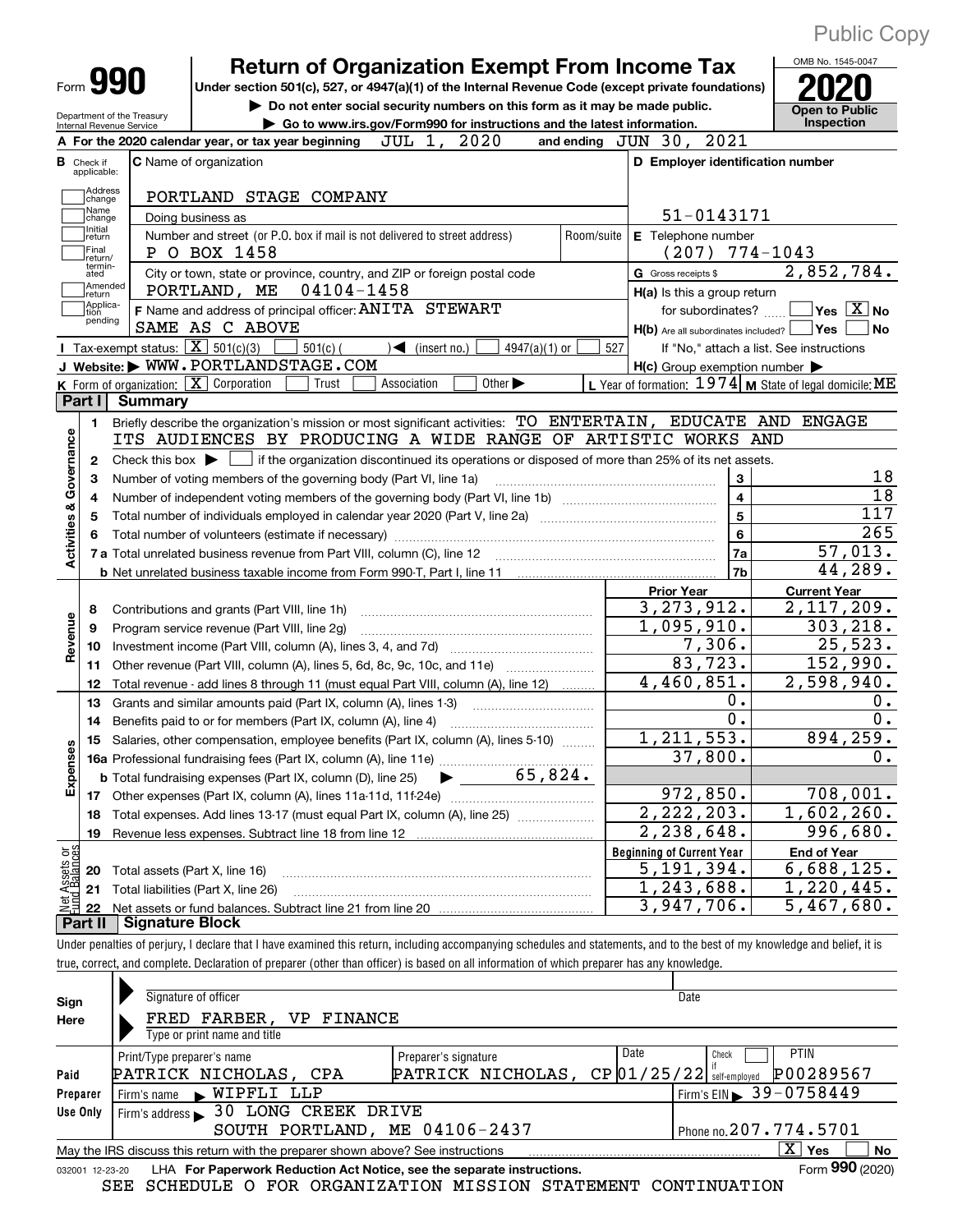|    | 51-0143171<br>PORTLAND STAGE COMPANY<br>Page 2<br>Form 990 (2020)                                                                            |
|----|----------------------------------------------------------------------------------------------------------------------------------------------|
|    | Part III   Statement of Program Service Accomplishments                                                                                      |
|    | $\overline{\mathbf{X}}$                                                                                                                      |
| 1. | Briefly describe the organization's mission:                                                                                                 |
|    | TO ENTERTAIN, EDUCATE AND ENGAGE ITS AUDIENCES BY PRODUCING A WIDE                                                                           |
|    | RANGE OF ARTISTIC WORKS AND PROGRAMS THAT EXPLORE BASIC HUMAN ISSUES                                                                         |
|    | AND CONCERNS RELEVANT TO THE COMMUNITIES SERVED BY THE THEATER. OUR                                                                          |
|    | GUIDING PRINCIPLE IS TO PROMOTE CREATIVITY AND DIALOGUE AMONG ARTISTS,                                                                       |
| 2  | Did the organization undertake any significant program services during the year which were not listed on the                                 |
|    | Yes $\boxed{X}$ No<br>prior Form 990 or 990-EZ?                                                                                              |
|    | If "Yes," describe these new services on Schedule O.                                                                                         |
| 3  | $Yes \ \boxed{X}$ No<br>Did the organization cease conducting, or make significant changes in how it conducts, any program services?         |
|    | If "Yes," describe these changes on Schedule O.                                                                                              |
| 4  | Describe the organization's program service accomplishments for each of its three largest program services, as measured by expenses.         |
|    | Section 501(c)(3) and 501(c)(4) organizations are required to report the amount of grants and allocations to others, the total expenses, and |
|    | revenue, if any, for each program service reported.                                                                                          |
|    | 382, 857.<br>1, 209, 731. including grants of \$                                                                                             |
| 4a | (Revenue \$<br>(Code:<br>(Expenses \$<br>PORTLAND STAGE IS A HUB OF CREATIVE ACTIVITY CONNECTING OUR COMMUNITY                               |
|    | TO OUTSTANDING THEATRICAL EXPERIENCES. THROUGH OUR MAINSTAGE SHOWS,                                                                          |
|    |                                                                                                                                              |
|    | ACCLAIMED NEW WORK INITIATIVES AND EDUCATION PROGRAMS, WE PROVIDE A                                                                          |
|    | DIVERSE RANGE OF PRODUCTIONS AND PROGRAMS THAT CHALLENGE THINKING AND                                                                        |
|    | PROMOTE EMPATHY, INVESTING IN THE FUTURE OF OUR ART FORM. DURING THE                                                                         |
|    | PANDEMIC, WE'VE FOUND SUCCESSFUL METHODS TO CONTINUE CREATING AND                                                                            |
|    | CONNECTING WITH OUR AUDIENCE. THE 2020-21 SEASON INCLUDED: FIVE LIVE                                                                         |
|    | MAINSTAGE PRODUCTIONS THAT WERE ALSO AVAILABLE IN A VIRTUAL FORMAT;                                                                          |
|    | EIGHT NEW PLAY DEVELOPMENT WORKSHOPS, FIVE OF WHICH ARE PART OF OUR                                                                          |
|    | 2021-22 SEASON; AND EDUCATION PROGRAMS ENGAGING STUDENTS THROUGH                                                                             |
|    | CONCENTRATED IN-PERSON PROGRAMS AS WELL AS VIRTUAL PROGRAMS WITH OVER                                                                        |
|    | 80,000 VIEWERS. WE BELIEVE THAT THEATER IS ABOUT INCLUSIVITY; IT IS                                                                          |
|    |                                                                                                                                              |
|    |                                                                                                                                              |
|    |                                                                                                                                              |
|    |                                                                                                                                              |
|    |                                                                                                                                              |
|    |                                                                                                                                              |
| 4c | including grants of \$<br>) (Revenue \$<br>(Code: ) (Expenses \$                                                                             |
|    |                                                                                                                                              |
|    |                                                                                                                                              |
|    |                                                                                                                                              |
|    |                                                                                                                                              |
|    |                                                                                                                                              |
|    |                                                                                                                                              |
|    |                                                                                                                                              |
|    |                                                                                                                                              |
|    |                                                                                                                                              |
|    |                                                                                                                                              |
|    |                                                                                                                                              |
|    |                                                                                                                                              |
|    |                                                                                                                                              |
|    |                                                                                                                                              |
| 4d | Other program services (Describe on Schedule O.)                                                                                             |
|    | (Expenses \$<br>including grants of \$<br>Revenue \$                                                                                         |
| 4е | 1, 209, 731.<br>Total program service expenses                                                                                               |
|    | Form 990 (2020)<br>SEE SCHEDULE O FOR CONTINUATION(S)<br>032002 12-23-20<br>3                                                                |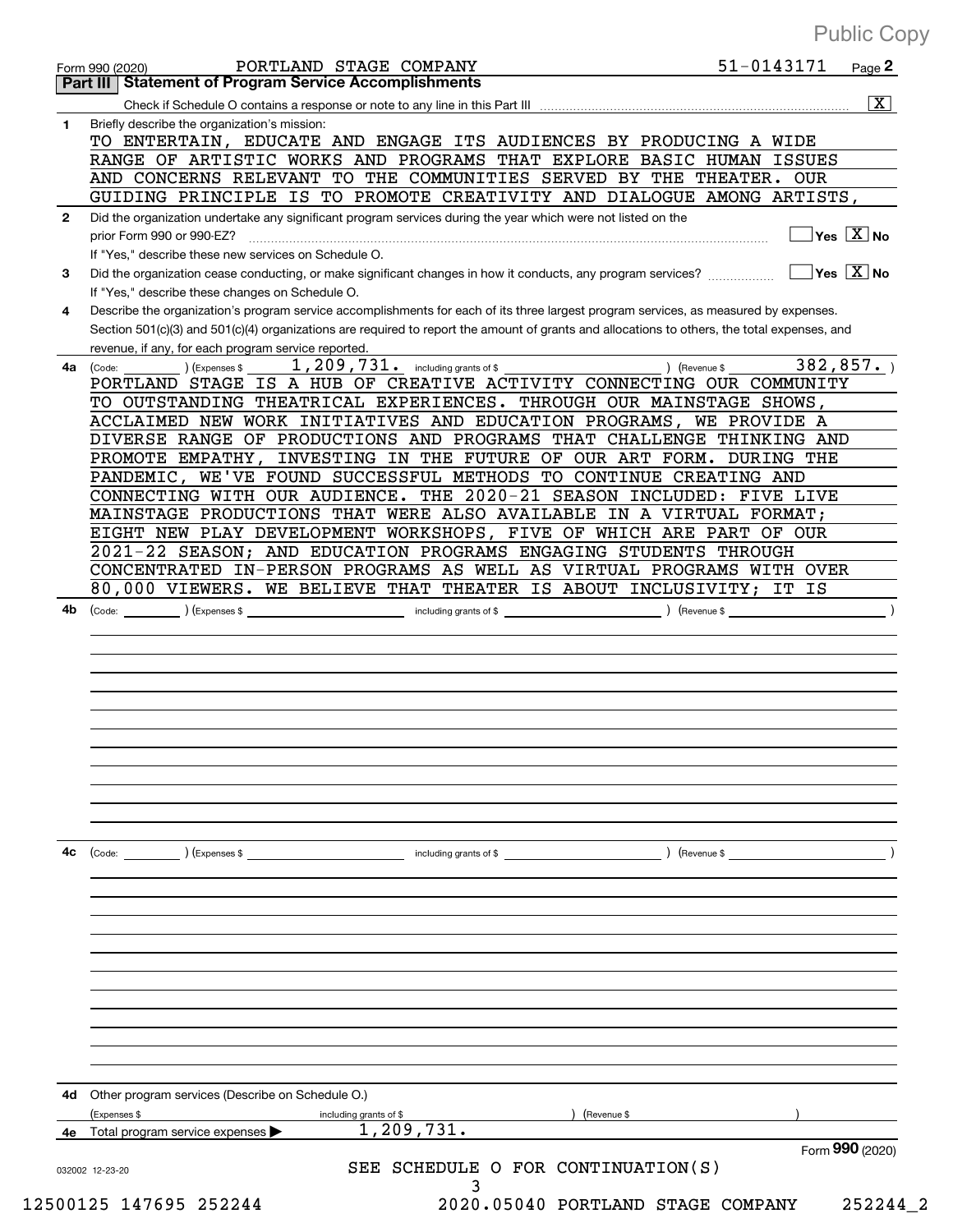$_{\rm Form}$   $_{990}$   $_{(2020)}$   $_{\rm PORTLAND}$   $_{\rm STAGE}$   $_{\rm COMPANY}$   $_{\rm S1-0143171}$   $_{\rm Page}$ 51-0143171 Page 3 Public Copy

|     | Part IV   Checklist of Required Schedules                                                                                             |                 |             |                 |
|-----|---------------------------------------------------------------------------------------------------------------------------------------|-----------------|-------------|-----------------|
|     |                                                                                                                                       |                 | <b>Yes</b>  | No              |
| 1   | Is the organization described in section $501(c)(3)$ or $4947(a)(1)$ (other than a private foundation)?                               |                 |             |                 |
|     |                                                                                                                                       | 1               | X           |                 |
| 2   |                                                                                                                                       | $\overline{2}$  | $\mathbf X$ |                 |
| 3   | Did the organization engage in direct or indirect political campaign activities on behalf of or in opposition to candidates for       |                 |             |                 |
|     |                                                                                                                                       | 3               |             | x               |
|     |                                                                                                                                       |                 |             |                 |
| 4   | Section 501(c)(3) organizations. Did the organization engage in lobbying activities, or have a section 501(h) election in effect      |                 |             |                 |
|     |                                                                                                                                       | 4               |             | x               |
| 5   | Is the organization a section 501(c)(4), 501(c)(5), or 501(c)(6) organization that receives membership dues, assessments, or          |                 |             |                 |
|     |                                                                                                                                       | 5               |             | x               |
| 6   | Did the organization maintain any donor advised funds or any similar funds or accounts for which donors have the right to             |                 |             |                 |
|     | provide advice on the distribution or investment of amounts in such funds or accounts? If "Yes," complete Schedule D, Part I          | 6               |             | x               |
| 7   | Did the organization receive or hold a conservation easement, including easements to preserve open space,                             |                 |             |                 |
|     |                                                                                                                                       | $\overline{7}$  |             | x               |
| 8   | Did the organization maintain collections of works of art, historical treasures, or other similar assets? If "Yes," complete          |                 |             |                 |
|     |                                                                                                                                       | 8               |             | x               |
| 9   | Did the organization report an amount in Part X, line 21, for escrow or custodial account liability, serve as a custodian for         |                 |             |                 |
|     | amounts not listed in Part X; or provide credit counseling, debt management, credit repair, or debt negotiation services?             |                 |             |                 |
|     |                                                                                                                                       | 9               |             | x               |
| 10  | Did the organization, directly or through a related organization, hold assets in donor-restricted endowments                          |                 |             |                 |
|     |                                                                                                                                       | 10              | x           |                 |
| 11  | If the organization's answer to any of the following questions is "Yes," then complete Schedule D, Parts VI, VII, VIII, IX, or X      |                 |             |                 |
|     | as applicable.                                                                                                                        |                 |             |                 |
|     | a Did the organization report an amount for land, buildings, and equipment in Part X, line 10? If "Yes," complete Schedule D,         |                 |             |                 |
|     |                                                                                                                                       | 11a             | X           |                 |
|     | <b>b</b> Did the organization report an amount for investments - other securities in Part X, line 12, that is 5% or more of its total |                 |             |                 |
|     |                                                                                                                                       | 11 <sub>b</sub> | X           |                 |
|     | c Did the organization report an amount for investments - program related in Part X, line 13, that is 5% or more of its total         |                 |             |                 |
|     |                                                                                                                                       | 11c             |             | x               |
|     | d Did the organization report an amount for other assets in Part X, line 15, that is 5% or more of its total assets reported in       |                 |             |                 |
|     |                                                                                                                                       | 11d             |             | x               |
|     | e Did the organization report an amount for other liabilities in Part X, line 25? If "Yes," complete Schedule D, Part X               | 11e             | X           |                 |
| f   | Did the organization's separate or consolidated financial statements for the tax year include a footnote that addresses               |                 |             |                 |
|     | the organization's liability for uncertain tax positions under FIN 48 (ASC 740)? If "Yes," complete Schedule D, Part X                | 11f             |             | x               |
|     | 12a Did the organization obtain separate, independent audited financial statements for the tax year? If "Yes," complete               |                 |             |                 |
|     |                                                                                                                                       | 12a             | х           |                 |
|     | Was the organization included in consolidated, independent audited financial statements for the tax year?                             |                 |             |                 |
| b   |                                                                                                                                       | 12b             |             | х               |
|     | If "Yes," and if the organization answered "No" to line 12a, then completing Schedule D, Parts XI and XII is optional                 | 13              |             | X               |
| 13  |                                                                                                                                       |                 |             | Χ               |
| 14a | Did the organization maintain an office, employees, or agents outside of the United States?                                           | 14a             |             |                 |
| b   | Did the organization have aggregate revenues or expenses of more than \$10,000 from grantmaking, fundraising, business,               |                 |             |                 |
|     | investment, and program service activities outside the United States, or aggregate foreign investments valued at \$100,000            |                 |             | x               |
|     |                                                                                                                                       | 14b             |             |                 |
| 15  | Did the organization report on Part IX, column (A), line 3, more than \$5,000 of grants or other assistance to or for any             |                 |             | х               |
|     |                                                                                                                                       | 15              |             |                 |
| 16  | Did the organization report on Part IX, column (A), line 3, more than \$5,000 of aggregate grants or other assistance to              |                 |             |                 |
|     |                                                                                                                                       | 16              |             | х               |
| 17  | Did the organization report a total of more than \$15,000 of expenses for professional fundraising services on Part IX,               |                 |             |                 |
|     |                                                                                                                                       | 17              |             | х               |
| 18  | Did the organization report more than \$15,000 total of fundraising event gross income and contributions on Part VIII, lines          |                 |             |                 |
|     |                                                                                                                                       | 18              | х           |                 |
| 19  | Did the organization report more than \$15,000 of gross income from gaming activities on Part VIII, line 9a? If "Yes."                |                 |             |                 |
|     |                                                                                                                                       | 19              |             | x               |
|     |                                                                                                                                       | 20a             |             | Χ               |
| b   | If "Yes" to line 20a, did the organization attach a copy of its audited financial statements to this return?                          | 20 <sub>b</sub> |             |                 |
| 21  | Did the organization report more than \$5,000 of grants or other assistance to any domestic organization or                           |                 |             |                 |
|     |                                                                                                                                       | 21              |             | x.              |
|     | 032003 12-23-20                                                                                                                       |                 |             | Form 990 (2020) |

4 12500125 147695 252244 2020.05040 PORTLAND STAGE COMPANY 252244\_2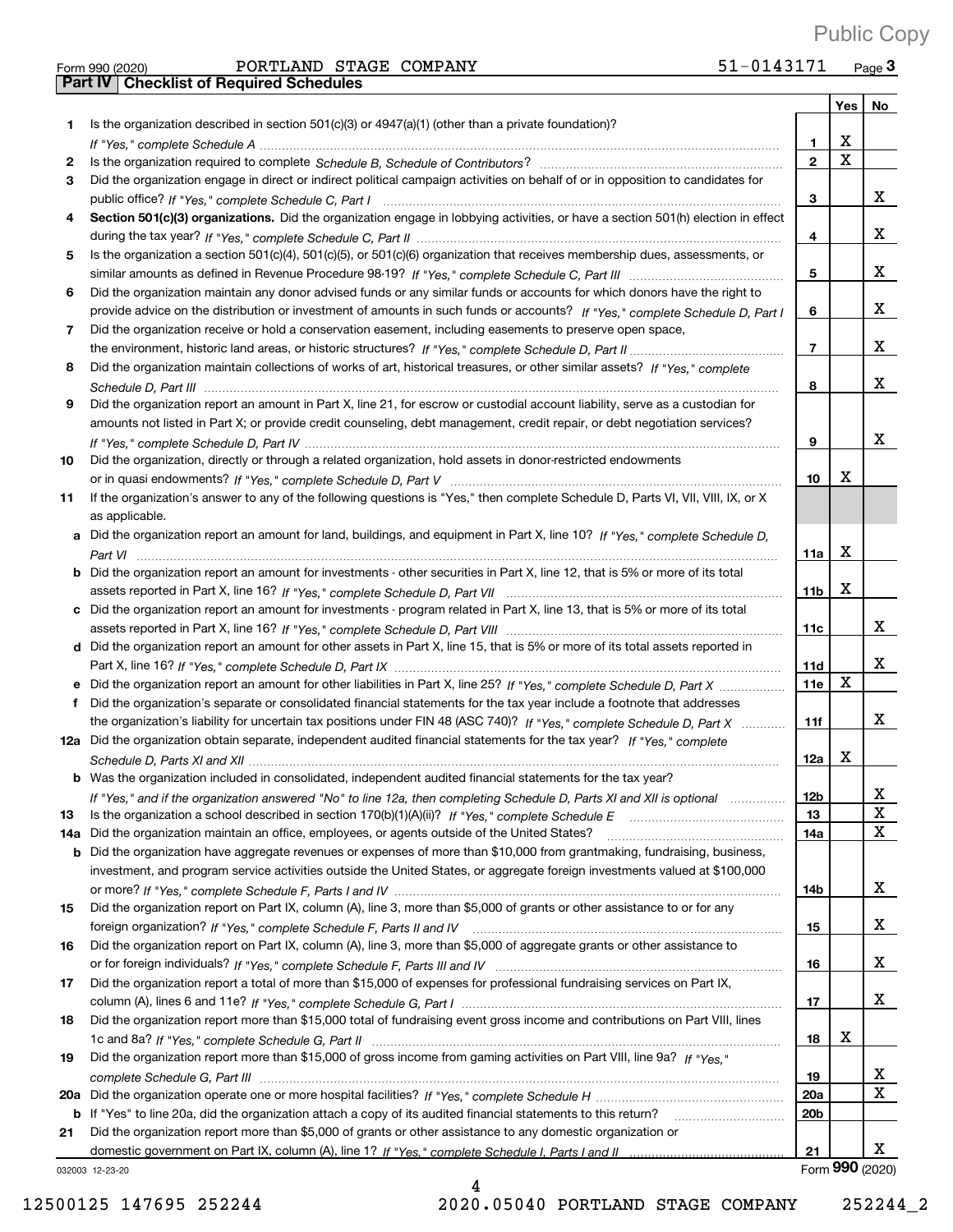|               | 51-0143171<br>PORTLAND STAGE COMPANY<br>Form 990 (2020)                                                                      |            |     | Page 4 |
|---------------|------------------------------------------------------------------------------------------------------------------------------|------------|-----|--------|
|               | Part IV   Checklist of Required Schedules (continued)                                                                        |            |     |        |
|               |                                                                                                                              |            | Yes | No     |
| 22            | Did the organization report more than \$5,000 of grants or other assistance to or for domestic individuals on                |            |     |        |
|               |                                                                                                                              | 22         |     | X      |
| 23            | Did the organization answer "Yes" to Part VII, Section A, line 3, 4, or 5 about compensation of the organization's current   |            |     |        |
|               | and former officers, directors, trustees, key employees, and highest compensated employees? If "Yes," complete               |            |     |        |
|               |                                                                                                                              | 23         |     | X      |
|               | 24a Did the organization have a tax-exempt bond issue with an outstanding principal amount of more than \$100,000 as of the  |            |     |        |
|               | last day of the year, that was issued after December 31, 2002? If "Yes," answer lines 24b through 24d and complete           |            |     |        |
|               |                                                                                                                              | 24a        |     | X      |
| b             |                                                                                                                              | 24b        |     |        |
|               | c Did the organization maintain an escrow account other than a refunding escrow at any time during the year to defease       |            |     |        |
|               |                                                                                                                              | 24c        |     |        |
|               |                                                                                                                              | 24d        |     |        |
|               | 25a Section 501(c)(3), 501(c)(4), and 501(c)(29) organizations. Did the organization engage in an excess benefit             |            |     |        |
|               |                                                                                                                              | 25a        |     | X      |
|               | b Is the organization aware that it engaged in an excess benefit transaction with a disqualified person in a prior year, and |            |     |        |
|               | that the transaction has not been reported on any of the organization's prior Forms 990 or 990-EZ? If "Yes," complete        |            |     |        |
|               | Schedule L, Part I                                                                                                           | 25b        |     | x      |
| 26            | Did the organization report any amount on Part X, line 5 or 22, for receivables from or payables to any current              |            |     |        |
|               | or former officer, director, trustee, key employee, creator or founder, substantial contributor, or 35%                      |            |     |        |
|               |                                                                                                                              | 26         |     | X      |
| 27            | Did the organization provide a grant or other assistance to any current or former officer, director, trustee, key employee,  |            |     |        |
|               | creator or founder, substantial contributor or employee thereof, a grant selection committee member, or to a 35% controlled  |            |     |        |
|               | entity (including an employee thereof) or family member of any of these persons? If "Yes," complete Schedule L, Part III     | 27         |     | x      |
| 28            | Was the organization a party to a business transaction with one of the following parties (see Schedule L, Part IV            |            |     |        |
|               | instructions, for applicable filing thresholds, conditions, and exceptions):                                                 |            |     |        |
|               | a A current or former officer, director, trustee, key employee, creator or founder, or substantial contributor? If           |            |     |        |
|               |                                                                                                                              | 28a        |     | х      |
|               |                                                                                                                              | 28b        |     | X      |
|               | c A 35% controlled entity of one or more individuals and/or organizations described in lines 28a or 28b? If                  |            |     |        |
|               |                                                                                                                              | <b>28c</b> |     | х      |
| 29            |                                                                                                                              | 29         | X   |        |
| 30            | Did the organization receive contributions of art, historical treasures, or other similar assets, or qualified conservation  |            |     |        |
|               |                                                                                                                              | 30         |     | x      |
| 31            | Did the organization liquidate, terminate, or dissolve and cease operations? If "Yes," complete Schedule N, Part I           | 31         |     | X      |
| 32            | Did the organization sell, exchange, dispose of, or transfer more than 25% of its net assets? If "Yes," complete             |            |     |        |
|               |                                                                                                                              | 32         |     | X      |
| 33            | Did the organization own 100% of an entity disregarded as separate from the organization under Regulations                   |            |     |        |
|               |                                                                                                                              | 33         |     | x      |
| 34            | Was the organization related to any tax-exempt or taxable entity? If "Yes," complete Schedule R, Part II, III, or IV, and    |            |     |        |
|               |                                                                                                                              | 34         |     | х      |
|               | 35a Did the organization have a controlled entity within the meaning of section 512(b)(13)?                                  | <b>35a</b> |     | X      |
|               | b If "Yes" to line 35a, did the organization receive any payment from or engage in any transaction with a controlled entity  |            |     |        |
|               |                                                                                                                              | 35b        |     |        |
| 36            | Section 501(c)(3) organizations. Did the organization make any transfers to an exempt non-charitable related organization?   |            |     |        |
|               |                                                                                                                              | 36         |     | x      |
| 37            | Did the organization conduct more than 5% of its activities through an entity that is not a related organization             |            |     |        |
|               |                                                                                                                              | 37         |     | x      |
| 38            | Did the organization complete Schedule O and provide explanations in Schedule O for Part VI, lines 11b and 19?               |            |     |        |
|               | Note: All Form 990 filers are required to complete Schedule O                                                                | 38         | x   |        |
| <b>Part V</b> | <b>Statements Regarding Other IRS Filings and Tax Compliance</b>                                                             |            |     |        |
|               | Check if Schedule O contains a response or note to any line in this Part V                                                   |            |     |        |
|               |                                                                                                                              |            | Yes | No     |
|               | 1a                                                                                                                           | 30         |     |        |
|               | <b>b</b> Enter the number of Forms W-2G included in line 1a. Enter -0- if not applicable<br>1 <sub>b</sub>                   |            |     |        |

032004 12+23+20

**22**

**23**

**26**

**27**

**28**

**29 30**

**31 32**

**34**

5

**b** Enter the number of Forms W-2G included in line 1a. Enter -0- if not applicable  $\ldots$  $\ldots$  $\ldots$  $\ldots$  $\ldots$ 

**c** Did the organization comply with backup withholding rules for reportable payments to vendors and reportable gaming

12500125 147695 252244 2020.05040 PORTLAND STAGE COMPANY 252244\_2

**1c**

Form (2020) **990**

X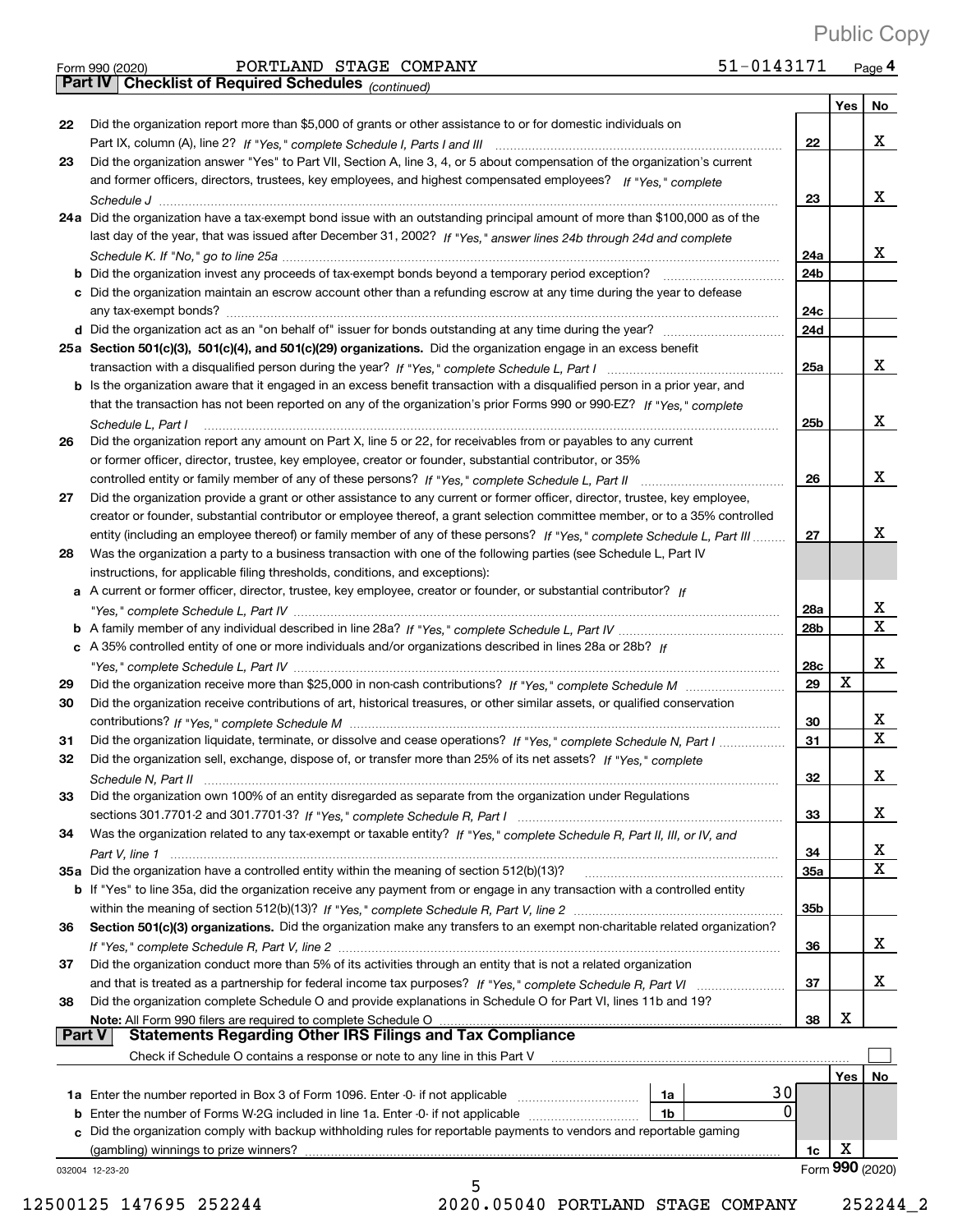|               | 51-0143171<br>PORTLAND STAGE COMPANY<br>Form 990 (2020)                                                                                                                                                                               |          |        | $_{\text{Page}}$ 5 |  |  |  |  |  |  |
|---------------|---------------------------------------------------------------------------------------------------------------------------------------------------------------------------------------------------------------------------------------|----------|--------|--------------------|--|--|--|--|--|--|
| <b>Part V</b> | Statements Regarding Other IRS Filings and Tax Compliance (continued)                                                                                                                                                                 |          |        |                    |  |  |  |  |  |  |
|               |                                                                                                                                                                                                                                       |          | Yes    | No                 |  |  |  |  |  |  |
|               | 2a Enter the number of employees reported on Form W-3, Transmittal of Wage and Tax Statements,                                                                                                                                        |          |        |                    |  |  |  |  |  |  |
|               | 117<br>filed for the calendar year ending with or within the year covered by this return<br>2a                                                                                                                                        |          |        |                    |  |  |  |  |  |  |
| b             |                                                                                                                                                                                                                                       |          |        |                    |  |  |  |  |  |  |
|               |                                                                                                                                                                                                                                       |          |        |                    |  |  |  |  |  |  |
|               | 3a Did the organization have unrelated business gross income of \$1,000 or more during the year?                                                                                                                                      |          |        |                    |  |  |  |  |  |  |
|               |                                                                                                                                                                                                                                       | 3a<br>3b | X<br>X |                    |  |  |  |  |  |  |
|               | 4a At any time during the calendar year, did the organization have an interest in, or a signature or other authority over, a                                                                                                          |          |        |                    |  |  |  |  |  |  |
|               | financial account in a foreign country (such as a bank account, securities account, or other financial account)?                                                                                                                      | 4a       |        | х                  |  |  |  |  |  |  |
|               | <b>b</b> If "Yes," enter the name of the foreign country $\blacktriangleright$                                                                                                                                                        |          |        |                    |  |  |  |  |  |  |
|               | See instructions for filing requirements for FinCEN Form 114, Report of Foreign Bank and Financial Accounts (FBAR).                                                                                                                   |          |        |                    |  |  |  |  |  |  |
| 5a            |                                                                                                                                                                                                                                       | 5a       |        | х                  |  |  |  |  |  |  |
| b             |                                                                                                                                                                                                                                       | 5b       |        | Χ                  |  |  |  |  |  |  |
|               |                                                                                                                                                                                                                                       | 5c       |        |                    |  |  |  |  |  |  |
| с             | 6a Does the organization have annual gross receipts that are normally greater than \$100,000, and did the organization solicit                                                                                                        |          |        |                    |  |  |  |  |  |  |
|               |                                                                                                                                                                                                                                       |          |        | х                  |  |  |  |  |  |  |
|               | any contributions that were not tax deductible as charitable contributions?                                                                                                                                                           | 6a       |        |                    |  |  |  |  |  |  |
|               | <b>b</b> If "Yes," did the organization include with every solicitation an express statement that such contributions or gifts                                                                                                         |          |        |                    |  |  |  |  |  |  |
|               | were not tax deductible?                                                                                                                                                                                                              | 6b       |        |                    |  |  |  |  |  |  |
| 7             | Organizations that may receive deductible contributions under section 170(c).                                                                                                                                                         |          | х      |                    |  |  |  |  |  |  |
| а             | Did the organization receive a payment in excess of \$75 made partly as a contribution and partly for goods and services provided to the payor?                                                                                       | 7a       | X      |                    |  |  |  |  |  |  |
| b             | If "Yes," did the organization notify the donor of the value of the goods or services provided?                                                                                                                                       | 7b       |        |                    |  |  |  |  |  |  |
| с             | Did the organization sell, exchange, or otherwise dispose of tangible personal property for which it was required                                                                                                                     |          |        |                    |  |  |  |  |  |  |
|               |                                                                                                                                                                                                                                       | 7c       |        | х                  |  |  |  |  |  |  |
| d             | 7d<br>If "Yes," indicate the number of Forms 8282 filed during the year                                                                                                                                                               |          |        |                    |  |  |  |  |  |  |
| е             |                                                                                                                                                                                                                                       | 7e       |        | х                  |  |  |  |  |  |  |
| f             | Did the organization, during the year, pay premiums, directly or indirectly, on a personal benefit contract?                                                                                                                          | 7f       |        | Χ                  |  |  |  |  |  |  |
| g             | If the organization received a contribution of qualified intellectual property, did the organization file Form 8899 as required?                                                                                                      | 7g       |        |                    |  |  |  |  |  |  |
| h             | If the organization received a contribution of cars, boats, airplanes, or other vehicles, did the organization file a Form 1098-C?                                                                                                    | 7h       |        |                    |  |  |  |  |  |  |
| 8             | Sponsoring organizations maintaining donor advised funds. Did a donor advised fund maintained by the                                                                                                                                  |          |        |                    |  |  |  |  |  |  |
|               | sponsoring organization have excess business holdings at any time during the year?                                                                                                                                                    | 8        |        |                    |  |  |  |  |  |  |
| 9             | Sponsoring organizations maintaining donor advised funds.                                                                                                                                                                             |          |        |                    |  |  |  |  |  |  |
| а             | Did the sponsoring organization make any taxable distributions under section 4966?                                                                                                                                                    | 9а       |        |                    |  |  |  |  |  |  |
| b             |                                                                                                                                                                                                                                       | 9b       |        |                    |  |  |  |  |  |  |
| 10            | Section 501(c)(7) organizations. Enter:                                                                                                                                                                                               |          |        |                    |  |  |  |  |  |  |
|               | 10a<br>a Initiation fees and capital contributions included on Part VIII, line 12 [111] [12] [11] [12] [11] [12] [11] [12] [11] [12] [11] [12] [11] [12] [11] [12] [11] [12] [11] [12] [11] [12] [11] [12] [11] [12] [11] [12] [11] [ |          |        |                    |  |  |  |  |  |  |
|               | 10b <br>Gross receipts, included on Form 990, Part VIII, line 12, for public use of club facilities                                                                                                                                   |          |        |                    |  |  |  |  |  |  |
| 11            | Section 501(c)(12) organizations. Enter:                                                                                                                                                                                              |          |        |                    |  |  |  |  |  |  |
| а             | 11a<br>Gross income from members or shareholders                                                                                                                                                                                      |          |        |                    |  |  |  |  |  |  |
| b             | Gross income from other sources (Do not net amounts due or paid to other sources against                                                                                                                                              |          |        |                    |  |  |  |  |  |  |
|               | 11 <sub>b</sub>                                                                                                                                                                                                                       |          |        |                    |  |  |  |  |  |  |
|               | 12a Section 4947(a)(1) non-exempt charitable trusts. Is the organization filing Form 990 in lieu of Form 1041?                                                                                                                        | 12a      |        |                    |  |  |  |  |  |  |
|               | 12 <sub>b</sub><br><b>b</b> If "Yes," enter the amount of tax-exempt interest received or accrued during the year                                                                                                                     |          |        |                    |  |  |  |  |  |  |
| 13            | Section 501(c)(29) qualified nonprofit health insurance issuers.                                                                                                                                                                      |          |        |                    |  |  |  |  |  |  |
| а             | Is the organization licensed to issue qualified health plans in more than one state?                                                                                                                                                  | 13a      |        |                    |  |  |  |  |  |  |
|               | Note: See the instructions for additional information the organization must report on Schedule O.                                                                                                                                     |          |        |                    |  |  |  |  |  |  |
| b             | Enter the amount of reserves the organization is required to maintain by the states in which the                                                                                                                                      |          |        |                    |  |  |  |  |  |  |
|               | 13 <sub>b</sub>                                                                                                                                                                                                                       |          |        |                    |  |  |  |  |  |  |
|               | 13 <sub>c</sub>                                                                                                                                                                                                                       |          |        |                    |  |  |  |  |  |  |
| 14a           | Did the organization receive any payments for indoor tanning services during the tax year?                                                                                                                                            | 14a      |        | X                  |  |  |  |  |  |  |
|               | <b>b</b> If "Yes," has it filed a Form 720 to report these payments? If "No," provide an explanation on Schedule O                                                                                                                    | 14b      |        |                    |  |  |  |  |  |  |
| 15            | Is the organization subject to the section 4960 tax on payment(s) of more than \$1,000,000 in remuneration or                                                                                                                         |          |        |                    |  |  |  |  |  |  |
|               | excess parachute payment(s) during the year?                                                                                                                                                                                          | 15       |        | x                  |  |  |  |  |  |  |
|               | If "Yes," see instructions and file Form 4720, Schedule N.                                                                                                                                                                            |          |        |                    |  |  |  |  |  |  |
| 16            | Is the organization an educational institution subject to the section 4968 excise tax on net investment income?                                                                                                                       | 16       |        | х                  |  |  |  |  |  |  |
|               | If "Yes," complete Form 4720, Schedule O.                                                                                                                                                                                             |          |        |                    |  |  |  |  |  |  |

Form (2020) **990**

032005 12+23+20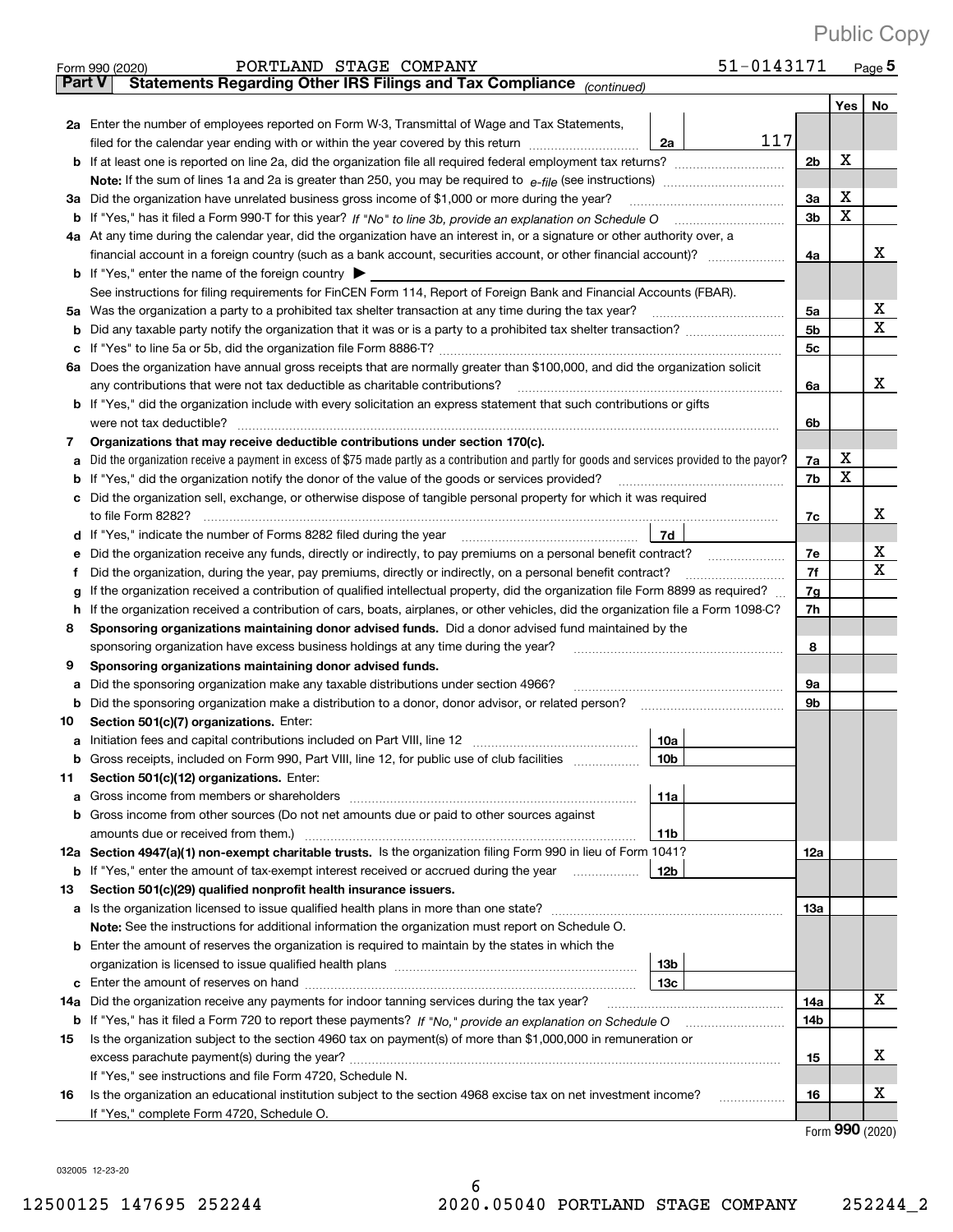|     | PORTLAND STAGE COMPANY<br>Form 990 (2020)                                                                                                                                                                                                            |    | 51-0143171 |                 |                         | Page $6$                |
|-----|------------------------------------------------------------------------------------------------------------------------------------------------------------------------------------------------------------------------------------------------------|----|------------|-----------------|-------------------------|-------------------------|
|     | Governance, Management, and Disclosure For each "Yes" response to lines 2 through 7b below, and for a "No" response<br><b>Part VI</b>                                                                                                                |    |            |                 |                         |                         |
|     | to line 8a, 8b, or 10b below, describe the circumstances, processes, or changes on Schedule O. See instructions.                                                                                                                                     |    |            |                 |                         |                         |
|     |                                                                                                                                                                                                                                                      |    |            |                 |                         | $\overline{\mathbf{x}}$ |
|     | <b>Section A. Governing Body and Management</b>                                                                                                                                                                                                      |    |            |                 |                         |                         |
|     |                                                                                                                                                                                                                                                      |    |            |                 | Yes                     | No                      |
|     | <b>1a</b> Enter the number of voting members of the governing body at the end of the tax year                                                                                                                                                        | 1a |            | 18              |                         |                         |
|     | If there are material differences in voting rights among members of the governing body, or if the governing                                                                                                                                          |    |            |                 |                         |                         |
|     | body delegated broad authority to an executive committee or similar committee, explain on Schedule O.                                                                                                                                                |    |            |                 |                         |                         |
| b   | Enter the number of voting members included on line 1a, above, who are independent                                                                                                                                                                   | 1b |            | 18              |                         |                         |
| 2   | Did any officer, director, trustee, or key employee have a family relationship or a business relationship with any other                                                                                                                             |    |            |                 |                         |                         |
|     | officer, director, trustee, or key employee?                                                                                                                                                                                                         |    |            | $\mathbf{2}$    |                         | х                       |
| 3   | Did the organization delegate control over management duties customarily performed by or under the direct supervision                                                                                                                                |    |            |                 |                         |                         |
|     | of officers, directors, trustees, or key employees to a management company or other person?                                                                                                                                                          |    |            | 3               |                         | X                       |
| 4   | Did the organization make any significant changes to its governing documents since the prior Form 990 was filed?                                                                                                                                     |    |            | 4               |                         | $\overline{\mathbf{x}}$ |
| 5   | Did the organization become aware during the year of a significant diversion of the organization's assets?                                                                                                                                           |    |            | 5               |                         | $\overline{\textbf{X}}$ |
| 6   | Did the organization have members or stockholders?                                                                                                                                                                                                   |    |            | 6               |                         | $\mathbf X$             |
| 7a  | Did the organization have members, stockholders, or other persons who had the power to elect or appoint one or                                                                                                                                       |    |            |                 |                         |                         |
|     |                                                                                                                                                                                                                                                      |    |            | 7a              |                         | X                       |
|     | <b>b</b> Are any governance decisions of the organization reserved to (or subject to approval by) members, stockholders, or                                                                                                                          |    |            |                 |                         |                         |
|     | persons other than the governing body?                                                                                                                                                                                                               |    |            | 7b              |                         | х                       |
| 8   | Did the organization contemporaneously document the meetings held or written actions undertaken during the year by the following:                                                                                                                    |    |            |                 |                         |                         |
| a   |                                                                                                                                                                                                                                                      |    |            | 8a              | X                       |                         |
|     |                                                                                                                                                                                                                                                      |    |            | 8b              | X                       |                         |
| 9   | Is there any officer, director, trustee, or key employee listed in Part VII, Section A, who cannot be reached at the                                                                                                                                 |    |            |                 |                         |                         |
|     |                                                                                                                                                                                                                                                      |    |            | 9               |                         | x                       |
|     | Section B. Policies (This Section B requests information about policies not required by the Internal Revenue Code.)                                                                                                                                  |    |            |                 |                         |                         |
|     |                                                                                                                                                                                                                                                      |    |            | 10a             | Yes                     | No<br>X                 |
|     | <b>b</b> If "Yes," did the organization have written policies and procedures governing the activities of such chapters, affiliates,                                                                                                                  |    |            |                 |                         |                         |
|     | and branches to ensure their operations are consistent with the organization's exempt purposes?                                                                                                                                                      |    |            | 10 <sub>b</sub> |                         |                         |
|     | 11a Has the organization provided a complete copy of this Form 990 to all members of its governing body before filing the form?                                                                                                                      |    |            | 11a             | X                       |                         |
|     | <b>b</b> Describe in Schedule O the process, if any, used by the organization to review this Form 990.                                                                                                                                               |    |            |                 |                         |                         |
| 12a |                                                                                                                                                                                                                                                      |    |            | 12a             | X                       |                         |
|     | <b>b</b> Were officers, directors, or trustees, and key employees required to disclose annually interests that could give rise to conflicts?                                                                                                         |    |            | 12 <sub>b</sub> | $\mathbf X$             |                         |
|     | c Did the organization regularly and consistently monitor and enforce compliance with the policy? If "Yes," describe                                                                                                                                 |    |            |                 |                         |                         |
|     | in Schedule O how this was done manufactured and contain an account of the state of the state of the state of                                                                                                                                        |    |            | 12c             | х                       |                         |
| 13  | Did the organization have a written whistleblower policy?                                                                                                                                                                                            |    |            | 13              | $\overline{\mathbf{x}}$ |                         |
| 14  | Did the organization have a written document retention and destruction policy?                                                                                                                                                                       |    |            | 14              |                         | X                       |
| 15  | Did the process for determining compensation of the following persons include a review and approval by independent                                                                                                                                   |    |            |                 |                         |                         |
|     | persons, comparability data, and contemporaneous substantiation of the deliberation and decision?                                                                                                                                                    |    |            |                 |                         |                         |
| а   | The organization's CEO, Executive Director, or top management official manufactured contains and contained a support of the Director, or top management official manufactured and contain a support of the state of the state                        |    |            | 15a             |                         | х                       |
|     | <b>b</b> Other officers or key employees of the organization                                                                                                                                                                                         |    |            | 15 <sub>b</sub> | X                       |                         |
|     | If "Yes" to line 15a or 15b, describe the process in Schedule O (see instructions).                                                                                                                                                                  |    |            |                 |                         |                         |
|     | 16a Did the organization invest in, contribute assets to, or participate in a joint venture or similar arrangement with a                                                                                                                            |    |            |                 |                         |                         |
|     | taxable entity during the year?                                                                                                                                                                                                                      |    |            | 16a             |                         | х                       |
|     | b If "Yes," did the organization follow a written policy or procedure requiring the organization to evaluate its participation                                                                                                                       |    |            |                 |                         |                         |
|     | in joint venture arrangements under applicable federal tax law, and take steps to safeguard the organization's                                                                                                                                       |    |            |                 |                         |                         |
|     | exempt status with respect to such arrangements?<br><b>Section C. Disclosure</b>                                                                                                                                                                     |    |            | 16b             |                         |                         |
|     | <b>NONE</b>                                                                                                                                                                                                                                          |    |            |                 |                         |                         |
| 17  | List the states with which a copy of this Form 990 is required to be filed $\blacktriangleright$<br>Section 6104 requires an organization to make its Forms 1023 (1024 or 1024-A, if applicable), 990, and 990-T (Section 501(c)(3)s only) available |    |            |                 |                         |                         |
| 18  | for public inspection. Indicate how you made these available. Check all that apply.                                                                                                                                                                  |    |            |                 |                         |                         |
|     | $X$ Upon request<br>Own website<br>Another's website<br>Other (explain on Schedule O)                                                                                                                                                                |    |            |                 |                         |                         |
| 19  | Describe on Schedule O whether (and if so, how) the organization made its governing documents, conflict of interest policy, and financial                                                                                                            |    |            |                 |                         |                         |
|     | statements available to the public during the tax year.                                                                                                                                                                                              |    |            |                 |                         |                         |
| 20  | State the name, address, and telephone number of the person who possesses the organization's books and records                                                                                                                                       |    |            |                 |                         |                         |
|     | PAUL AINSWORTH - (207) 774-1043                                                                                                                                                                                                                      |    |            |                 |                         |                         |
|     | 04101<br>25A FOREST AVE, PORTLAND, ME                                                                                                                                                                                                                |    |            |                 |                         |                         |
|     | 032006 12-23-20                                                                                                                                                                                                                                      |    |            |                 | Form 990 (2020)         |                         |
|     | 7                                                                                                                                                                                                                                                    |    |            |                 |                         |                         |

12500125 147695 252244 2020.05040 PORTLAND STAGE COMPANY 252244\_2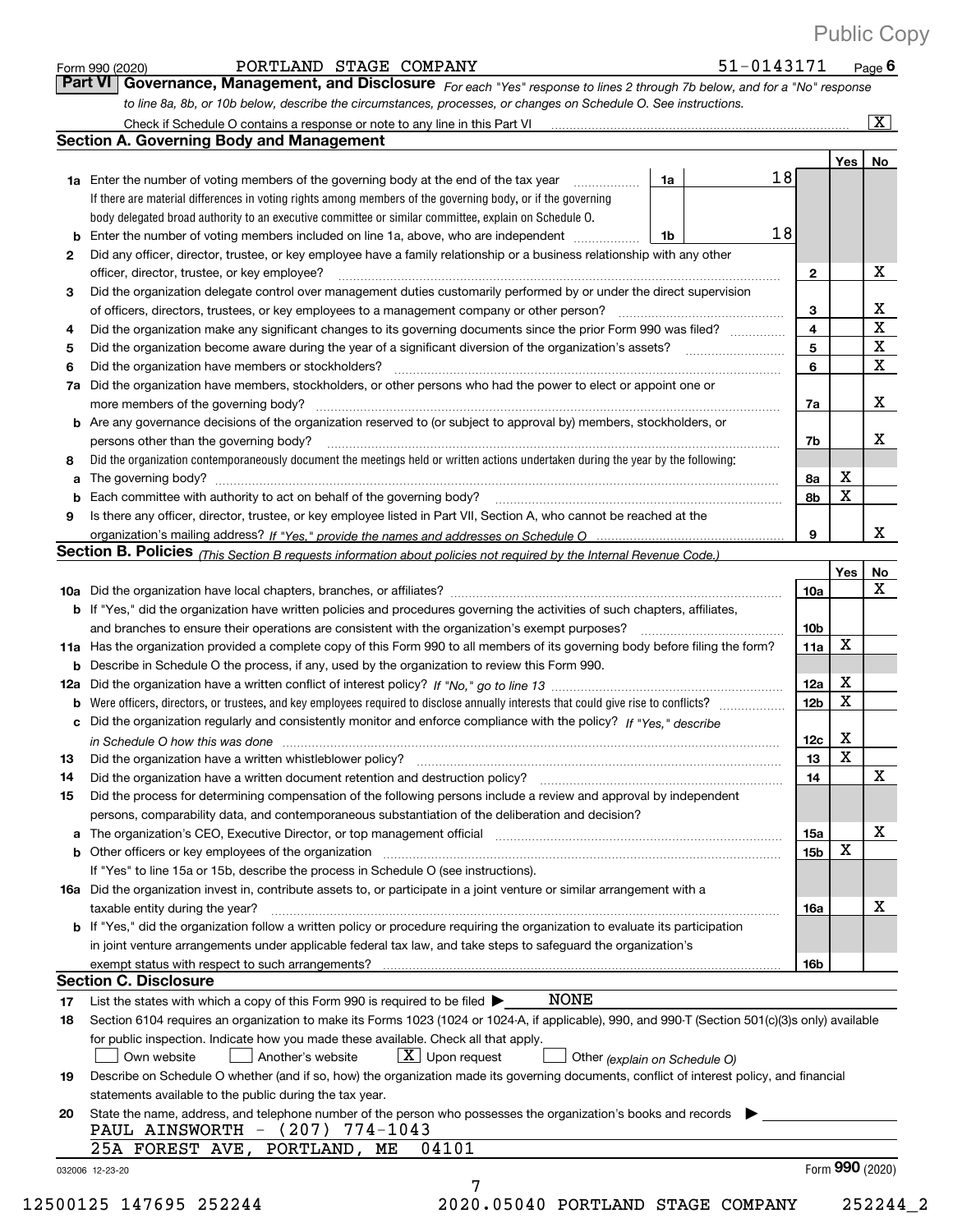| <b>Public Copy</b> |  |
|--------------------|--|
|--------------------|--|

**7**

 $\begin{array}{c} \hline \end{array}$ 

| Form 990 (2020) | PORTLAND STAGE COMPANY |  |
|-----------------|------------------------|--|

**Part VII Compensation of Officers, Directors, Trustees, Key Employees, Highest Compensated Employees, and Independent Contractors** 51-0143171

Check if Schedule O contains a response or note to any line in this Part VII }}}}}}}}}}}}}}}}}}}}}}}}}}}

**Section A. Officers, Directors, Trustees, Key Employees, and Highest Compensated Employees**

**1a**  Complete this table for all persons required to be listed. Report compensation for the calendar year ending with or within the organization's tax year.  $\bullet$  List all of the organization's current officers, directors, trustees (whether individuals or organizations), regardless of amount of compensation.

Enter -0- in columns (D), (E), and (F) if no compensation was paid.

**•** List all of the organization's current key employees, if any. See instructions for definition of "key employee."

**•** List the organization's five current highest compensated employees (other than an officer, director, trustee, or key employee) who received reportable compensation (Box 5 of Form W+2 and/or Box 7 of Form 1099+MISC) of more than \$100,000 from the organization and any related organizations.

 $\bullet$  List all of the organization's former officers, key employees, and highest compensated employees who received more than \$100,000 of reportable compensation from the organization and any related organizations.

**•** List all of the organization's former directors or trustees that received, in the capacity as a former director or trustee of the organization, more than \$10,000 of reportable compensation from the organization and any related organizations.

See instructions for the order in which to list the persons above.

Check this box if neither the organization nor any related organization compensated any current officer, director, or trustee.  $\Box$ 

| (A)                                    | (B)                    |                               |                                                                  |          | (C)          |                                   |        | (D)                             | (E)             | (F)                      |
|----------------------------------------|------------------------|-------------------------------|------------------------------------------------------------------|----------|--------------|-----------------------------------|--------|---------------------------------|-----------------|--------------------------|
| Name and title                         | Average                |                               | (do not check more than one                                      | Position |              |                                   |        | Reportable                      | Reportable      | Estimated                |
|                                        | hours per              |                               | box, unless person is both an<br>officer and a director/trustee) |          |              |                                   |        | compensation                    | compensation    | amount of                |
|                                        | week                   |                               |                                                                  |          |              |                                   |        | from                            | from related    | other                    |
|                                        | (list any<br>hours for |                               |                                                                  |          |              |                                   |        | the                             | organizations   | compensation<br>from the |
|                                        | related                |                               |                                                                  |          |              |                                   |        | organization<br>(W-2/1099-MISC) | (W-2/1099-MISC) | organization             |
|                                        | organizations          |                               |                                                                  |          |              |                                   |        |                                 |                 | and related              |
|                                        | below                  | ndividual trustee or director | nstitutional trustee                                             |          | Key employee |                                   |        |                                 |                 | organizations            |
|                                        | line)                  |                               |                                                                  | Officer  |              | Highest compensated<br>  employee | Former |                                 |                 |                          |
| (1)<br>ANITA STEWART                   | 40.00                  |                               |                                                                  |          |              |                                   |        |                                 |                 |                          |
| EXECUTIVE DIRECTOR                     |                        |                               |                                                                  | X        |              |                                   |        | 72,974.                         | 0.              | 9,824.                   |
| (2)<br>DARRELL PARDY                   | 2.00                   |                               |                                                                  |          |              |                                   |        |                                 |                 |                          |
| PRESIDENT                              |                        | X                             |                                                                  | X        |              |                                   |        | 0.                              | 0.              | 0.                       |
| NELSON TONER<br>(3)                    | 2.00                   |                               |                                                                  |          |              |                                   |        |                                 |                 |                          |
| VP DEVELOPMENT                         |                        | $\rm X$                       |                                                                  | X        |              |                                   |        | 0.                              | 0.              | 0.                       |
| GREG LANOU<br>(4)                      | 2.00                   |                               |                                                                  |          |              |                                   |        |                                 |                 |                          |
| VP FINANCE                             |                        | X                             |                                                                  | X        |              |                                   |        | 0.                              | $\mathbf{0}$ .  | $\mathbf 0$ .            |
| <b>VENITA</b><br><b>SIMCOCK</b><br>(5) | 2.00                   |                               |                                                                  |          |              |                                   |        |                                 |                 |                          |
| VP GOVERNANCE                          |                        | $\overline{\textbf{X}}$       |                                                                  | X        |              |                                   |        | 0.                              | $\mathbf 0$ .   | $0_{.}$                  |
| (6)<br>SARA<br>MURPHY                  | 2.00                   |                               |                                                                  |          |              |                                   |        |                                 |                 |                          |
| <b>SECRETARY</b>                       |                        | $\overline{\text{X}}$         |                                                                  | X        |              |                                   |        | $\mathbf 0$ .                   | 0.              | $0$ .                    |
| SUSAN CARTER<br>(7)                    | 1.00                   |                               |                                                                  |          |              |                                   |        |                                 |                 |                          |
| <b>TRUSTEE</b>                         |                        | $\overline{\text{X}}$         |                                                                  |          |              |                                   |        | 0.                              | 0.              | 0.                       |
| PETER CLOUGH<br>(8)                    | 1.00                   |                               |                                                                  |          |              |                                   |        |                                 |                 |                          |
| <b>TRUSTEE</b>                         |                        | $\overline{\textbf{X}}$       |                                                                  |          |              |                                   |        | 0.                              | 0.              | 0.                       |
| SCOTT COWGER<br>(9)                    | 1.00                   |                               |                                                                  |          |              |                                   |        |                                 |                 |                          |
| TRUSTEE                                |                        | X                             |                                                                  |          |              |                                   |        | 0.                              | $\mathbf 0$ .   | $0_{.}$                  |
| (10) FREDRIC FARBER                    | 1.00                   |                               |                                                                  |          |              |                                   |        |                                 |                 |                          |
| TRUSTEE                                |                        | $\overline{\text{X}}$         |                                                                  |          |              |                                   |        | $\mathbf{0}$ .                  | 0.              | $0_{.}$                  |
| (11) LINDSAY HANCOCK                   | 1.00                   |                               |                                                                  |          |              |                                   |        |                                 |                 |                          |
| <b>TRUSTEE</b>                         |                        | X                             |                                                                  |          |              |                                   |        | 0.                              | 0.              | $0_{\cdot}$              |
| (12) STELLA HERNANDEZ                  | 1.00                   |                               |                                                                  |          |              |                                   |        |                                 |                 |                          |
| <b>TRUSTEE</b>                         |                        | $\overline{\textbf{X}}$       |                                                                  |          |              |                                   |        | $\mathbf 0$ .                   | 0.              | $\mathbf 0$ .            |
| (13) SAMUEL DUNKEL                     | 1.00                   |                               |                                                                  |          |              |                                   |        |                                 |                 |                          |
| TRUSTEE                                |                        | X                             |                                                                  |          |              |                                   |        | 0.                              | 0.              | 0.                       |
| (14) KRISTEN JACOBSON                  | 1.00                   |                               |                                                                  |          |              |                                   |        |                                 |                 |                          |
| <b>TRUSTEE</b>                         |                        | $\rm X$                       |                                                                  |          |              |                                   |        | 0.                              | 0.              | 0.                       |
| (15) JOHN LEONARD                      | 1.00                   |                               |                                                                  |          |              |                                   |        |                                 |                 |                          |
| TRUSTEE                                |                        | X                             |                                                                  |          |              |                                   |        | 0.                              | 0.              | $0_{\cdot}$              |
| (16) TODD NICHOLSON                    | 1.00                   |                               |                                                                  |          |              |                                   |        |                                 |                 |                          |
| <b>TRUSTEE</b>                         |                        | X                             |                                                                  |          |              |                                   |        | 0.                              | 0.              | $0_{\cdot}$              |
| (17) CAROLE ANN PALMER                 | 1.00                   |                               |                                                                  |          |              |                                   |        |                                 |                 |                          |
| TRUSTEE                                |                        | $\overline{\textbf{X}}$       |                                                                  |          |              |                                   |        | 0.                              | 0.              | 0.                       |
|                                        |                        |                               |                                                                  |          |              |                                   |        |                                 |                 | $\overline{2}$           |

8

032007 12+23+20

Form (2020) **990**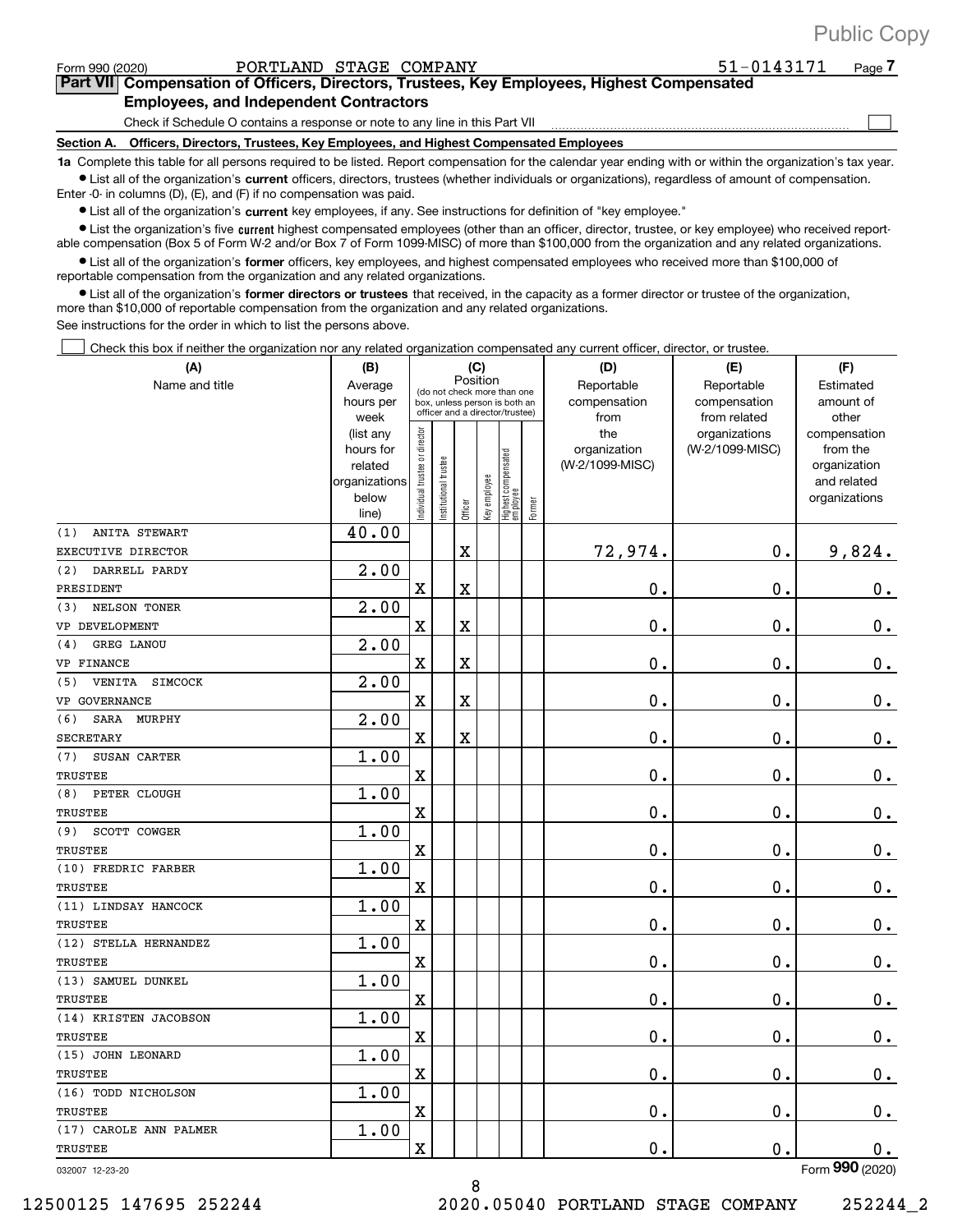| PORTLAND STAGE COMPANY<br>Form 990 (2020)                                                                                                                                                                                                                           |                                                         |                                |                                                                                                                                                                                                                                       |         |              |                                 |        |                                 | 51-0143171      |              | Page 8                                                   |
|---------------------------------------------------------------------------------------------------------------------------------------------------------------------------------------------------------------------------------------------------------------------|---------------------------------------------------------|--------------------------------|---------------------------------------------------------------------------------------------------------------------------------------------------------------------------------------------------------------------------------------|---------|--------------|---------------------------------|--------|---------------------------------|-----------------|--------------|----------------------------------------------------------|
| <b>Part VII</b><br>Section A. Officers, Directors, Trustees, Key Employees, and Highest Compensated Employees (continued)                                                                                                                                           |                                                         |                                |                                                                                                                                                                                                                                       |         |              |                                 |        |                                 |                 |              |                                                          |
| (B)<br>(A)<br>Average<br>Name and title<br>hours per<br>week<br>(list any                                                                                                                                                                                           |                                                         |                                | (C)<br>(D)<br>Position<br>Reportable<br>Reportable<br>(do not check more than one<br>compensation<br>compensation<br>box, unless person is both an<br>officer and a director/trustee)<br>from related<br>from<br>the<br>organizations |         |              |                                 |        |                                 |                 |              | (F)<br>Estimated<br>amount of<br>other<br>compensation   |
|                                                                                                                                                                                                                                                                     | hours for<br>related<br>organizations<br>below<br>line) | Individual trustee or director | Institutional trustee                                                                                                                                                                                                                 | Officer | key employee | Highest compensated<br>employee | Former | organization<br>(W-2/1099-MISC) | (W-2/1099-MISC) |              | from the<br>organization<br>and related<br>organizations |
| (18) ROBIN TALBOT<br>TRUSTEE                                                                                                                                                                                                                                        | 1.00                                                    | $\mathbf X$                    |                                                                                                                                                                                                                                       |         |              |                                 |        | 0.                              | $\mathbf 0$ .   |              | 0.                                                       |
| (19) ANNE WADE                                                                                                                                                                                                                                                      | 1.00                                                    |                                |                                                                                                                                                                                                                                       |         |              |                                 |        |                                 |                 |              |                                                          |
| TRUSTEE                                                                                                                                                                                                                                                             |                                                         | $\mathbf X$                    |                                                                                                                                                                                                                                       |         |              |                                 |        | 0.                              | $\mathbf 0$ .   |              | 0.                                                       |
| (20) ELIZABETH MARGOLIS<br>TRUSTEE                                                                                                                                                                                                                                  | 1.00                                                    | $\mathbf X$                    |                                                                                                                                                                                                                                       |         |              |                                 |        | 0.                              | $\mathbf 0$ .   |              | 0.                                                       |
| (21) JANE STEVENS                                                                                                                                                                                                                                                   | 1.00                                                    |                                |                                                                                                                                                                                                                                       |         |              |                                 |        |                                 |                 |              |                                                          |
| TRUSTEE                                                                                                                                                                                                                                                             |                                                         | X                              |                                                                                                                                                                                                                                       |         |              |                                 |        | 0.                              | 0.              |              | 0.                                                       |
|                                                                                                                                                                                                                                                                     |                                                         |                                |                                                                                                                                                                                                                                       |         |              |                                 |        |                                 |                 |              |                                                          |
|                                                                                                                                                                                                                                                                     |                                                         |                                |                                                                                                                                                                                                                                       |         |              |                                 |        |                                 |                 |              |                                                          |
|                                                                                                                                                                                                                                                                     |                                                         |                                |                                                                                                                                                                                                                                       |         |              |                                 |        |                                 |                 |              |                                                          |
|                                                                                                                                                                                                                                                                     |                                                         |                                |                                                                                                                                                                                                                                       |         |              |                                 |        |                                 |                 |              |                                                          |
|                                                                                                                                                                                                                                                                     |                                                         |                                |                                                                                                                                                                                                                                       |         |              |                                 |        |                                 |                 |              |                                                          |
|                                                                                                                                                                                                                                                                     |                                                         |                                |                                                                                                                                                                                                                                       |         |              |                                 |        |                                 |                 |              |                                                          |
| 1b Subtotal                                                                                                                                                                                                                                                         |                                                         |                                |                                                                                                                                                                                                                                       |         |              |                                 |        | 72,974.                         | 0.              |              | 9,824.                                                   |
| Total from continuation sheets to Part VII, Section A                                                                                                                                                                                                               |                                                         |                                |                                                                                                                                                                                                                                       |         |              |                                 |        | 0.                              | $\mathbf 0$ .   |              | 0.                                                       |
| d                                                                                                                                                                                                                                                                   |                                                         |                                |                                                                                                                                                                                                                                       |         |              |                                 |        | 72,974.                         | 0.              |              | 9,824.                                                   |
| Total number of individuals (including but not limited to those listed above) who received more than \$100,000 of reportable<br>$\mathbf{2}$<br>compensation from the organization                                                                                  |                                                         |                                |                                                                                                                                                                                                                                       |         |              |                                 |        |                                 |                 |              | 0                                                        |
|                                                                                                                                                                                                                                                                     |                                                         |                                |                                                                                                                                                                                                                                       |         |              |                                 |        |                                 |                 |              | Yes<br>No                                                |
| 3<br>Did the organization list any former officer, director, trustee, key employee, or highest compensated employee on                                                                                                                                              |                                                         |                                |                                                                                                                                                                                                                                       |         |              |                                 |        |                                 |                 |              | х                                                        |
| line 1a? If "Yes," complete Schedule J for such individual manufactured contained and the Yes," complete Schedule J for such individual<br>For any individual listed on line 1a, is the sum of reportable compensation and other compensation from the organization |                                                         |                                |                                                                                                                                                                                                                                       |         |              |                                 |        |                                 |                 | 3            |                                                          |
|                                                                                                                                                                                                                                                                     |                                                         |                                |                                                                                                                                                                                                                                       |         |              |                                 |        |                                 |                 | 4            | х                                                        |
| Did any person listed on line 1a receive or accrue compensation from any unrelated organization or individual for services<br>5                                                                                                                                     |                                                         |                                |                                                                                                                                                                                                                                       |         |              |                                 |        |                                 |                 | 5            | х                                                        |
| <b>Section B. Independent Contractors</b>                                                                                                                                                                                                                           |                                                         |                                |                                                                                                                                                                                                                                       |         |              |                                 |        |                                 |                 |              |                                                          |
| Complete this table for your five highest compensated independent contractors that received more than \$100,000 of compensation from<br>1.<br>the organization. Report compensation for the calendar year ending with or within the organization's tax year.        |                                                         |                                |                                                                                                                                                                                                                                       |         |              |                                 |        |                                 |                 |              |                                                          |
| (A)                                                                                                                                                                                                                                                                 |                                                         |                                |                                                                                                                                                                                                                                       |         |              |                                 |        | (B)<br>Description of services  |                 | (C)          |                                                          |
| Name and business address                                                                                                                                                                                                                                           |                                                         |                                | <b>NONE</b>                                                                                                                                                                                                                           |         |              |                                 |        |                                 |                 | Compensation |                                                          |
|                                                                                                                                                                                                                                                                     |                                                         |                                |                                                                                                                                                                                                                                       |         |              |                                 |        |                                 |                 |              |                                                          |
|                                                                                                                                                                                                                                                                     |                                                         |                                |                                                                                                                                                                                                                                       |         |              |                                 |        |                                 |                 |              |                                                          |
|                                                                                                                                                                                                                                                                     |                                                         |                                |                                                                                                                                                                                                                                       |         |              |                                 |        |                                 |                 |              |                                                          |
|                                                                                                                                                                                                                                                                     |                                                         |                                |                                                                                                                                                                                                                                       |         |              |                                 |        |                                 |                 |              |                                                          |
|                                                                                                                                                                                                                                                                     |                                                         |                                |                                                                                                                                                                                                                                       |         |              |                                 |        |                                 |                 |              |                                                          |
|                                                                                                                                                                                                                                                                     |                                                         |                                |                                                                                                                                                                                                                                       |         |              |                                 |        |                                 |                 |              |                                                          |
| Total number of independent contractors (including but not limited to those listed above) who received more than<br>2                                                                                                                                               |                                                         |                                |                                                                                                                                                                                                                                       |         |              |                                 |        |                                 |                 |              |                                                          |
| \$100,000 of compensation from the organization                                                                                                                                                                                                                     |                                                         |                                |                                                                                                                                                                                                                                       |         | 0            |                                 |        |                                 |                 |              |                                                          |

Form (2020) **990**

032008 12+23+20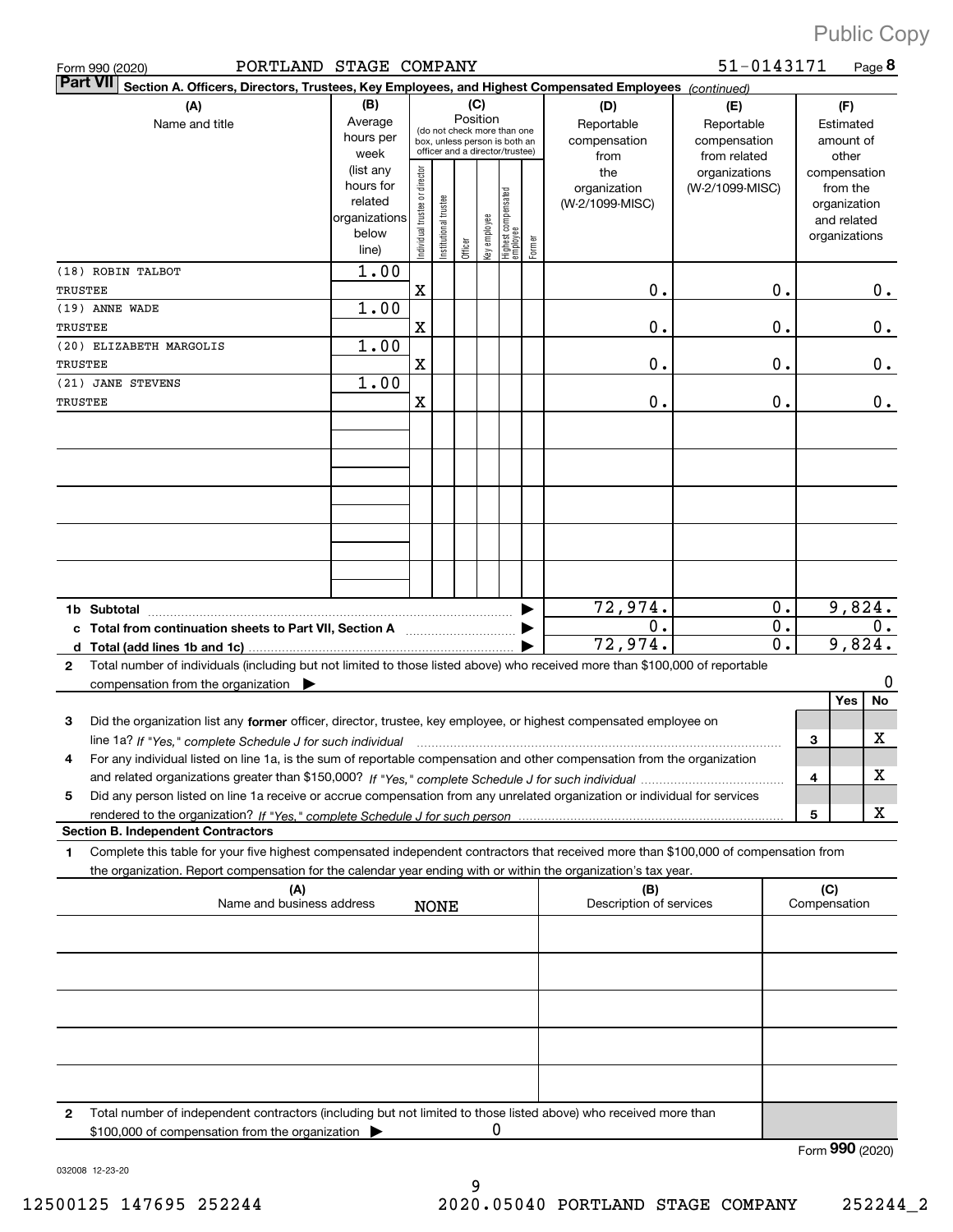|                                                           |    |   | PORTLAND STAGE COMPANY<br>Form 990 (2020)                                     |                      |                                  |                                              | 51-0143171                           | Page 9                                                          |
|-----------------------------------------------------------|----|---|-------------------------------------------------------------------------------|----------------------|----------------------------------|----------------------------------------------|--------------------------------------|-----------------------------------------------------------------|
| <b>Part VIII</b>                                          |    |   | <b>Statement of Revenue</b>                                                   |                      |                                  |                                              |                                      |                                                                 |
|                                                           |    |   | Check if Schedule O contains a response or note to any line in this Part VIII |                      |                                  |                                              |                                      |                                                                 |
|                                                           |    |   |                                                                               |                      | (A)<br>Total revenue             | (B)<br>Related or exempt<br>function revenue | (C)<br>Unrelated<br>business revenue | (D)<br>Revenue excluded<br>from tax under<br>sections 512 - 514 |
|                                                           |    |   | 1 a Federated campaigns<br>1a                                                 |                      |                                  |                                              |                                      |                                                                 |
| Contributions, Gifts, Grants<br>and Other Similar Amounts |    |   | 1 <sub>b</sub><br><b>b</b> Membership dues                                    |                      |                                  |                                              |                                      |                                                                 |
|                                                           |    |   | 1 <sub>c</sub><br>c Fundraising events                                        | 15,364.              |                                  |                                              |                                      |                                                                 |
|                                                           |    |   | 1 <sub>d</sub><br>d Related organizations                                     |                      |                                  |                                              |                                      |                                                                 |
|                                                           |    |   | 1e<br>e Government grants (contributions)                                     | 827,951.             |                                  |                                              |                                      |                                                                 |
|                                                           |    |   | f All other contributions, gifts, grants, and                                 |                      |                                  |                                              |                                      |                                                                 |
|                                                           |    |   | 1f<br>similar amounts not included above                                      | 1,273,894.           |                                  |                                              |                                      |                                                                 |
|                                                           |    |   | $1g$ \$<br>g Noncash contributions included in lines 1a-1f                    | 49,749.              |                                  |                                              |                                      |                                                                 |
|                                                           |    |   |                                                                               |                      | $\blacktriangleright$ 2,117,209. |                                              |                                      |                                                                 |
|                                                           |    |   |                                                                               | <b>Business Code</b> |                                  |                                              |                                      |                                                                 |
|                                                           |    |   | 2 a TICKET REVENUE                                                            | 711110               | 172,834.                         | 172,834.                                     |                                      |                                                                 |
|                                                           |    | b | THEATRE FOR KIDS REVEN                                                        | 711110               | 130,384.                         | 130,384.                                     |                                      |                                                                 |
|                                                           |    | с |                                                                               |                      |                                  |                                              |                                      |                                                                 |
|                                                           |    | d |                                                                               |                      |                                  |                                              |                                      |                                                                 |
| Program Service<br>Revenue                                |    |   |                                                                               |                      |                                  |                                              |                                      |                                                                 |
|                                                           |    | f | All other program service revenue                                             |                      |                                  |                                              |                                      |                                                                 |
|                                                           |    |   |                                                                               |                      | 303, 218.                        |                                              |                                      |                                                                 |
|                                                           | 3  |   | Investment income (including dividends, interest, and                         |                      |                                  |                                              |                                      |                                                                 |
|                                                           |    |   |                                                                               | ▶                    | 3,626.                           |                                              |                                      | 3,626.                                                          |
|                                                           | 4  |   | Income from investment of tax-exempt bond proceeds                            | ▶                    |                                  |                                              |                                      |                                                                 |
|                                                           | 5  |   |                                                                               |                      | 946.                             | 946.                                         |                                      |                                                                 |
|                                                           |    |   | (i) Real                                                                      | (ii) Personal        |                                  |                                              |                                      |                                                                 |
|                                                           |    |   | $6a$ 198, 577.<br>6 a Gross rents                                             |                      |                                  |                                              |                                      |                                                                 |
|                                                           |    |   | 6b 88, 371.<br><b>b</b> Less: rental expenses                                 |                      |                                  |                                              |                                      |                                                                 |
|                                                           |    |   | $6c$ 110, 206.<br>c Rental income or (loss)                                   |                      |                                  |                                              |                                      |                                                                 |
|                                                           |    |   | d Net rental income or (loss)                                                 |                      | 110, 206.                        | 78,693.                                      | 31,513.                              |                                                                 |
|                                                           |    |   | (i) Securities<br>7 a Gross amount from sales of                              | (ii) Other           |                                  |                                              |                                      |                                                                 |
|                                                           |    |   | 7a 182, 323.<br>assets other than inventory                                   |                      |                                  |                                              |                                      |                                                                 |
|                                                           |    |   | <b>b</b> Less: cost or other basis                                            |                      |                                  |                                              |                                      |                                                                 |
|                                                           |    |   | $7b/160$ , 426.<br>and sales expenses                                         |                      |                                  |                                              |                                      |                                                                 |
| venue                                                     |    |   | $7c$ 21,897.<br>c Gain or (loss)                                              |                      |                                  |                                              |                                      |                                                                 |
|                                                           |    |   |                                                                               |                      | 21,897.                          |                                              |                                      | 21,897.                                                         |
| Other Re                                                  |    |   | 8 a Gross income from fundraising events (not                                 |                      |                                  |                                              |                                      |                                                                 |
|                                                           |    |   | $15,364$ of<br>including \$                                                   |                      |                                  |                                              |                                      |                                                                 |
|                                                           |    |   | contributions reported on line 1c). See                                       |                      |                                  |                                              |                                      |                                                                 |
|                                                           |    |   | 8a                                                                            | 16, 161.             |                                  |                                              |                                      |                                                                 |
|                                                           |    |   | 8b                                                                            | 5,047.               |                                  |                                              |                                      |                                                                 |
|                                                           |    |   | c Net income or (loss) from fundraising events                                | ▶                    | 11,114.                          |                                              |                                      | 11,114.                                                         |
|                                                           |    |   | 9 a Gross income from gaming activities. See                                  |                      |                                  |                                              |                                      |                                                                 |
|                                                           |    |   | 9а                                                                            |                      |                                  |                                              |                                      |                                                                 |
|                                                           |    |   | 9 <sub>b</sub>                                                                |                      |                                  |                                              |                                      |                                                                 |
|                                                           |    |   | c Net income or (loss) from gaming activities                                 | ▶                    |                                  |                                              |                                      |                                                                 |
|                                                           |    |   | 10 a Gross sales of inventory, less returns                                   |                      |                                  |                                              |                                      |                                                                 |
|                                                           |    |   | 10a                                                                           |                      |                                  |                                              |                                      |                                                                 |
|                                                           |    |   | l10bl<br><b>b</b> Less: cost of goods sold                                    |                      |                                  |                                              |                                      |                                                                 |
|                                                           |    |   | c Net income or (loss) from sales of inventory                                | <b>Business Code</b> |                                  |                                              |                                      |                                                                 |
|                                                           |    |   | 11 a PROGRAM ADVERTISING                                                      | 541800               | 25,500.                          |                                              | 25,500.                              |                                                                 |
| Miscellaneous<br>Revenue                                  |    |   | <b>b MISCELLANEOUS INCOME</b>                                                 | 900099               | 5,224.                           |                                              |                                      | 5,224.                                                          |
|                                                           |    | с |                                                                               |                      |                                  |                                              |                                      |                                                                 |
|                                                           |    |   |                                                                               |                      |                                  |                                              |                                      |                                                                 |
|                                                           |    |   |                                                                               | ▶                    | 30,724.                          |                                              |                                      |                                                                 |
|                                                           | 12 |   |                                                                               | ▶                    | 2,598,940.                       | 382, 857.                                    | 57,013.                              | 41,861.                                                         |
|                                                           |    |   |                                                                               |                      |                                  |                                              |                                      |                                                                 |

032009 12+23+20

10

Form (2020) **990**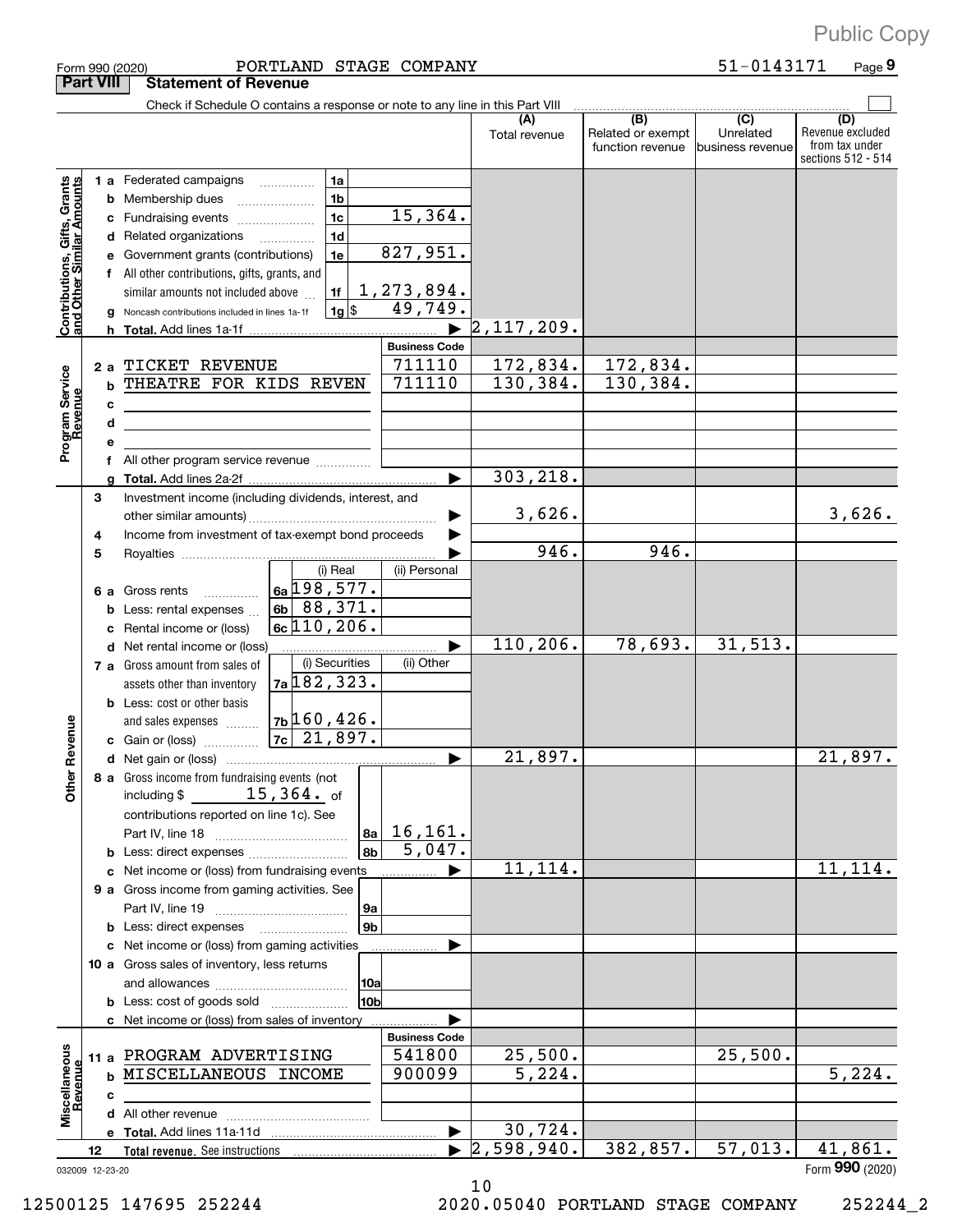Form 990 (2020) Page PORTLAND STAGE COMPANY 51+0143171 **Part IX Statement of Functional Expenses**

*Section 501(c)(3) and 501(c)(4) organizations must complete all columns. All other organizations must complete column (A).*

 $\frac{1}{2}$  if following SOP 98-2 (ASC 958-720) **Total functional expenses.**  Add lines 1 through 24e **Joint costs.** Complete this line only if the organization **(A) (B) (C) (D) 1 2 3 4 5 6 7 8 9 10 11 a b c d e f g 12 13 14 15 16 17 18 19 20 21 22 23 24 a b c d e** All other expenses **25 26** Grants and other assistance to domestic organizations and domestic governments. See Part IV, line 21 Compensation not included above to disqualified persons (as defined under section 4958(f)(1)) and persons described in section  $4958(c)(3)(B)$  ........ Pension plan accruals and contributions (include section 401(k) and 403(b) employer contributions) Professional fundraising services. See Part IV, line 17 Other. (If line 11g amount exceeds 10% of line 25, column (A) amount, list line 11g expenses on Sch O.) Other expenses. Itemize expenses not covered above (List miscellaneous expenses on line 24e. If line 24e amount exceeds 10% of line 25, column (A) amount, list line 24e expenses on Schedule O.) reported in column (B) joint costs from a combined educational campaign and fundraising solicitation. Check if Schedule O contains a response or note to any line in this Part IX }}}}}}}}}}}}}}}}}}}}}}}}}} (A) (B)<br>Total expenses Program service expenses Management and general expenses Fundraising expenses .<br>... Grants and other assistance to domestic  $individuals. See Part IV, line 22$  ............. Grants and other assistance to foreign organizations, foreign governments, and foreign individuals. See Part IV, lines 15 and 16  $\ldots$ Benefits paid to or for members ..................... Compensation of current officers, directors, trustees, and key employees  $\ldots$   $\ldots$   $\ldots$   $\ldots$   $\ldots$   $\ldots$ Other salaries and wages ~~~~~~~~~~ Other employee benefits ~~~~~~~~~~ Payroll taxes ~~~~~~~~~~~~~~~~ Fees for services (nonemployees): Management ~~~~~~~~~~~~~~~~ Legal ~~~~~~~~~~~~~~~~~~~~ Accounting ~~~~~~~~~~~~~~~~~ Lobbying ~~~~~~~~~~~~~~~~~~ Investment management fees ........................ Advertising and promotion *www.community.com* Office expenses ~~~~~~~~~~~~~~~ Information technology ~~~~~~~~~~~ Royalties ~~~~~~~~~~~~~~~~~~ Occupancy ~~~~~~~~~~~~~~~~~ Travel ~~~~~~~~~~~~~~~~~~~ Payments of travel or entertainment expenses for any federal, state, or local public officials ... Conferences, conventions, and meetings Interest Payments to affiliates ~~~~~~~~~~~~ ~~~~~~~~~~~~~~~~~~ Depreciation, depletion, and amortization Insurance ~~~~~~~~~~~~~~~~~  $\blacktriangleright$   $\sqcup$ *Do not include amounts reported on lines 6b, 7b, 8b, 9b, and 10b of Part VIII.*  $\boxed{\phantom{1}}$ 82,799. 659,521. 4,094. 86,833. 61,012. 103,740. 78,593. 22,475. 11,468. 132,265. 200,219. 24,851. 63,477. 50,328. 13,087. 5,808. 1,690. 1,602,260.  $62,099.$  16,560. 4,140. 453,470. 166,765. 39,286.  $2,855.$  1,002. 237. 60,032. 21,691. 5,110. 42,544. 14,932. 3,536.  $85,951.$  13,050. 4,739. 78,593. 7,139. 6,560. 8,776. 11,468. 105,021. 27,244. 200,219. 21,123. 3,728. 63,477. 2,241. 48,087. 13,087. 5,808. 412. 1,278. 1,209,731. 326,705. 65,824. OTHER MATERIALS EQUIPMENT & MAINTENANCE POSTAGE AND DELIVERY

11

032010 12+23+20

Form (2020) **990**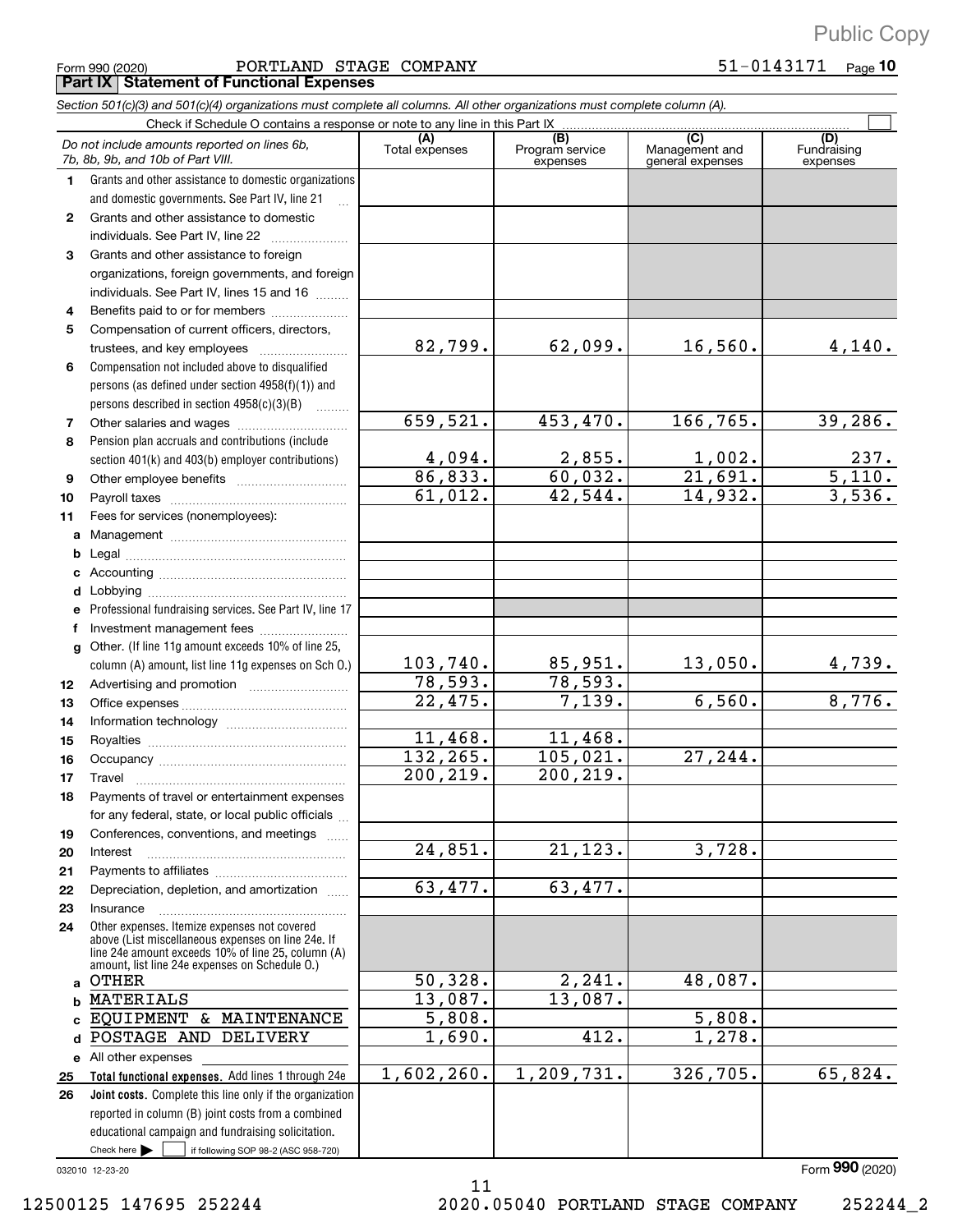| Form 990 (2020) |  |
|-----------------|--|
|                 |  |

#### Form 990 (2020) Page PORTLAND STAGE COMPANY 51+0143171

51-0143171 Page 11

|                             | Part X | <b>Balance Sheet</b>                                                                          |            |              |                          |                 |                    |  |  |  |
|-----------------------------|--------|-----------------------------------------------------------------------------------------------|------------|--------------|--------------------------|-----------------|--------------------|--|--|--|
|                             |        |                                                                                               |            |              |                          |                 |                    |  |  |  |
|                             |        |                                                                                               |            |              | (A)<br>Beginning of year |                 | (B)<br>End of year |  |  |  |
|                             | 1      |                                                                                               |            |              | 125,447.                 | $\mathbf{1}$    | 63, 129.           |  |  |  |
|                             | 2      |                                                                                               | 1,109,267. | $\mathbf{2}$ | 2,008,904.               |                 |                    |  |  |  |
|                             | 3      |                                                                                               | 495,269.   | 3            | 312,394.                 |                 |                    |  |  |  |
|                             | 4      |                                                                                               |            |              | 21, 168.                 | 4               | 417,351.           |  |  |  |
|                             | 5      | Loans and other receivables from any current or former officer, director,                     |            |              |                          |                 |                    |  |  |  |
|                             |        | trustee, key employee, creator or founder, substantial contributor, or 35%                    |            |              |                          |                 |                    |  |  |  |
|                             |        | controlled entity or family member of any of these persons <i>manufology</i> controlled       |            |              |                          | 5               |                    |  |  |  |
|                             | 6      | Loans and other receivables from other disqualified persons (as defined                       |            |              |                          |                 |                    |  |  |  |
|                             |        | under section $4958(f)(1)$ , and persons described in section $4958(c)(3)(B)$                 |            | $\ldots$     |                          | 6               |                    |  |  |  |
|                             | 7      |                                                                                               |            |              |                          | 7               |                    |  |  |  |
| Assets                      | 8      |                                                                                               |            |              |                          | 8               |                    |  |  |  |
|                             | 9      | Prepaid expenses and deferred charges                                                         |            |              | 46,375.                  | 9               | 13,665.            |  |  |  |
|                             |        | <b>10a</b> Land, buildings, and equipment: cost or other                                      |            |              |                          |                 |                    |  |  |  |
|                             |        | basis. Complete Part VI of Schedule D    10a   2,863,966.                                     |            |              |                          |                 |                    |  |  |  |
|                             |        |                                                                                               |            | 1,818,081.   | 1, 137, 262.             | 10 <sub>c</sub> | 1,045,885.         |  |  |  |
|                             | 11     |                                                                                               |            |              | 1,555,208.               | 11              | 1,850,953.         |  |  |  |
|                             | 12     |                                                                                               |            |              | 692,548.                 | 12              | 966,994.           |  |  |  |
|                             | 13     |                                                                                               |            |              |                          | 13              |                    |  |  |  |
|                             | 14     |                                                                                               |            |              |                          | 14              |                    |  |  |  |
|                             | 15     |                                                                                               | 8,850.     | 15           | 8,850.                   |                 |                    |  |  |  |
|                             | 16     |                                                                                               |            |              | 5,191,394.               | 16              | 6,688,125.         |  |  |  |
|                             | 17     |                                                                                               |            |              | 20,426.                  | 17              | 14,470.            |  |  |  |
|                             | 18     |                                                                                               |            |              |                          | 18              |                    |  |  |  |
|                             | 19     |                                                                                               |            |              | 340,648.                 | 19              | 363, 914.          |  |  |  |
|                             | 20     |                                                                                               |            |              |                          | 20              |                    |  |  |  |
|                             | 21     | Escrow or custodial account liability. Complete Part IV of Schedule D                         |            |              |                          | 21              |                    |  |  |  |
|                             | 22     | Loans and other payables to any current or former officer, director,                          |            |              |                          |                 |                    |  |  |  |
|                             |        | trustee, key employee, creator or founder, substantial contributor, or 35%                    |            |              |                          |                 |                    |  |  |  |
| Liabilities                 |        | controlled entity or family member of any of these persons                                    |            |              | 866,785.                 | 22              | 828,844.           |  |  |  |
|                             | 23     | Secured mortgages and notes payable to unrelated third parties                                |            |              |                          | 23              |                    |  |  |  |
|                             | 24     |                                                                                               |            |              |                          | 24              |                    |  |  |  |
|                             | 25     | Other liabilities (including federal income tax, payables to related third                    |            |              |                          |                 |                    |  |  |  |
|                             |        | parties, and other liabilities not included on lines 17-24). Complete Part X<br>of Schedule D |            |              | 15,829.                  | 25              | 13,217.            |  |  |  |
|                             | 26     | Total liabilities. Add lines 17 through 25                                                    |            |              | 1,243,688.               | 26              | 1,220,445.         |  |  |  |
|                             |        | Organizations that follow FASB ASC 958, check here $\blacktriangleright \boxed{X}$            |            |              |                          |                 |                    |  |  |  |
|                             |        | and complete lines 27, 28, 32, and 33.                                                        |            |              |                          |                 |                    |  |  |  |
|                             | 27     |                                                                                               |            |              | 281,428.                 | 27              | 981,775.           |  |  |  |
|                             | 28     |                                                                                               |            |              | 3,666,278.               | 28              | 4,485,905.         |  |  |  |
|                             |        | Organizations that do not follow FASB ASC 958, check here $\blacktriangleright$               |            |              |                          |                 |                    |  |  |  |
|                             |        | and complete lines 29 through 33.                                                             |            |              |                          |                 |                    |  |  |  |
|                             | 29     |                                                                                               |            |              |                          | 29              |                    |  |  |  |
|                             | 30     | Paid-in or capital surplus, or land, building, or equipment fund                              |            |              |                          | 30              |                    |  |  |  |
|                             | 31     | Retained earnings, endowment, accumulated income, or other funds                              |            |              |                          | 31              |                    |  |  |  |
| Net Assets or Fund Balances | 32     |                                                                                               |            |              | 3,947,706.               | 32              | 5,467,680.         |  |  |  |
|                             | 33     |                                                                                               |            |              | 5,191,394.               | 33              | 6,688,125.         |  |  |  |
|                             |        |                                                                                               |            |              |                          |                 | $\Omega$           |  |  |  |

Form (2020) **990**

032011 12+23+20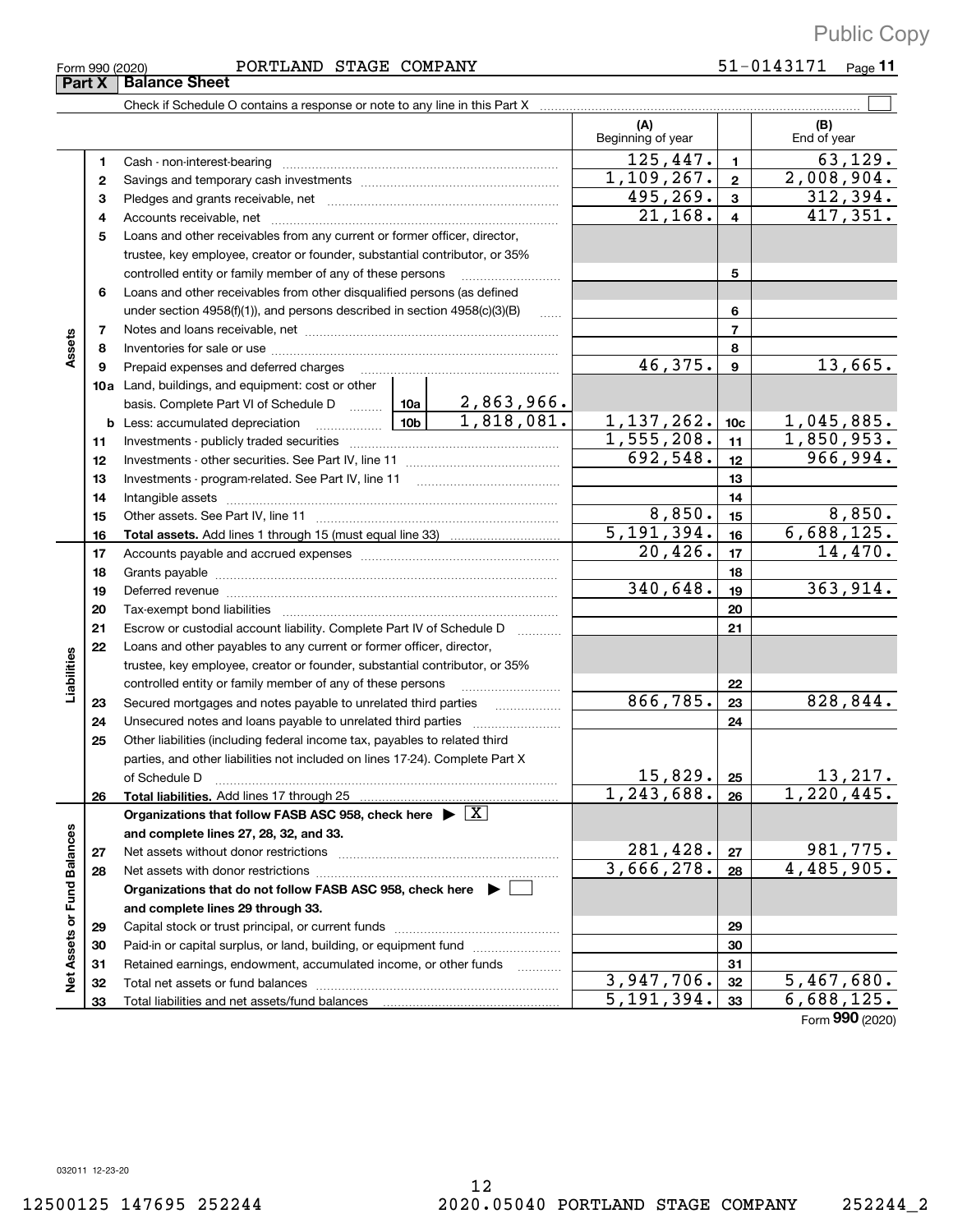|    | PORTLAND STAGE COMPANY<br>Form 990 (2020)                                                                                                                                                                                     | 51-0143171              |                |     | Page 12          |
|----|-------------------------------------------------------------------------------------------------------------------------------------------------------------------------------------------------------------------------------|-------------------------|----------------|-----|------------------|
|    | Part XI<br><b>Reconciliation of Net Assets</b>                                                                                                                                                                                |                         |                |     |                  |
|    |                                                                                                                                                                                                                               |                         |                |     |                  |
|    |                                                                                                                                                                                                                               |                         |                |     |                  |
| 1. | Total revenue (must equal Part VIII, column (A), line 12)                                                                                                                                                                     | 1                       | 2,598,940.     |     |                  |
| 2  | Total expenses (must equal Part IX, column (A), line 25) [11] manufactured expenses (must equal Part IX, column (A), line 25)                                                                                                 | $\mathbf{2}$            | 1,602,260.     |     |                  |
| 3  | Revenue less expenses. Subtract line 2 from line 1                                                                                                                                                                            | $\mathbf{3}$            | 996,680.       |     |                  |
| 4  |                                                                                                                                                                                                                               | $\overline{\mathbf{4}}$ | 3,947,706.     |     |                  |
| 5  | Net unrealized gains (losses) on investments [11] matter continuum matter is a set of the set of the set of the                                                                                                               | 5                       |                |     | 523, 294.        |
| 6  |                                                                                                                                                                                                                               | 6                       |                |     |                  |
| 7  | Investment expenses www.communication.com/www.communication.com/www.communication.com/www.communication.com/ww                                                                                                                | $\overline{7}$          |                |     |                  |
| 8  | Prior period adjustments www.communication.communication.com/news/communication.com/news/communication.com/new                                                                                                                | 8                       |                |     |                  |
| 9  | Other changes in net assets or fund balances (explain on Schedule O)                                                                                                                                                          | $\mathbf{9}$            |                |     | $\overline{0}$ . |
| 10 | Net assets or fund balances at end of year. Combine lines 3 through 9 (must equal Part X, line 32,                                                                                                                            |                         |                |     |                  |
|    |                                                                                                                                                                                                                               | 10                      | 5,467,680.     |     |                  |
|    | Part XII Financial Statements and Reporting                                                                                                                                                                                   |                         |                |     |                  |
|    |                                                                                                                                                                                                                               |                         |                |     |                  |
|    |                                                                                                                                                                                                                               |                         |                | Yes | No               |
| 1. | $ X $ Accrual<br>Accounting method used to prepare the Form 990: <u>I</u> Cash<br>Other                                                                                                                                       |                         |                |     |                  |
|    | If the organization changed its method of accounting from a prior year or checked "Other," explain in Schedule O.                                                                                                             |                         |                |     |                  |
|    | 2a Were the organization's financial statements compiled or reviewed by an independent accountant?                                                                                                                            |                         | 2a             |     | x                |
|    | If "Yes," check a box below to indicate whether the financial statements for the year were compiled or reviewed on a                                                                                                          |                         |                |     |                  |
|    | separate basis, consolidated basis, or both:                                                                                                                                                                                  |                         |                |     |                  |
|    | Separate basis<br><b>Consolidated basis</b><br>Both consolidated and separate basis                                                                                                                                           |                         |                |     |                  |
| b  | Were the organization's financial statements audited by an independent accountant?                                                                                                                                            |                         | 2 <sub>b</sub> | Х   |                  |
|    | If "Yes," check a box below to indicate whether the financial statements for the year were audited on a separate basis,                                                                                                       |                         |                |     |                  |
|    | consolidated basis, or both:                                                                                                                                                                                                  |                         |                |     |                  |
|    | $\boxed{\textbf{X}}$ Separate basis<br>Consolidated basis<br>Both consolidated and separate basis                                                                                                                             |                         |                |     |                  |
| c  | If "Yes" to line 2a or 2b, does the organization have a committee that assumes responsibility for oversight of the audit,                                                                                                     |                         |                |     |                  |
|    |                                                                                                                                                                                                                               |                         | 2c             | Х   |                  |
|    | If the organization changed either its oversight process or selection process during the tax year, explain on Schedule O.                                                                                                     |                         |                |     |                  |
|    | 3a As a result of a federal award, was the organization required to undergo an audit or audits as set forth in the Single Audit                                                                                               |                         |                |     |                  |
|    |                                                                                                                                                                                                                               |                         | За             |     | х                |
|    | <b>b</b> If "Yes," did the organization undergo the required audit or audits? If the organization did not undergo the required audit                                                                                          |                         |                |     |                  |
|    | or audits, explain why on Schedule O and describe any steps taken to undergo such audits [11] contains the school of audits [11] or audits [11] or audits [11] or audits [11] or audits [11] or audits [11] or audits [11] or |                         | 3b             |     |                  |

Form (2020) **990**

032012 12+23+20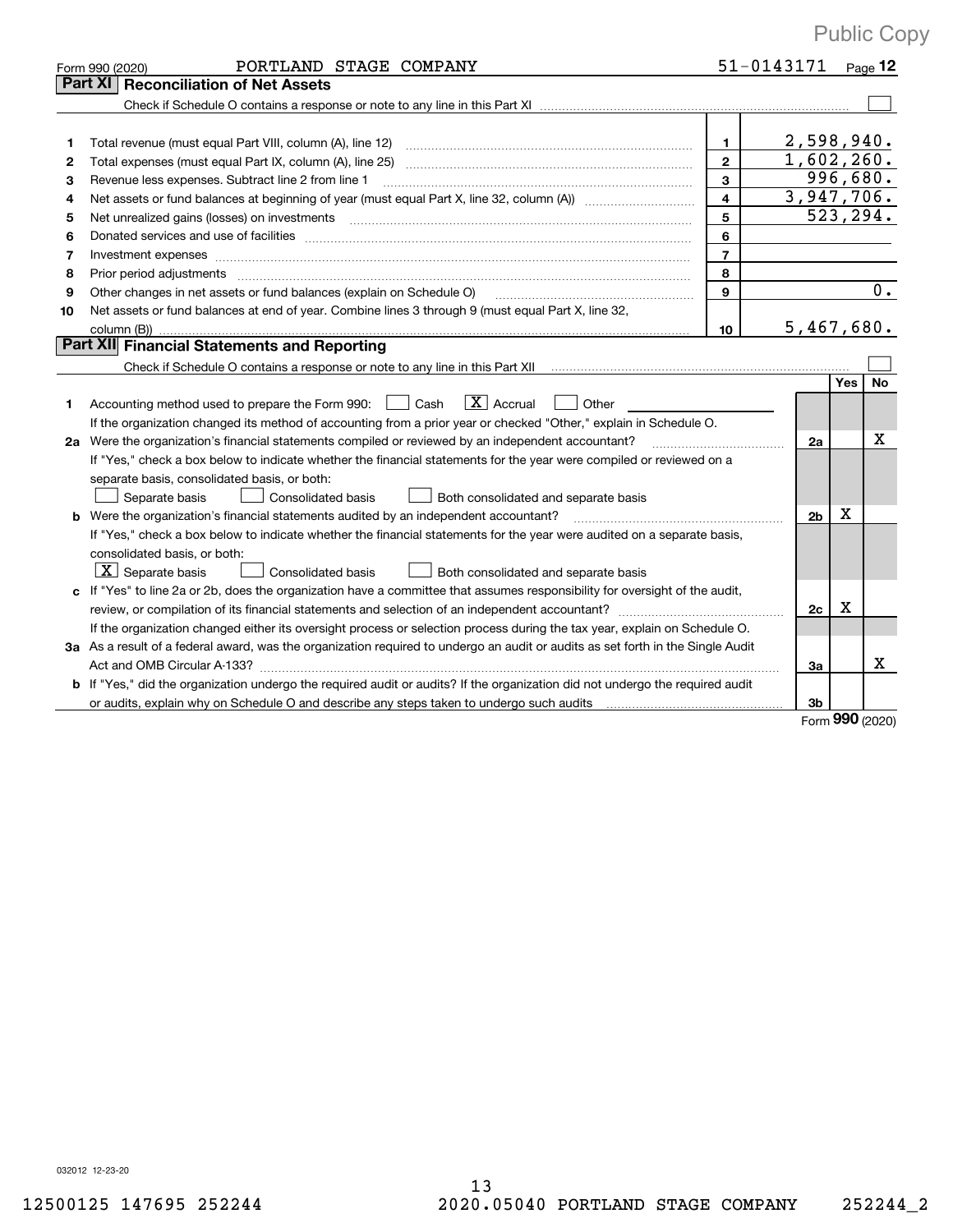OMB No. 1545-0047

**Open to Public**

Department of the Treasury Internal Revenue Service

# **Public Charity Status and Public Support**<br> **Public Charity Status and Public Support**<br> **2020**

Complete if the organization is a section 501(c)(3) organization or a section **4947(a)(1) nonexempt charitable trust. | Attach to Form 990 or Form 990+EZ.** 

**| Go to www.irs.gov/Form990 for instructions and the latest information.**

|  | Name of the organizatio |  |
|--|-------------------------|--|
|  |                         |  |

| Internal Revenue Service<br>Inspection<br>Go to www.irs.gov/Form990 for instructions and the latest information. |                        |  |                       |                                             |                                                                                    |                                                                                                                                              |                                       |                                 |                            |  |                            |
|------------------------------------------------------------------------------------------------------------------|------------------------|--|-----------------------|---------------------------------------------|------------------------------------------------------------------------------------|----------------------------------------------------------------------------------------------------------------------------------------------|---------------------------------------|---------------------------------|----------------------------|--|----------------------------|
| Name of the organization                                                                                         |                        |  |                       |                                             |                                                                                    |                                                                                                                                              | <b>Employer identification number</b> |                                 |                            |  |                            |
|                                                                                                                  | PORTLAND STAGE COMPANY |  |                       |                                             |                                                                                    |                                                                                                                                              |                                       |                                 | 51-0143171                 |  |                            |
|                                                                                                                  | Part I                 |  |                       |                                             |                                                                                    | Reason for Public Charity Status. (All organizations must complete this part.) See instructions.                                             |                                       |                                 |                            |  |                            |
|                                                                                                                  |                        |  |                       |                                             |                                                                                    | The organization is not a private foundation because it is: (For lines 1 through 12, check only one box.)                                    |                                       |                                 |                            |  |                            |
| 1                                                                                                                |                        |  |                       |                                             |                                                                                    | A church, convention of churches, or association of churches described in section 170(b)(1)(A)(i).                                           |                                       |                                 |                            |  |                            |
| 2                                                                                                                |                        |  |                       |                                             |                                                                                    | A school described in section 170(b)(1)(A)(ii). (Attach Schedule E (Form 990 or 990-EZ).)                                                    |                                       |                                 |                            |  |                            |
| з                                                                                                                |                        |  |                       |                                             |                                                                                    | A hospital or a cooperative hospital service organization described in section 170(b)(1)(A)(iii).                                            |                                       |                                 |                            |  |                            |
|                                                                                                                  |                        |  |                       |                                             |                                                                                    | A medical research organization operated in conjunction with a hospital described in section 170(b)(1)(A)(iii). Enter the hospital's name,   |                                       |                                 |                            |  |                            |
|                                                                                                                  |                        |  | city, and state:      |                                             |                                                                                    |                                                                                                                                              |                                       |                                 |                            |  |                            |
| 5                                                                                                                |                        |  |                       |                                             |                                                                                    | An organization operated for the benefit of a college or university owned or operated by a governmental unit described in                    |                                       |                                 |                            |  |                            |
|                                                                                                                  |                        |  |                       |                                             | section 170(b)(1)(A)(iv). (Complete Part II.)                                      |                                                                                                                                              |                                       |                                 |                            |  |                            |
| 6                                                                                                                |                        |  |                       |                                             |                                                                                    | A federal, state, or local government or governmental unit described in section 170(b)(1)(A)(v).                                             |                                       |                                 |                            |  |                            |
| 7                                                                                                                | $\lfloor x \rfloor$    |  |                       |                                             |                                                                                    | An organization that normally receives a substantial part of its support from a governmental unit or from the general public described in    |                                       |                                 |                            |  |                            |
|                                                                                                                  |                        |  |                       |                                             | section 170(b)(1)(A)(vi). (Complete Part II.)                                      |                                                                                                                                              |                                       |                                 |                            |  |                            |
| 8                                                                                                                |                        |  |                       |                                             |                                                                                    | A community trust described in section 170(b)(1)(A)(vi). (Complete Part II.)                                                                 |                                       |                                 |                            |  |                            |
| 9                                                                                                                |                        |  |                       |                                             |                                                                                    | An agricultural research organization described in section 170(b)(1)(A)(ix) operated in conjunction with a land-grant college                |                                       |                                 |                            |  |                            |
|                                                                                                                  |                        |  |                       |                                             |                                                                                    | or university or a non-land-grant college of agriculture (see instructions). Enter the name, city, and state of the college or               |                                       |                                 |                            |  |                            |
|                                                                                                                  |                        |  | university:           |                                             |                                                                                    |                                                                                                                                              |                                       |                                 |                            |  |                            |
| 10                                                                                                               |                        |  |                       |                                             |                                                                                    | An organization that normally receives (1) more than 33 1/3% of its support from contributions, membership fees, and gross receipts from     |                                       |                                 |                            |  |                            |
|                                                                                                                  |                        |  |                       |                                             |                                                                                    | activities related to its exempt functions, subject to certain exceptions; and (2) no more than 33 1/3% of its support from gross investment |                                       |                                 |                            |  |                            |
|                                                                                                                  |                        |  |                       |                                             |                                                                                    | income and unrelated business taxable income (less section 511 tax) from businesses acquired by the organization after June 30, 1975.        |                                       |                                 |                            |  |                            |
|                                                                                                                  |                        |  |                       |                                             | See section 509(a)(2). (Complete Part III.)                                        |                                                                                                                                              |                                       |                                 |                            |  |                            |
| 11                                                                                                               |                        |  |                       |                                             |                                                                                    | An organization organized and operated exclusively to test for public safety. See section 509(a)(4).                                         |                                       |                                 |                            |  |                            |
| 12                                                                                                               |                        |  |                       |                                             |                                                                                    | An organization organized and operated exclusively for the benefit of, to perform the functions of, or to carry out the purposes of one or   |                                       |                                 |                            |  |                            |
|                                                                                                                  |                        |  |                       |                                             |                                                                                    | more publicly supported organizations described in section 509(a)(1) or section 509(a)(2). See section 509(a)(3). Check the box in           |                                       |                                 |                            |  |                            |
|                                                                                                                  |                        |  |                       |                                             |                                                                                    | lines 12a through 12d that describes the type of supporting organization and complete lines 12e, 12f, and 12g.                               |                                       |                                 |                            |  |                            |
| а                                                                                                                |                        |  |                       |                                             |                                                                                    | Type I. A supporting organization operated, supervised, or controlled by its supported organization(s), typically by giving                  |                                       |                                 |                            |  |                            |
|                                                                                                                  |                        |  |                       |                                             |                                                                                    | the supported organization(s) the power to regularly appoint or elect a majority of the directors or trustees of the supporting              |                                       |                                 |                            |  |                            |
|                                                                                                                  |                        |  |                       |                                             | organization. You must complete Part IV, Sections A and B.                         |                                                                                                                                              |                                       |                                 |                            |  |                            |
| b                                                                                                                |                        |  |                       |                                             |                                                                                    | Type II. A supporting organization supervised or controlled in connection with its supported organization(s), by having                      |                                       |                                 |                            |  |                            |
|                                                                                                                  |                        |  |                       |                                             |                                                                                    | control or management of the supporting organization vested in the same persons that control or manage the supported                         |                                       |                                 |                            |  |                            |
|                                                                                                                  |                        |  |                       |                                             | organization(s). You must complete Part IV, Sections A and C.                      |                                                                                                                                              |                                       |                                 |                            |  |                            |
| с                                                                                                                |                        |  |                       |                                             |                                                                                    | Type III functionally integrated. A supporting organization operated in connection with, and functionally integrated with,                   |                                       |                                 |                            |  |                            |
|                                                                                                                  |                        |  |                       |                                             |                                                                                    | its supported organization(s) (see instructions). You must complete Part IV, Sections A, D, and E.                                           |                                       |                                 |                            |  |                            |
| d                                                                                                                |                        |  |                       |                                             |                                                                                    | Type III non-functionally integrated. A supporting organization operated in connection with its supported organization(s)                    |                                       |                                 |                            |  |                            |
|                                                                                                                  |                        |  |                       |                                             |                                                                                    | that is not functionally integrated. The organization generally must satisfy a distribution requirement and an attentiveness                 |                                       |                                 |                            |  |                            |
|                                                                                                                  |                        |  |                       |                                             |                                                                                    | requirement (see instructions). You must complete Part IV, Sections A and D, and Part V.                                                     |                                       |                                 |                            |  |                            |
| е                                                                                                                |                        |  |                       |                                             |                                                                                    | Check this box if the organization received a written determination from the IRS that it is a Type I, Type II, Type III                      |                                       |                                 |                            |  |                            |
|                                                                                                                  |                        |  |                       |                                             |                                                                                    | functionally integrated, or Type III non-functionally integrated supporting organization.                                                    |                                       |                                 |                            |  |                            |
| f                                                                                                                |                        |  |                       | Enter the number of supported organizations |                                                                                    |                                                                                                                                              |                                       |                                 |                            |  |                            |
| a                                                                                                                |                        |  | (i) Name of supported |                                             | Provide the following information about the supported organization(s).<br>(ii) EIN | (iii) Type of organization                                                                                                                   |                                       | (iv) Is the organization listed | (v) Amount of monetary     |  | (vi) Amount of other       |
|                                                                                                                  |                        |  | organization          |                                             |                                                                                    | (described on lines 1-10                                                                                                                     |                                       | in your governing document?     | support (see instructions) |  | support (see instructions) |
|                                                                                                                  |                        |  |                       |                                             |                                                                                    | above (see instructions))                                                                                                                    | Yes                                   | No                              |                            |  |                            |
|                                                                                                                  |                        |  |                       |                                             |                                                                                    |                                                                                                                                              |                                       |                                 |                            |  |                            |
|                                                                                                                  |                        |  |                       |                                             |                                                                                    |                                                                                                                                              |                                       |                                 |                            |  |                            |
|                                                                                                                  |                        |  |                       |                                             |                                                                                    |                                                                                                                                              |                                       |                                 |                            |  |                            |
|                                                                                                                  |                        |  |                       |                                             |                                                                                    |                                                                                                                                              |                                       |                                 |                            |  |                            |
|                                                                                                                  |                        |  |                       |                                             |                                                                                    |                                                                                                                                              |                                       |                                 |                            |  |                            |
|                                                                                                                  |                        |  |                       |                                             |                                                                                    |                                                                                                                                              |                                       |                                 |                            |  |                            |
|                                                                                                                  |                        |  |                       |                                             |                                                                                    |                                                                                                                                              |                                       |                                 |                            |  |                            |
|                                                                                                                  |                        |  |                       |                                             |                                                                                    |                                                                                                                                              |                                       |                                 |                            |  |                            |

032021 01+25+21 **For Paperwork Reduction Act Notice, see the Instructions for Form 990 or 990+EZ. Schedule A (Form 990 or 990+EZ) 2020** LHA

**Total**

12500125 147695 252244 2020.05040 PORTLAND STAGE COMPANY 252244\_2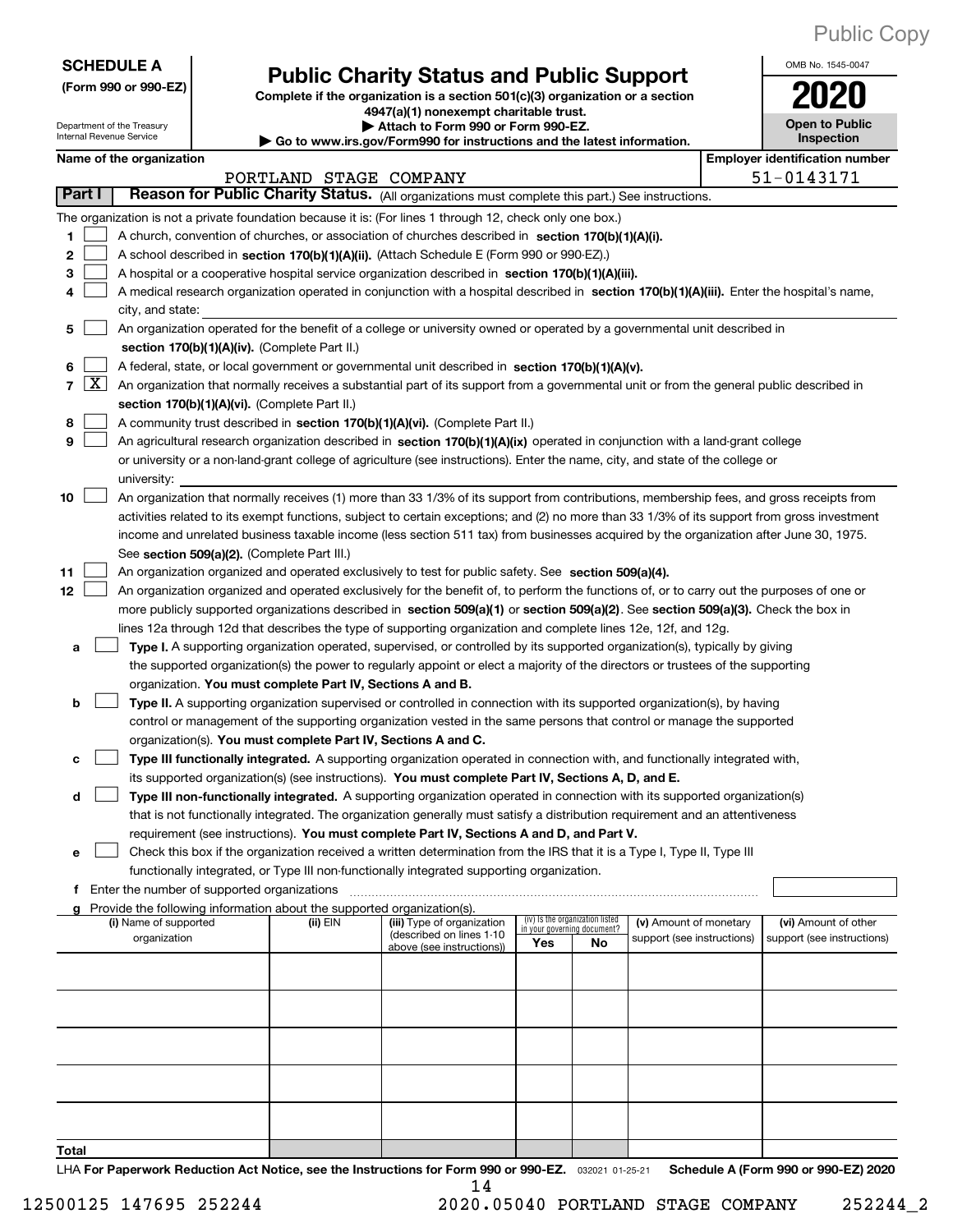51-0143171 Page 2

#### Schedule A (Form 990 or 990+EZ) 2020 Page PORTLAND STAGE COMPANY 51+0143171

**Part II** Support Schedule for Organizations Described in Sections 170(b)(1)(A)(iv) and 170(b)(1)(A)(vi)

(Complete only if you checked the box on line 5, 7, or 8 of Part I or if the organization failed to qualify under Part III. If the organization fails to qualify under the tests listed below, please complete Part III.)

|    | <b>Section A. Public Support</b>                                                                                                                                                                                               |                      |                       |                        |                        |                                             |                                |
|----|--------------------------------------------------------------------------------------------------------------------------------------------------------------------------------------------------------------------------------|----------------------|-----------------------|------------------------|------------------------|---------------------------------------------|--------------------------------|
|    | Calendar year (or fiscal year beginning in)                                                                                                                                                                                    | (a) 2016             | (b) 2017              | $(c)$ 2018             | $(d)$ 2019             | (e) 2020                                    | (f) Total                      |
|    | 1 Gifts, grants, contributions, and                                                                                                                                                                                            |                      |                       |                        |                        |                                             |                                |
|    | membership fees received. (Do not                                                                                                                                                                                              |                      |                       |                        |                        |                                             |                                |
|    | include any "unusual grants.")                                                                                                                                                                                                 | 689,105.             | 707, 191.             | 843,589.               | 3274273.               | 2117209.                                    | 7631367.                       |
|    | 2 Tax revenues levied for the organ-                                                                                                                                                                                           |                      |                       |                        |                        |                                             |                                |
|    | ization's benefit and either paid to                                                                                                                                                                                           |                      |                       |                        |                        |                                             |                                |
|    | or expended on its behalf                                                                                                                                                                                                      |                      |                       |                        |                        |                                             |                                |
|    | 3 The value of services or facilities                                                                                                                                                                                          |                      |                       |                        |                        |                                             |                                |
|    | furnished by a governmental unit to                                                                                                                                                                                            |                      |                       |                        |                        |                                             |                                |
|    | the organization without charge                                                                                                                                                                                                |                      |                       |                        |                        |                                             |                                |
|    | 4 Total. Add lines 1 through 3                                                                                                                                                                                                 | 689, 105.            | 707, 191.             | 843,589.               | 3274273.               | 2117209.                                    | 7631367.                       |
|    | 5 The portion of total contributions                                                                                                                                                                                           |                      |                       |                        |                        |                                             |                                |
|    | by each person (other than a                                                                                                                                                                                                   |                      |                       |                        |                        |                                             |                                |
|    | governmental unit or publicly                                                                                                                                                                                                  |                      |                       |                        |                        |                                             |                                |
|    | supported organization) included                                                                                                                                                                                               |                      |                       |                        |                        |                                             |                                |
|    | on line 1 that exceeds 2% of the                                                                                                                                                                                               |                      |                       |                        |                        |                                             |                                |
|    | amount shown on line 11,                                                                                                                                                                                                       |                      |                       |                        |                        |                                             |                                |
|    | column (f)                                                                                                                                                                                                                     |                      |                       |                        |                        |                                             | 2006228.                       |
|    | 6 Public support. Subtract line 5 from line 4.                                                                                                                                                                                 |                      |                       |                        |                        |                                             | 5625139.                       |
|    | <b>Section B. Total Support</b>                                                                                                                                                                                                |                      |                       |                        |                        |                                             |                                |
|    |                                                                                                                                                                                                                                |                      |                       |                        |                        |                                             |                                |
|    | Calendar year (or fiscal year beginning in)                                                                                                                                                                                    | (a) 2016<br>689,105. | (b) 2017<br>707, 191. | $(c)$ 2018<br>843,589. | $(d)$ 2019<br>3274273. | (e) 2020<br>2117209.                        | (f) Total<br>7631367.          |
|    | 7 Amounts from line 4                                                                                                                                                                                                          |                      |                       |                        |                        |                                             |                                |
| 8  | Gross income from interest,                                                                                                                                                                                                    |                      |                       |                        |                        |                                             |                                |
|    | dividends, payments received on                                                                                                                                                                                                |                      |                       |                        |                        |                                             |                                |
|    | securities loans, rents, royalties,                                                                                                                                                                                            |                      |                       |                        |                        |                                             |                                |
|    | and income from similar sources                                                                                                                                                                                                | 10,723.              | 13, 239.              | 121,064.               | 13,126.                | 4,572.                                      | 162,724.                       |
|    | <b>9</b> Net income from unrelated business                                                                                                                                                                                    |                      |                       |                        |                        |                                             |                                |
|    | activities, whether or not the                                                                                                                                                                                                 |                      |                       |                        |                        |                                             |                                |
|    | business is regularly carried on                                                                                                                                                                                               | 4,544.               |                       | 33,872.                | 22,724.                | 47,456.                                     | 108,596.                       |
|    | 10 Other income. Do not include gain                                                                                                                                                                                           |                      |                       |                        |                        |                                             |                                |
|    | or loss from the sale of capital                                                                                                                                                                                               |                      |                       |                        |                        |                                             |                                |
|    | assets (Explain in Part VI.)                                                                                                                                                                                                   | 151, 816.            | 282,984.              | 3,369.                 | 11,408.                |                                             | $5,224.$ 454,801.              |
|    | 11 Total support. Add lines 7 through 10                                                                                                                                                                                       |                      |                       |                        |                        |                                             | 8357488.                       |
|    | 12 Gross receipts from related activities, etc. (see instructions)                                                                                                                                                             |                      |                       |                        |                        | 12                                          | 9,007,458.                     |
|    | 13 First 5 years. If the Form 990 is for the organization's first, second, third, fourth, or fifth tax year as a section 501(c)(3)                                                                                             |                      |                       |                        |                        |                                             |                                |
|    | organization, check this box and stop here manufactured and according to the state of the state of the state of the state of the state of the state of the state of the state of the state of the state of the state of the st |                      |                       |                        |                        |                                             |                                |
|    | <b>Section C. Computation of Public Support Percentage</b>                                                                                                                                                                     |                      |                       |                        |                        |                                             |                                |
|    |                                                                                                                                                                                                                                |                      |                       |                        |                        | 14                                          | 67.31<br>$\frac{9}{6}$         |
|    | 15 Public support percentage from 2019 Schedule A, Part II, line 14                                                                                                                                                            |                      |                       |                        |                        | 15                                          | 59.69<br>%                     |
|    | 16a 33 1/3% support test - 2020. If the organization did not check the box on line 13, and line 14 is 33 1/3% or more, check this box and                                                                                      |                      |                       |                        |                        |                                             |                                |
|    | stop here. The organization qualifies as a publicly supported organization                                                                                                                                                     |                      |                       |                        |                        |                                             | $\blacktriangleright$ $\mid$ X |
|    | b 33 1/3% support test - 2019. If the organization did not check a box on line 13 or 16a, and line 15 is 33 1/3% or more, check this box                                                                                       |                      |                       |                        |                        |                                             |                                |
|    | and stop here. The organization qualifies as a publicly supported organization                                                                                                                                                 |                      |                       |                        |                        |                                             |                                |
|    | 17a 10% -facts-and-circumstances test - 2020. If the organization did not check a box on line 13, 16a, or 16b, and line 14 is 10% or more,                                                                                     |                      |                       |                        |                        |                                             |                                |
|    | and if the organization meets the facts-and-circumstances test, check this box and stop here. Explain in Part VI how the organization                                                                                          |                      |                       |                        |                        |                                             |                                |
|    | meets the facts-and-circumstances test. The organization qualifies as a publicly supported organization                                                                                                                        |                      |                       |                        |                        |                                             |                                |
|    | <b>b 10% -facts-and-circumstances test - 2019.</b> If the organization did not check a box on line 13, 16a, 16b, or 17a, and line 15 is 10% or                                                                                 |                      |                       |                        |                        |                                             |                                |
|    | more, and if the organization meets the facts-and-circumstances test, check this box and stop here. Explain in Part VI how the                                                                                                 |                      |                       |                        |                        |                                             |                                |
|    | organization meets the facts-and-circumstances test. The organization qualifies as a publicly supported organization                                                                                                           |                      |                       |                        |                        |                                             |                                |
| 18 | Private foundation. If the organization did not check a box on line 13, 16a, 16b, 17a, or 17b, check this box and see instructions                                                                                             |                      |                       |                        |                        |                                             |                                |
|    |                                                                                                                                                                                                                                |                      |                       |                        |                        | <b>Cabadula A (Faum 000 av 000 EZ) 0000</b> |                                |

**Schedule A (Form 990 or 990+EZ) 2020**

032022 01+25+21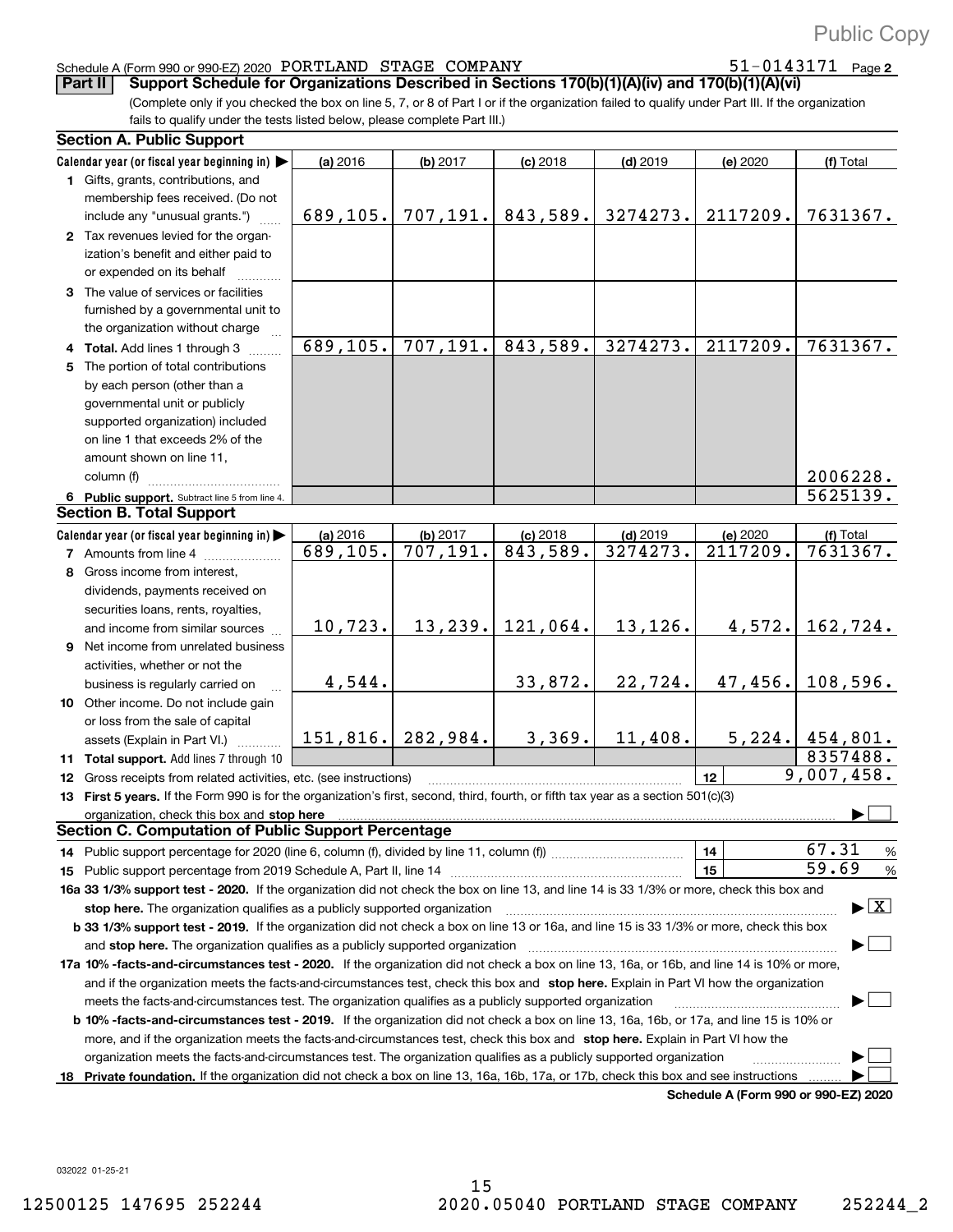| <b>Public Copy</b> |  |
|--------------------|--|
|--------------------|--|

|         | <b>SCHEDULE D</b><br>(Form 990)                        | <b>Supplemental Financial Statements</b><br>Complete if the organization answered "Yes" on Form 990,<br>Part IV, line 6, 7, 8, 9, 10, 11a, 11b, 11c, 11d, 11e, 11f, 12a, or 12b.                                               |                                                     |                                                                        |                                                | OMB No. 1545-0047<br>Open to Public                |  |  |
|---------|--------------------------------------------------------|--------------------------------------------------------------------------------------------------------------------------------------------------------------------------------------------------------------------------------|-----------------------------------------------------|------------------------------------------------------------------------|------------------------------------------------|----------------------------------------------------|--|--|
|         | Department of the Treasury<br>Internal Revenue Service |                                                                                                                                                                                                                                | Attach to Form 990.                                 | Go to www.irs.gov/Form990 for instructions and the latest information. |                                                |                                                    |  |  |
|         | Name of the organization                               |                                                                                                                                                                                                                                | Inspection<br><b>Employer identification number</b> |                                                                        |                                                |                                                    |  |  |
|         |                                                        | PORTLAND STAGE COMPANY                                                                                                                                                                                                         |                                                     |                                                                        |                                                | 51-0143171                                         |  |  |
| Part I  |                                                        | Organizations Maintaining Donor Advised Funds or Other Similar Funds or Accounts. Complete if the                                                                                                                              |                                                     |                                                                        |                                                |                                                    |  |  |
|         |                                                        | organization answered "Yes" on Form 990, Part IV, line 6.                                                                                                                                                                      |                                                     |                                                                        |                                                |                                                    |  |  |
|         |                                                        |                                                                                                                                                                                                                                | (a) Donor advised funds                             |                                                                        |                                                | (b) Funds and other accounts                       |  |  |
| 1.      |                                                        |                                                                                                                                                                                                                                |                                                     |                                                                        |                                                |                                                    |  |  |
| 2       |                                                        | Aggregate value of contributions to (during year)                                                                                                                                                                              |                                                     |                                                                        |                                                |                                                    |  |  |
| з       |                                                        |                                                                                                                                                                                                                                |                                                     |                                                                        |                                                |                                                    |  |  |
| 4       |                                                        |                                                                                                                                                                                                                                |                                                     |                                                                        |                                                |                                                    |  |  |
| 5       |                                                        | Did the organization inform all donors and donor advisors in writing that the assets held in donor advised funds                                                                                                               |                                                     |                                                                        |                                                |                                                    |  |  |
|         |                                                        |                                                                                                                                                                                                                                |                                                     |                                                                        |                                                | <b>Yes</b><br>No                                   |  |  |
| 6       |                                                        | Did the organization inform all grantees, donors, and donor advisors in writing that grant funds can be used only                                                                                                              |                                                     |                                                                        |                                                |                                                    |  |  |
|         |                                                        | for charitable purposes and not for the benefit of the donor or donor advisor, or for any other purpose conferring                                                                                                             |                                                     |                                                                        |                                                |                                                    |  |  |
| Part II |                                                        |                                                                                                                                                                                                                                |                                                     |                                                                        |                                                | Yes<br>No                                          |  |  |
|         |                                                        | Conservation Easements. Complete if the organization answered "Yes" on Form 990, Part IV, line 7.                                                                                                                              |                                                     |                                                                        |                                                |                                                    |  |  |
| 1.      |                                                        | Purpose(s) of conservation easements held by the organization (check all that apply).                                                                                                                                          |                                                     |                                                                        |                                                |                                                    |  |  |
|         |                                                        | Preservation of land for public use (for example, recreation or education)                                                                                                                                                     |                                                     |                                                                        |                                                | Preservation of a historically important land area |  |  |
|         |                                                        | Protection of natural habitat                                                                                                                                                                                                  |                                                     |                                                                        | Preservation of a certified historic structure |                                                    |  |  |
|         |                                                        | Preservation of open space                                                                                                                                                                                                     |                                                     |                                                                        |                                                |                                                    |  |  |
| 2       |                                                        | Complete lines 2a through 2d if the organization held a qualified conservation contribution in the form of a conservation easement on the last                                                                                 |                                                     |                                                                        |                                                |                                                    |  |  |
|         | day of the tax year.                                   |                                                                                                                                                                                                                                |                                                     |                                                                        |                                                | Held at the End of the Tax Year                    |  |  |
| а       |                                                        | Total number of conservation easements                                                                                                                                                                                         |                                                     |                                                                        | 2a                                             |                                                    |  |  |
| b       |                                                        | Total acreage restricted by conservation easements                                                                                                                                                                             |                                                     |                                                                        | 2b                                             |                                                    |  |  |
| с       |                                                        |                                                                                                                                                                                                                                |                                                     |                                                                        | 2c                                             |                                                    |  |  |
| d       |                                                        | Number of conservation easements included in (c) acquired after 7/25/06, and not on a historic structure                                                                                                                       |                                                     |                                                                        |                                                |                                                    |  |  |
|         |                                                        | listed in the National Register [11] matter and the National Register [11] matter is not all the National Register [11] matter is not all the National Register [11] matter is not all the National Register [11] matter is no |                                                     |                                                                        | 2d                                             |                                                    |  |  |
| З.      | $year \blacktriangleright$                             | Number of conservation easements modified, transferred, released, extinguished, or terminated by the organization during the tax                                                                                               |                                                     |                                                                        |                                                |                                                    |  |  |
| 4       |                                                        | Number of states where property subject to conservation easement is located $\blacktriangleright$                                                                                                                              |                                                     |                                                                        |                                                |                                                    |  |  |
| 5       |                                                        | Does the organization have a written policy regarding the periodic monitoring, inspection, handling of                                                                                                                         |                                                     |                                                                        |                                                |                                                    |  |  |
|         |                                                        | violations, and enforcement of the conservation easements it holds?                                                                                                                                                            |                                                     |                                                                        |                                                | <b>No</b><br>Yes                                   |  |  |
| 6       |                                                        | Staff and volunteer hours devoted to monitoring, inspecting, handling of violations, and enforcing conservation easements during the year                                                                                      |                                                     |                                                                        |                                                |                                                    |  |  |
|         |                                                        |                                                                                                                                                                                                                                |                                                     |                                                                        |                                                |                                                    |  |  |
| 7       |                                                        | Amount of expenses incurred in monitoring, inspecting, handling of violations, and enforcing conservation easements during the year                                                                                            |                                                     |                                                                        |                                                |                                                    |  |  |
|         | ▶ \$                                                   |                                                                                                                                                                                                                                |                                                     |                                                                        |                                                |                                                    |  |  |
| 8       |                                                        | Does each conservation easement reported on line 2(d) above satisfy the requirements of section 170(h)(4)(B)(i)                                                                                                                |                                                     |                                                                        |                                                |                                                    |  |  |
|         |                                                        |                                                                                                                                                                                                                                |                                                     |                                                                        |                                                | Yes<br>No                                          |  |  |
| 9       |                                                        | In Part XIII, describe how the organization reports conservation easements in its revenue and expense statement and                                                                                                            |                                                     |                                                                        |                                                |                                                    |  |  |
|         |                                                        | balance sheet, and include, if applicable, the text of the footnote to the organization's financial statements that describes the                                                                                              |                                                     |                                                                        |                                                |                                                    |  |  |
|         |                                                        | organization's accounting for conservation easements.                                                                                                                                                                          |                                                     |                                                                        |                                                |                                                    |  |  |
|         | Part III                                               | Organizations Maintaining Collections of Art, Historical Treasures, or Other Similar Assets.                                                                                                                                   |                                                     |                                                                        |                                                |                                                    |  |  |
|         |                                                        | Complete if the organization answered "Yes" on Form 990, Part IV, line 8.                                                                                                                                                      |                                                     |                                                                        |                                                |                                                    |  |  |
|         |                                                        | 1a If the organization elected, as permitted under FASB ASC 958, not to report in its revenue statement and balance sheet works                                                                                                |                                                     |                                                                        |                                                |                                                    |  |  |
|         |                                                        | of art, historical treasures, or other similar assets held for public exhibition, education, or research in furtherance of public                                                                                              |                                                     |                                                                        |                                                |                                                    |  |  |
|         |                                                        | service, provide in Part XIII the text of the footnote to its financial statements that describes these items.                                                                                                                 |                                                     |                                                                        |                                                |                                                    |  |  |
| b       |                                                        | If the organization elected, as permitted under FASB ASC 958, to report in its revenue statement and balance sheet works of                                                                                                    |                                                     |                                                                        |                                                |                                                    |  |  |
|         |                                                        | art, historical treasures, or other similar assets held for public exhibition, education, or research in furtherance of public service,                                                                                        |                                                     |                                                                        |                                                |                                                    |  |  |
|         |                                                        | provide the following amounts relating to these items:                                                                                                                                                                         |                                                     |                                                                        |                                                |                                                    |  |  |
|         | (i)                                                    |                                                                                                                                                                                                                                |                                                     |                                                                        |                                                |                                                    |  |  |
|         |                                                        | (ii) Assets included in Form 990, Part X                                                                                                                                                                                       |                                                     |                                                                        |                                                | $\sim$                                             |  |  |
| 2       |                                                        | If the organization received or held works of art, historical treasures, or other similar assets for financial gain, provide                                                                                                   |                                                     |                                                                        |                                                |                                                    |  |  |
|         |                                                        | the following amounts required to be reported under FASB ASC 958 relating to these items:                                                                                                                                      |                                                     |                                                                        |                                                |                                                    |  |  |
|         |                                                        |                                                                                                                                                                                                                                |                                                     |                                                                        | \$                                             |                                                    |  |  |
|         |                                                        |                                                                                                                                                                                                                                |                                                     |                                                                        | \$                                             |                                                    |  |  |
|         |                                                        | LHA For Paperwork Reduction Act Notice, see the Instructions for Form 990.                                                                                                                                                     |                                                     |                                                                        |                                                | Schedule D (Form 990) 2020                         |  |  |
|         | 032051 12-01-20                                        |                                                                                                                                                                                                                                |                                                     |                                                                        |                                                |                                                    |  |  |

28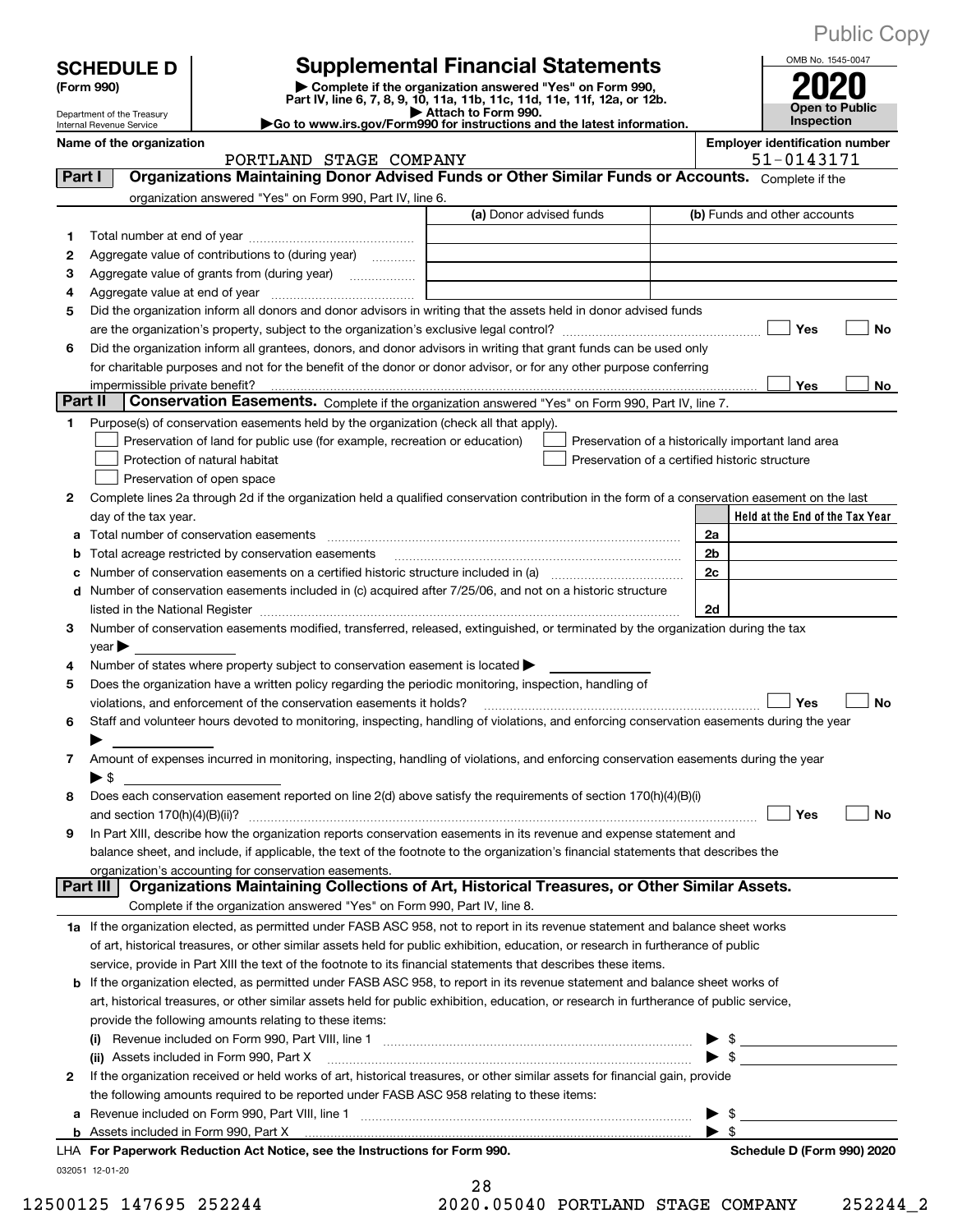|    | Schedule D (Form 990) 2020                                                                                                                                                                                                     | PORTLAND STAGE COMPANY |   |                   |                          |          |                       | $51 - 0143171$ Page 2 |                     |           |           |
|----|--------------------------------------------------------------------------------------------------------------------------------------------------------------------------------------------------------------------------------|------------------------|---|-------------------|--------------------------|----------|-----------------------|-----------------------|---------------------|-----------|-----------|
|    | Part III<br>Organizations Maintaining Collections of Art, Historical Treasures, or Other Similar Assets (continued)                                                                                                            |                        |   |                   |                          |          |                       |                       |                     |           |           |
| з  | Using the organization's acquisition, accession, and other records, check any of the following that make significant use of its                                                                                                |                        |   |                   |                          |          |                       |                       |                     |           |           |
|    | collection items (check all that apply):                                                                                                                                                                                       |                        |   |                   |                          |          |                       |                       |                     |           |           |
| a  | Public exhibition<br>Loan or exchange program<br>d                                                                                                                                                                             |                        |   |                   |                          |          |                       |                       |                     |           |           |
| b  | Scholarly research<br>Other<br>e                                                                                                                                                                                               |                        |   |                   |                          |          |                       |                       |                     |           |           |
| с  | Preservation for future generations                                                                                                                                                                                            |                        |   |                   |                          |          |                       |                       |                     |           |           |
| 4  | Provide a description of the organization's collections and explain how they further the organization's exempt purpose in Part XIII.                                                                                           |                        |   |                   |                          |          |                       |                       |                     |           |           |
| 5  | During the year, did the organization solicit or receive donations of art, historical treasures, or other similar assets                                                                                                       |                        |   |                   |                          |          |                       |                       |                     |           |           |
|    |                                                                                                                                                                                                                                |                        |   |                   |                          |          |                       |                       | Yes                 |           | No        |
|    | Part IV<br>Escrow and Custodial Arrangements. Complete if the organization answered "Yes" on Form 990, Part IV, line 9, or                                                                                                     |                        |   |                   |                          |          |                       |                       |                     |           |           |
|    | reported an amount on Form 990, Part X, line 21.                                                                                                                                                                               |                        |   |                   |                          |          |                       |                       |                     |           |           |
|    | 1a Is the organization an agent, trustee, custodian or other intermediary for contributions or other assets not included                                                                                                       |                        |   |                   |                          |          |                       |                       |                     |           |           |
|    |                                                                                                                                                                                                                                |                        |   |                   |                          |          |                       |                       | Yes                 |           | No        |
|    | If "Yes," explain the arrangement in Part XIII and complete the following table:                                                                                                                                               |                        |   |                   |                          |          |                       |                       |                     |           |           |
|    |                                                                                                                                                                                                                                |                        |   |                   |                          |          |                       |                       | Amount              |           |           |
| c  | Beginning balance                                                                                                                                                                                                              |                        |   |                   |                          |          | 1c                    |                       |                     |           |           |
| d  | Additions during the year manufactured and an annual contract of the year manufactured and a set of the year manufactured and a set of the year manufactured and a set of the year manufactured and a set of the year manufact |                        |   |                   |                          |          | 1d                    |                       |                     |           |           |
| е  | Distributions during the year manufactured and contain an account of the state of the state of the state of the state of the state of the state of the state of the state of the state of the state of the state of the state  |                        |   |                   |                          |          | 1e                    |                       |                     |           |           |
| f  |                                                                                                                                                                                                                                |                        |   |                   |                          |          | 1f                    |                       |                     |           |           |
| 2a | Did the organization include an amount on Form 990, Part X, line 21, for escrow or custodial account liability?                                                                                                                |                        |   |                   |                          |          |                       |                       | <b>Yes</b>          |           | No        |
| b  | If "Yes," explain the arrangement in Part XIII. Check here if the explanation has been provided on Part XIII                                                                                                                   |                        |   |                   |                          |          |                       |                       |                     |           |           |
|    | <b>Part V</b><br>Endowment Funds. Complete if the organization answered "Yes" on Form 990, Part IV, line 10.                                                                                                                   |                        |   |                   |                          |          |                       |                       |                     |           |           |
|    |                                                                                                                                                                                                                                | (a) Current year       |   | (b) Prior year    | (c) Two years back       |          | (d) Three years back  |                       | (e) Four years back |           |           |
| 1a | Beginning of year balance                                                                                                                                                                                                      | 2, 247, 757.           |   | 856,943.          |                          | 772,756. | 678, 213.<br>563,915. |                       |                     |           |           |
| b  |                                                                                                                                                                                                                                | 25,000.                |   | 1,025,100.        |                          | 40,450.  |                       | 40,350.               |                     |           | 40,100.   |
| c  | Net investment earnings, gains, and losses                                                                                                                                                                                     | 545,191.               |   | 365,714.          |                          | 43,737.  | 54,193.               |                       |                     | 74,198.   |           |
| d  |                                                                                                                                                                                                                                |                        |   |                   |                          |          |                       |                       |                     |           |           |
| е  | Other expenditures for facilities                                                                                                                                                                                              |                        |   |                   |                          |          |                       |                       |                     |           |           |
|    | and programs                                                                                                                                                                                                                   |                        |   |                   |                          |          |                       |                       |                     |           |           |
| f  | Administrative expenses                                                                                                                                                                                                        |                        |   |                   |                          |          |                       |                       |                     |           |           |
| g  | End of year balance                                                                                                                                                                                                            | 2,817,948.             |   | 2, 247, 757.      |                          | 856,943. |                       | 772,756.              |                     |           | 678, 213. |
| 2  | Provide the estimated percentage of the current year end balance (line 1g, column (a)) held as:                                                                                                                                |                        |   |                   |                          |          |                       |                       |                     |           |           |
|    | Board designated or quasi-endowment >                                                                                                                                                                                          | 7.0000                 | % |                   |                          |          |                       |                       |                     |           |           |
| a  | Permanent endowment > 85.0000                                                                                                                                                                                                  | %                      |   |                   |                          |          |                       |                       |                     |           |           |
| b  | 8.0000 %<br>Term endowment >                                                                                                                                                                                                   |                        |   |                   |                          |          |                       |                       |                     |           |           |
|    |                                                                                                                                                                                                                                |                        |   |                   |                          |          |                       |                       |                     |           |           |
|    | The percentages on lines 2a, 2b, and 2c should equal 100%.                                                                                                                                                                     |                        |   |                   |                          |          |                       |                       |                     |           |           |
|    | 3a Are there endowment funds not in the possession of the organization that are held and administered for the organization                                                                                                     |                        |   |                   |                          |          |                       |                       |                     |           |           |
|    | by:                                                                                                                                                                                                                            |                        |   |                   |                          |          |                       |                       |                     | Yes       | <u>No</u> |
|    | (i)                                                                                                                                                                                                                            |                        |   |                   |                          |          |                       |                       | 3a(i)               | х         |           |
|    | (ii)                                                                                                                                                                                                                           |                        |   |                   |                          |          |                       |                       | 3a(ii)              |           | x         |
|    |                                                                                                                                                                                                                                |                        |   |                   |                          |          |                       |                       | Зb                  |           |           |
| 4  | Describe in Part XIII the intended uses of the organization's endowment funds.                                                                                                                                                 |                        |   |                   |                          |          |                       |                       |                     |           |           |
|    | <b>Part VI</b><br>Land, Buildings, and Equipment.                                                                                                                                                                              |                        |   |                   |                          |          |                       |                       |                     |           |           |
|    | Complete if the organization answered "Yes" on Form 990, Part IV, line 11a. See Form 990, Part X, line 10.                                                                                                                     |                        |   |                   |                          |          |                       |                       |                     |           |           |
|    | Description of property                                                                                                                                                                                                        | (a) Cost or other      |   | (b) Cost or other |                          |          | (c) Accumulated       |                       | (d) Book value      |           |           |
|    |                                                                                                                                                                                                                                | basis (investment)     |   | basis (other)     |                          |          | depreciation          |                       |                     |           |           |
|    |                                                                                                                                                                                                                                |                        |   |                   | 454,156.                 |          |                       |                       |                     | 454, 156. |           |
| b  |                                                                                                                                                                                                                                |                        |   |                   | 514,381.                 |          | 267,909.              |                       |                     | 246,472.  |           |
|    |                                                                                                                                                                                                                                |                        |   |                   | $\overline{1,508,438}$ . |          | 1,184,369.            |                       |                     | 324,069.  |           |
| d  |                                                                                                                                                                                                                                |                        |   |                   | 368,935.                 |          | 347,747.              |                       |                     | 21,188.   |           |
| е  |                                                                                                                                                                                                                                |                        |   |                   | 18,056.                  |          | 18,056.               |                       |                     |           | Ο.        |
|    |                                                                                                                                                                                                                                |                        |   |                   |                          |          |                       | ▶                     | 1,045,885.          |           |           |

**Schedule D (Form 990) 2020**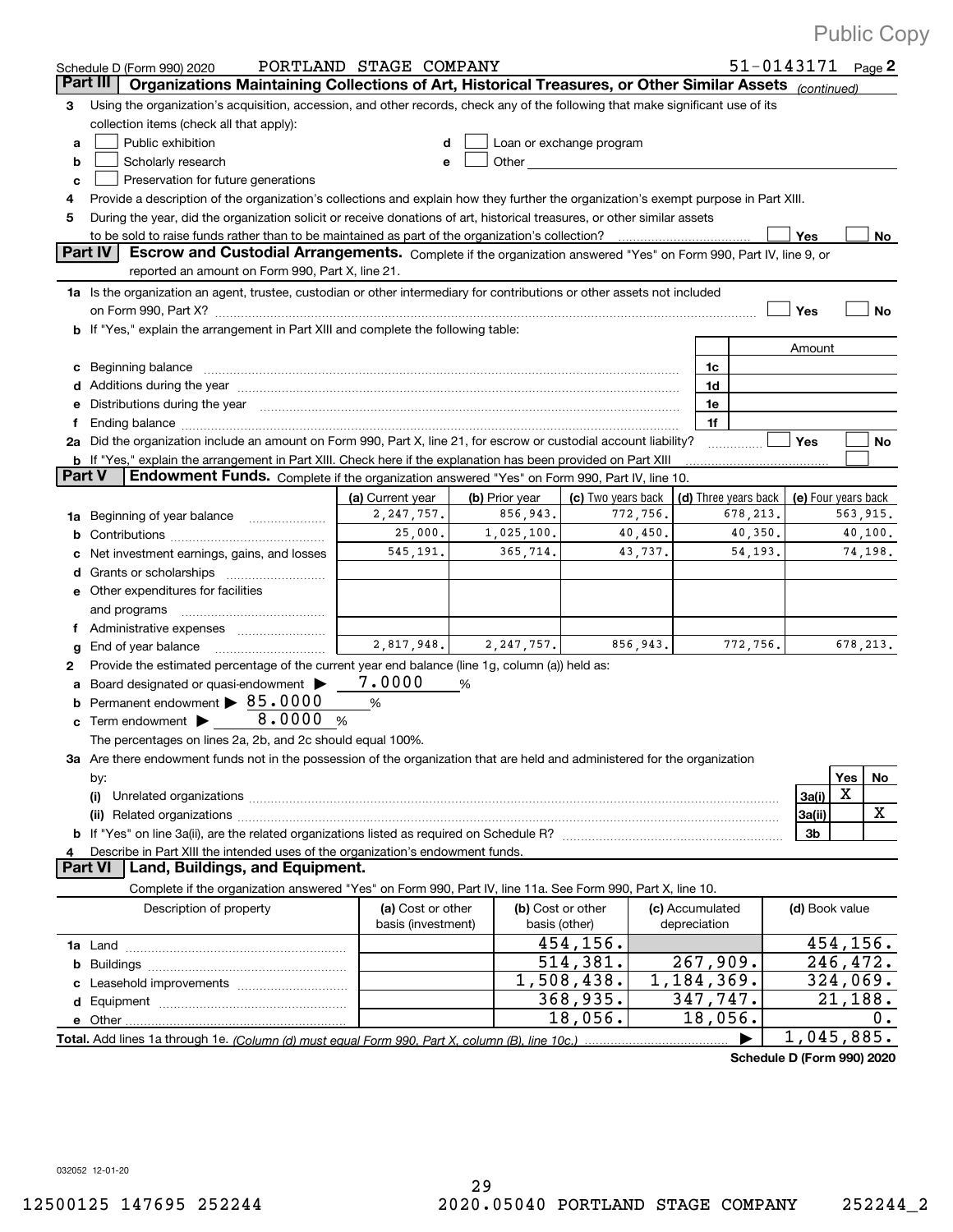|  | Schedule D (Form 990) 2020 | PORTLAND STAGE COMPANY |  |  | 51-0143171<br>Page $\mathbf 3$ |
|--|----------------------------|------------------------|--|--|--------------------------------|
|--|----------------------------|------------------------|--|--|--------------------------------|

|  | Part VII Investments - Other Securities. |  |  |
|--|------------------------------------------|--|--|
|--|------------------------------------------|--|--|

Complete if the organization answered "Yes" on Form 990, Part IV, line 11b. See Form 990, Part X, line 12.

| (a) Description of security or category (including name of security)                   | (b) Book value | (c) Method of valuation: Cost or end-of-year market value |
|----------------------------------------------------------------------------------------|----------------|-----------------------------------------------------------|
| (1) Financial derivatives                                                              |                |                                                           |
| (2) Closely held equity interests                                                      |                |                                                           |
| (3) Other                                                                              |                |                                                           |
| INVESTED AT MAINE<br>FUNDS<br>(A)                                                      |                |                                                           |
| COMMUNITY FOUNDATION<br>(B)                                                            | 966,994.       | <b>COST</b>                                               |
| (C)                                                                                    |                |                                                           |
| (D)                                                                                    |                |                                                           |
| (E)                                                                                    |                |                                                           |
| (F)                                                                                    |                |                                                           |
| (G)                                                                                    |                |                                                           |
| (H)                                                                                    |                |                                                           |
| Total. (Col. (b) must equal Form 990, Part X, col. (B) line 12.) $\blacktriangleright$ | 966,994.       |                                                           |

#### **Part VIII Investments + Program Related.**

Complete if the organization answered "Yes" on Form 990, Part IV, line 11c. See Form 990, Part X, line 13.

| (a) Description of investment                                                          | (b) Book value | (c) Method of valuation: Cost or end-of-year market value |
|----------------------------------------------------------------------------------------|----------------|-----------------------------------------------------------|
| (1)                                                                                    |                |                                                           |
| (2)                                                                                    |                |                                                           |
| $\left(3\right)$                                                                       |                |                                                           |
| (4)                                                                                    |                |                                                           |
| $\frac{1}{2}$                                                                          |                |                                                           |
| (6)                                                                                    |                |                                                           |
| (7)                                                                                    |                |                                                           |
| (8)                                                                                    |                |                                                           |
| (9)                                                                                    |                |                                                           |
| Total. (Col. (b) must equal Form 990, Part X, col. (B) line 13.) $\blacktriangleright$ |                |                                                           |

## **Part IX | Other Assets.**

Complete if the organization answered "Yes" on Form 990, Part IV, line 11d. See Form 990, Part X, line 15.

| (a) Description                                                                                                                       | (b) Book value |
|---------------------------------------------------------------------------------------------------------------------------------------|----------------|
|                                                                                                                                       |                |
| (2)                                                                                                                                   |                |
| (3)                                                                                                                                   |                |
| (4)                                                                                                                                   |                |
| (5)                                                                                                                                   |                |
| (6)                                                                                                                                   |                |
|                                                                                                                                       |                |
| (8)                                                                                                                                   |                |
| (9)                                                                                                                                   |                |
|                                                                                                                                       |                |
| Total. (Column (b) must equal Form 990, Part X, col. (B) line 15.) ………………………………………………………………………………………<br>  Part X   Other Liabilities. |                |

**1. (a)** Description of liability **and the contract of the contract of liability <b>(b)** Book value Complete if the organization answered "Yes" on Form 990, Part IV, line 11e or 11f. See Form 990, Part X, line 25. (1) (2) (3) (4) (5) (6) (7) (8) (9) Federal income taxes }}}}}}}}}}}}}}}}}}}}}}}}}}}} | DEPOSIT 13,217. 13,217.

**Total.**  *(Column (b) must equal Form 990, Part X, col. (B) line 25.)*

**2.** Liability for uncertain tax positions. In Part XIII, provide the text of the footnote to the organization's financial statements that reports the organization's liability for uncertain tax positions under FASB ASC 740. Check here if the text of the footnote has been provided in Part XIII  $\Box$ 

**Schedule D (Form 990) 2020**

032053 12+01+20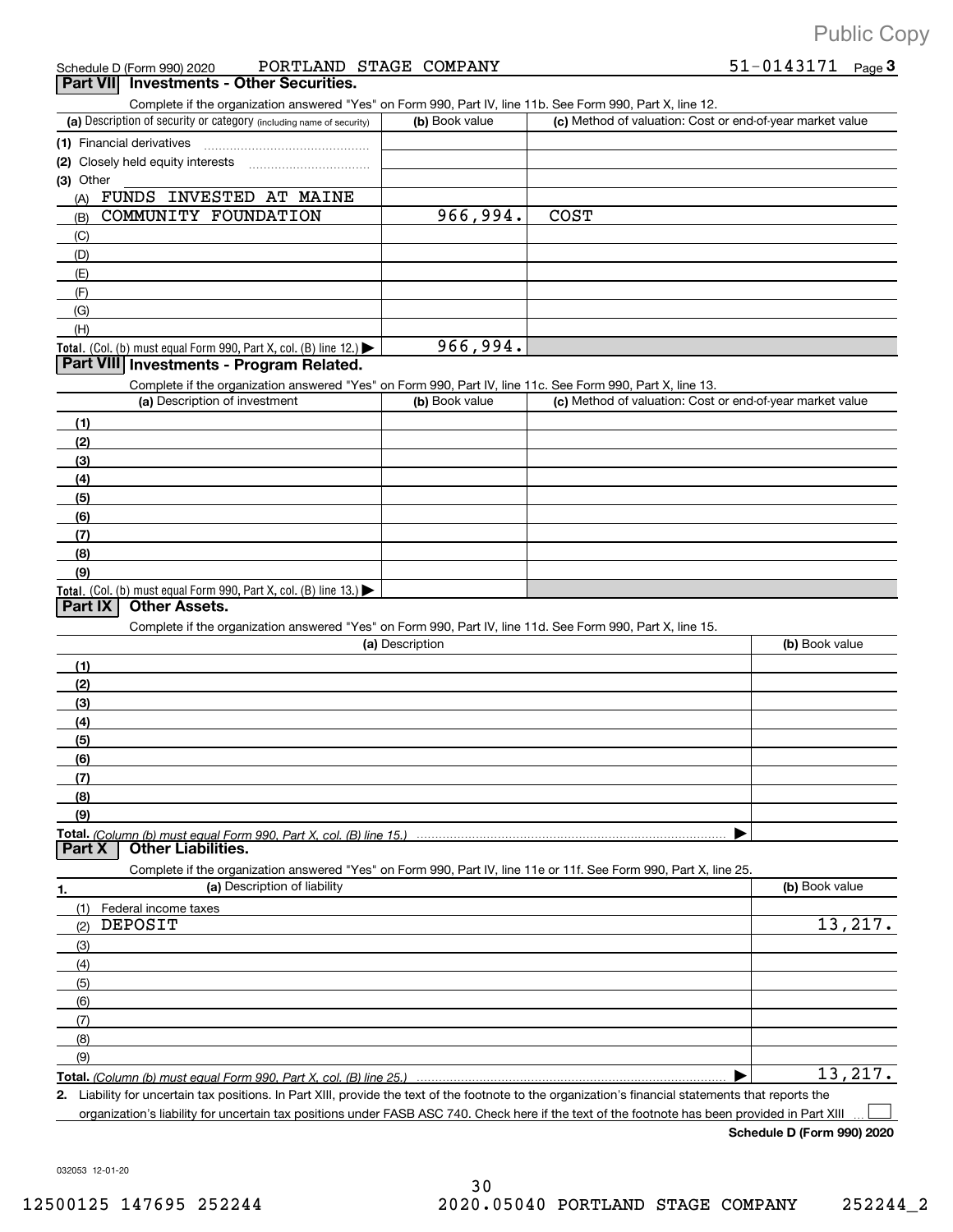|              | PORTLAND STAGE COMPANY<br>Schedule D (Form 990) 2020                                                                                                           |                |           |                | $51 - 0143171$ Page 4 |
|--------------|----------------------------------------------------------------------------------------------------------------------------------------------------------------|----------------|-----------|----------------|-----------------------|
|              | Reconciliation of Revenue per Audited Financial Statements With Revenue per Return.<br><b>Part XI</b>                                                          |                |           |                |                       |
|              | Complete if the organization answered "Yes" on Form 990, Part IV, line 12a.                                                                                    |                |           |                |                       |
| 1            | Total revenue, gains, and other support per audited financial statements                                                                                       |                |           | 1.             | 3, 130, 849.          |
| $\mathbf{2}$ | Amounts included on line 1 but not on Form 990, Part VIII, line 12:                                                                                            |                |           |                |                       |
| a            | Net unrealized gains (losses) on investments [11] matter contracts and the unrealized gains (losses) on investments                                            | 2a             | 523, 294. |                |                       |
| b            |                                                                                                                                                                | 2 <sub>b</sub> |           |                |                       |
| c            |                                                                                                                                                                | 2c             |           |                |                       |
| d            | Other (Describe in Part XIII.)                                                                                                                                 | 2d             | 8,615.    |                |                       |
| е            | Add lines 2a through 2d                                                                                                                                        |                |           | 2е             | 5 <u>31,909.</u>      |
| 3            |                                                                                                                                                                |                |           | 3              | 2,598,940.            |
| 4            | Amounts included on Form 990, Part VIII, line 12, but not on line 1:                                                                                           |                |           |                |                       |
|              | Investment expenses not included on Form 990, Part VIII, line 7b                                                                                               | 4a             |           |                |                       |
| b            | Other (Describe in Part XIII.)                                                                                                                                 | 4 <sub>b</sub> |           |                |                       |
| C            | Add lines 4a and 4b                                                                                                                                            |                |           | 4c             |                       |
| 5            |                                                                                                                                                                |                |           | 5              | 2,598,940.            |
|              | Part XII   Reconciliation of Expenses per Audited Financial Statements With Expenses per Return.                                                               |                |           |                |                       |
|              | Complete if the organization answered "Yes" on Form 990, Part IV, line 12a.                                                                                    |                |           |                |                       |
| 1            | Total expenses and losses per audited financial statements                                                                                                     |                |           | $\blacksquare$ | 1,610,875.            |
| 2            | Amounts included on line 1 but not on Form 990, Part IX, line 25:                                                                                              |                |           |                |                       |
| a            |                                                                                                                                                                | 2a             |           |                |                       |
| b            |                                                                                                                                                                | 2 <sub>b</sub> |           |                |                       |
| C            | Other losses                                                                                                                                                   | 2c             |           |                |                       |
| d            |                                                                                                                                                                | 2d             | 8,615.    |                |                       |
| e            | Add lines 2a through 2d                                                                                                                                        |                |           | 2e             | 8,615.                |
| 3            | Subtract line 2e from line 1                                                                                                                                   |                |           | 3              | 1,602,260.            |
| 4            | Amounts included on Form 990, Part IX, line 25, but not on line 1:                                                                                             |                |           |                |                       |
|              |                                                                                                                                                                | 4a             |           |                |                       |
| b            | Other (Describe in Part XIII.)                                                                                                                                 | 4b             |           |                |                       |
|              | c Add lines 4a and 4b                                                                                                                                          |                |           | 4c             |                       |
| 5            |                                                                                                                                                                |                |           | 5              | 1,602,260.            |
|              | <b>Part XIII Supplemental Information.</b>                                                                                                                     |                |           |                |                       |
|              | Provide the descriptions required for Part II, lines 3, 5, and 9; Part III, lines 1a and 4; Part IV, lines 1b and 2b; Part V, line 4; Part X, line 2; Part XI, |                |           |                |                       |
|              | lines 2d and 4b; and Part XII, lines 2d and 4b. Also complete this part to provide any additional information.                                                 |                |           |                |                       |
|              |                                                                                                                                                                |                |           |                |                       |
|              |                                                                                                                                                                |                |           |                |                       |
|              | PART V, LINE 4:                                                                                                                                                |                |           |                |                       |

THE ORGANIZATION'S INVESTMENT AND ENDOWMENT POLICY IS TO PROVIDE CURRENT

AND LONG+TERM PROTECTION FOR THE OPERATIONS OF THE ORGANIZATION.

PART XI, LINE 2D - OTHER ADJUSTMENTS:

RENTAL COSTS 8,615.

## PART XII, LINE 2D - OTHER ADJUSTMENTS:

## RENTAL COSTS 8,615.

032054 12+01+20

**Schedule D (Form 990) 2020**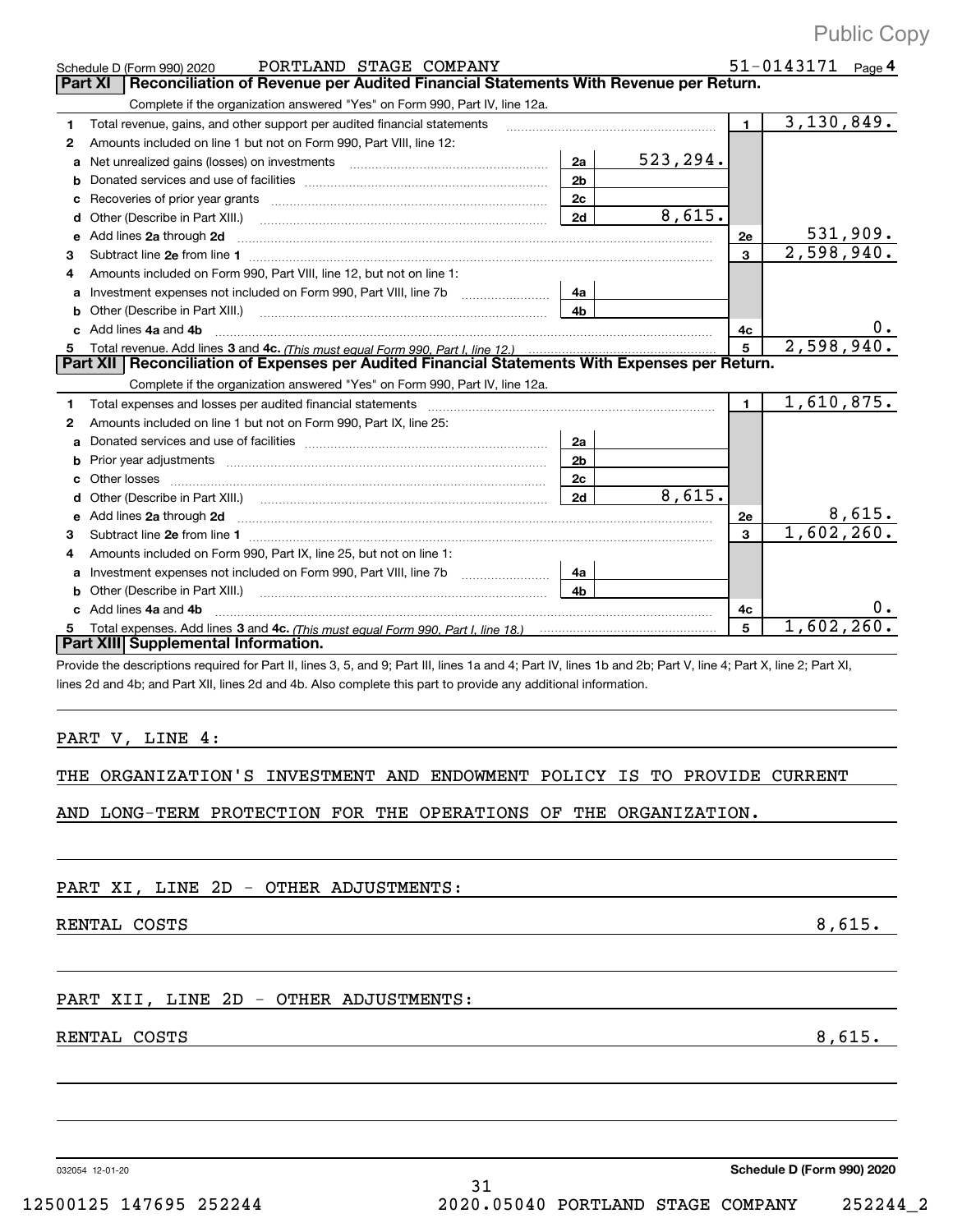| Schedule D (Form 990) 2020 |  |
|----------------------------|--|
|                            |  |

Schedule D (Form 990) 2020 PORTLAND STAGE COMPANY 51-0143171 Page PORTLAND STAGE COMPANY 51-0143171

| Part XIII Supplemental Information (continued) |                            |
|------------------------------------------------|----------------------------|
|                                                |                            |
|                                                |                            |
|                                                |                            |
|                                                |                            |
|                                                |                            |
|                                                |                            |
|                                                |                            |
|                                                |                            |
|                                                |                            |
|                                                |                            |
|                                                |                            |
|                                                |                            |
|                                                |                            |
|                                                |                            |
|                                                |                            |
|                                                |                            |
|                                                |                            |
|                                                |                            |
|                                                |                            |
|                                                |                            |
|                                                |                            |
|                                                |                            |
|                                                |                            |
|                                                |                            |
|                                                |                            |
|                                                |                            |
|                                                |                            |
|                                                |                            |
|                                                | Schedule D (Form 990) 2020 |

032055 12+01+20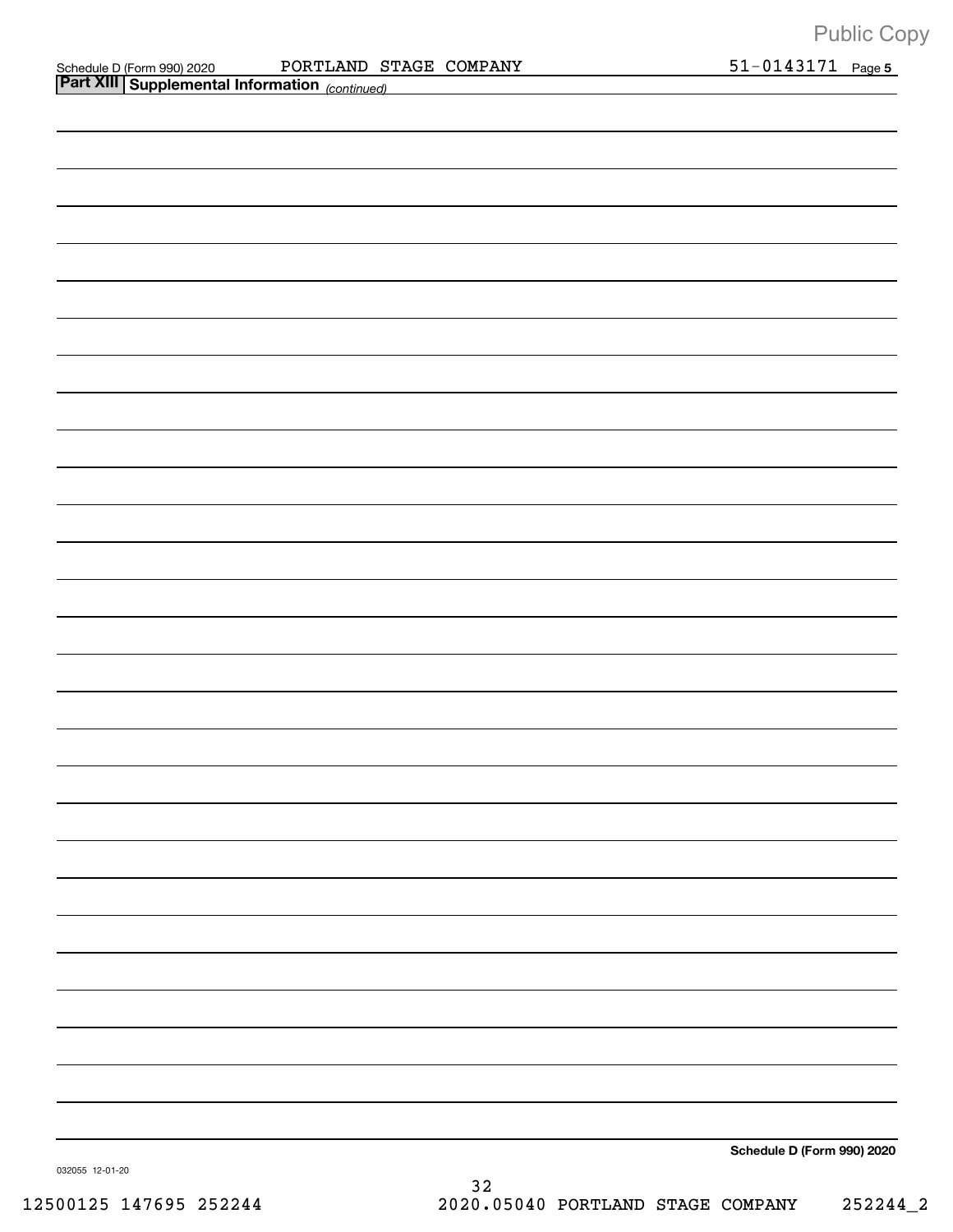| <b>Public Copy</b> |  |
|--------------------|--|
|                    |  |

| <b>SCHEDULE G</b>                                                                                                                                                                                 |                                                                                                              |                                                                  |                            |                                                                            |    | <b>Supplemental Information Regarding Fundraising or Gaming Activities</b>                                                    |  |                                                         | OMB No. 1545-0047                                       |
|---------------------------------------------------------------------------------------------------------------------------------------------------------------------------------------------------|--------------------------------------------------------------------------------------------------------------|------------------------------------------------------------------|----------------------------|----------------------------------------------------------------------------|----|-------------------------------------------------------------------------------------------------------------------------------|--|---------------------------------------------------------|---------------------------------------------------------|
| (Form 990 or 990-EZ)                                                                                                                                                                              | Complete if the organization answered "Yes" on Form 990, Part IV, line 17, 18, or 19, or if the              |                                                                  |                            |                                                                            |    |                                                                                                                               |  |                                                         |                                                         |
|                                                                                                                                                                                                   |                                                                                                              | organization entered more than \$15,000 on Form 990-EZ, line 6a. |                            |                                                                            |    |                                                                                                                               |  |                                                         | <b>Open to Public</b>                                   |
| Department of the Treasury<br>Internal Revenue Service                                                                                                                                            | Attach to Form 990 or Form 990-EZ.<br>Go to www.irs.gov/Form990 for instructions and the latest information. |                                                                  |                            |                                                                            |    |                                                                                                                               |  |                                                         | Inspection                                              |
| Name of the organization                                                                                                                                                                          |                                                                                                              |                                                                  |                            |                                                                            |    |                                                                                                                               |  |                                                         | <b>Employer identification number</b>                   |
|                                                                                                                                                                                                   |                                                                                                              | PORTLAND STAGE COMPANY                                           |                            |                                                                            |    |                                                                                                                               |  | 51-0143171                                              |                                                         |
| Part I                                                                                                                                                                                            | required to complete this part.                                                                              |                                                                  |                            |                                                                            |    | Fundraising Activities. Complete if the organization answered "Yes" on Form 990, Part IV, line 17. Form 990-EZ filers are not |  |                                                         |                                                         |
| 1 Indicate whether the organization raised funds through any of the following activities. Check all that apply.                                                                                   |                                                                                                              |                                                                  |                            |                                                                            |    |                                                                                                                               |  |                                                         |                                                         |
| Mail solicitations<br>a                                                                                                                                                                           |                                                                                                              |                                                                  | e                          |                                                                            |    | Solicitation of non-government grants                                                                                         |  |                                                         |                                                         |
| b<br>Phone solicitations                                                                                                                                                                          | Internet and email solicitations                                                                             |                                                                  | Special fundraising events |                                                                            |    | Solicitation of government grants                                                                                             |  |                                                         |                                                         |
| c<br>In-person solicitations<br>d                                                                                                                                                                 |                                                                                                              |                                                                  | g                          |                                                                            |    |                                                                                                                               |  |                                                         |                                                         |
| 2 a Did the organization have a written or oral agreement with any individual (including officers, directors, trustees, or                                                                        |                                                                                                              |                                                                  |                            |                                                                            |    |                                                                                                                               |  |                                                         |                                                         |
|                                                                                                                                                                                                   |                                                                                                              |                                                                  |                            |                                                                            |    | key employees listed in Form 990, Part VII) or entity in connection with professional fundraising services?                   |  | Yes                                                     | <b>No</b>                                               |
| <b>b</b> If "Yes," list the 10 highest paid individuals or entities (fundraisers) pursuant to agreements under which the fundraiser is to be<br>compensated at least \$5,000 by the organization. |                                                                                                              |                                                                  |                            |                                                                            |    |                                                                                                                               |  |                                                         |                                                         |
|                                                                                                                                                                                                   |                                                                                                              |                                                                  |                            |                                                                            |    |                                                                                                                               |  | (v) Amount paid                                         |                                                         |
| (i) Name and address of individual<br>or entity (fundraiser)                                                                                                                                      |                                                                                                              |                                                                  | (ii) Activity              | (iii) Did<br>fundraiser<br>have custody<br>or control of<br>contributions? |    | (iv) Gross receipts<br>from activity                                                                                          |  | to (or retained by)<br>fundraiser<br>listed in col. (i) | (vi) Amount paid<br>to (or retained by)<br>organization |
|                                                                                                                                                                                                   |                                                                                                              |                                                                  |                            | Yes                                                                        | No |                                                                                                                               |  |                                                         |                                                         |
|                                                                                                                                                                                                   |                                                                                                              |                                                                  |                            |                                                                            |    |                                                                                                                               |  |                                                         |                                                         |
|                                                                                                                                                                                                   |                                                                                                              |                                                                  |                            |                                                                            |    |                                                                                                                               |  |                                                         |                                                         |
|                                                                                                                                                                                                   |                                                                                                              |                                                                  |                            |                                                                            |    |                                                                                                                               |  |                                                         |                                                         |
|                                                                                                                                                                                                   |                                                                                                              |                                                                  |                            |                                                                            |    |                                                                                                                               |  |                                                         |                                                         |
|                                                                                                                                                                                                   |                                                                                                              |                                                                  |                            |                                                                            |    |                                                                                                                               |  |                                                         |                                                         |
|                                                                                                                                                                                                   |                                                                                                              |                                                                  |                            |                                                                            |    |                                                                                                                               |  |                                                         |                                                         |
|                                                                                                                                                                                                   |                                                                                                              |                                                                  |                            |                                                                            |    |                                                                                                                               |  |                                                         |                                                         |
|                                                                                                                                                                                                   |                                                                                                              |                                                                  |                            |                                                                            |    |                                                                                                                               |  |                                                         |                                                         |
|                                                                                                                                                                                                   |                                                                                                              |                                                                  |                            |                                                                            |    |                                                                                                                               |  |                                                         |                                                         |
|                                                                                                                                                                                                   |                                                                                                              |                                                                  |                            |                                                                            |    |                                                                                                                               |  |                                                         |                                                         |
|                                                                                                                                                                                                   |                                                                                                              |                                                                  |                            |                                                                            |    |                                                                                                                               |  |                                                         |                                                         |
|                                                                                                                                                                                                   |                                                                                                              |                                                                  |                            |                                                                            |    |                                                                                                                               |  |                                                         |                                                         |
|                                                                                                                                                                                                   |                                                                                                              |                                                                  |                            |                                                                            |    |                                                                                                                               |  |                                                         |                                                         |
| Total                                                                                                                                                                                             |                                                                                                              |                                                                  |                            |                                                                            |    |                                                                                                                               |  |                                                         |                                                         |
| 3 List all states in which the organization is registered or licensed to solicit contributions or has been notified it is exempt from registration<br>or licensing                                |                                                                                                              |                                                                  |                            |                                                                            |    |                                                                                                                               |  |                                                         |                                                         |
|                                                                                                                                                                                                   |                                                                                                              |                                                                  |                            |                                                                            |    |                                                                                                                               |  |                                                         |                                                         |
|                                                                                                                                                                                                   |                                                                                                              |                                                                  |                            |                                                                            |    |                                                                                                                               |  |                                                         |                                                         |
|                                                                                                                                                                                                   |                                                                                                              |                                                                  |                            |                                                                            |    |                                                                                                                               |  |                                                         |                                                         |
|                                                                                                                                                                                                   |                                                                                                              |                                                                  |                            |                                                                            |    |                                                                                                                               |  |                                                         |                                                         |
|                                                                                                                                                                                                   |                                                                                                              |                                                                  |                            |                                                                            |    |                                                                                                                               |  |                                                         |                                                         |
|                                                                                                                                                                                                   |                                                                                                              |                                                                  |                            |                                                                            |    |                                                                                                                               |  |                                                         |                                                         |
|                                                                                                                                                                                                   |                                                                                                              |                                                                  |                            |                                                                            |    |                                                                                                                               |  |                                                         |                                                         |
|                                                                                                                                                                                                   |                                                                                                              |                                                                  |                            |                                                                            |    |                                                                                                                               |  |                                                         |                                                         |
| LHA For Paperwork Reduction Act Notice, see the Instructions for Form 990 or 990-EZ.                                                                                                              |                                                                                                              |                                                                  |                            |                                                                            |    |                                                                                                                               |  |                                                         | Schedule G (Form 990 or 990-EZ) 2020                    |

032081 11+25+20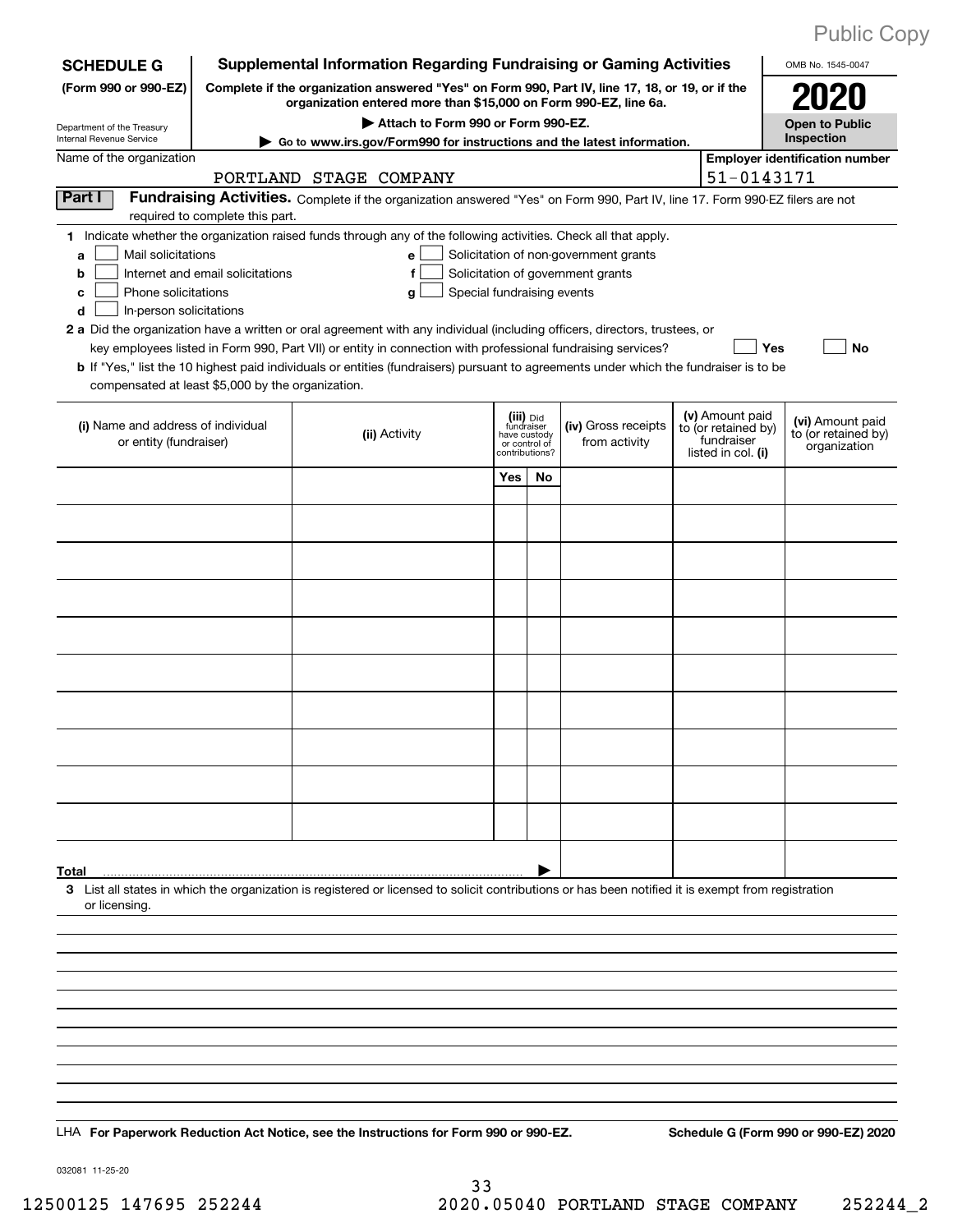## Schedule G (Form 990 or 990-EZ) 2020  $\rm{PORTLAND}$   $\rm{STAGE}$   $\rm{COMPANY}$   $\rm{51-0143171}$   $\rm{Page}$

51-0143171 Page 2

Part II | Fundraising Events. Complete if the organization answered "Yes" on Form 990, Part IV, line 18, or reported more than \$15,000

|                 |          | of fundraising event contributions and gross income on Form 990-EZ, lines 1 and 6b. List events with gross receipts greater than \$5,000.                                   |                 |                         |                                 |                                           |
|-----------------|----------|-----------------------------------------------------------------------------------------------------------------------------------------------------------------------------|-----------------|-------------------------|---------------------------------|-------------------------------------------|
|                 |          |                                                                                                                                                                             | (a) Event $#1$  | (b) Event #2            | (c) Other events<br><b>NONE</b> | (d) Total events<br>(add col. (a) through |
|                 |          |                                                                                                                                                                             | SPRING GALA     |                         |                                 | col. (c)                                  |
|                 |          |                                                                                                                                                                             | (event type)    | (event type)            | (total number)                  |                                           |
| Revenue         |          |                                                                                                                                                                             | 31,525.         |                         |                                 | <u>31,525.</u>                            |
|                 |          |                                                                                                                                                                             | 15,364.         |                         |                                 | <u>15,364.</u>                            |
|                 | 3        | Gross income (line 1 minus line 2)                                                                                                                                          | 16,161.         |                         |                                 | 16, 161.                                  |
|                 |          |                                                                                                                                                                             |                 |                         |                                 |                                           |
|                 | 5        |                                                                                                                                                                             |                 |                         |                                 |                                           |
|                 |          |                                                                                                                                                                             |                 |                         |                                 |                                           |
| Direct Expenses |          | 7 Food and beverages                                                                                                                                                        |                 |                         |                                 |                                           |
|                 | 8        |                                                                                                                                                                             |                 |                         |                                 |                                           |
|                 | 9        |                                                                                                                                                                             | 5,047.          |                         |                                 | $\frac{5,047.}{5,047.}$                   |
|                 | 10       | Direct expense summary. Add lines 4 through 9 in column (d)                                                                                                                 |                 |                         |                                 | 11, 114.                                  |
|                 | Part III | 11 Net income summary. Subtract line 10 from line 3, column (d)<br>Gaming. Complete if the organization answered "Yes" on Form 990, Part IV, line 19, or reported more than |                 |                         |                                 |                                           |
|                 |          | \$15,000 on Form 990-EZ, line 6a.                                                                                                                                           |                 |                         |                                 |                                           |
|                 |          |                                                                                                                                                                             |                 | (b) Pull tabs/instant   |                                 | (d) Total gaming (add                     |
|                 |          |                                                                                                                                                                             | (a) Bingo       | bingo/progressive bingo | (c) Other gaming                | col. (a) through col. (c))                |
| Revenue         |          |                                                                                                                                                                             |                 |                         |                                 |                                           |
|                 |          |                                                                                                                                                                             |                 |                         |                                 |                                           |
|                 |          |                                                                                                                                                                             |                 |                         |                                 |                                           |
|                 |          |                                                                                                                                                                             |                 |                         |                                 |                                           |
| Expenses        | 3        |                                                                                                                                                                             |                 |                         |                                 |                                           |
| Direct          |          |                                                                                                                                                                             |                 |                         |                                 |                                           |
|                 |          |                                                                                                                                                                             |                 |                         |                                 |                                           |
|                 |          | 5 Other direct expenses                                                                                                                                                     |                 |                         |                                 |                                           |
|                 |          | 6 Volunteer labor                                                                                                                                                           | %<br>Yes_<br>No | Yes<br>%<br>No          | Yes<br>%<br>No                  |                                           |
|                 |          | 7 Direct expense summary. Add lines 2 through 5 in column (d)                                                                                                               |                 |                         |                                 |                                           |
|                 |          |                                                                                                                                                                             |                 |                         |                                 |                                           |
|                 |          |                                                                                                                                                                             |                 |                         |                                 |                                           |
|                 |          | 9 Enter the state(s) in which the organization conducts gaming activities:                                                                                                  |                 |                         |                                 | Yes<br><b>No</b>                          |
|                 |          |                                                                                                                                                                             |                 |                         |                                 |                                           |
|                 |          |                                                                                                                                                                             |                 |                         |                                 | Yes<br>No                                 |
|                 |          |                                                                                                                                                                             |                 |                         |                                 |                                           |

032082 11+25+20

**Schedule G (Form 990 or 990+EZ) 2020**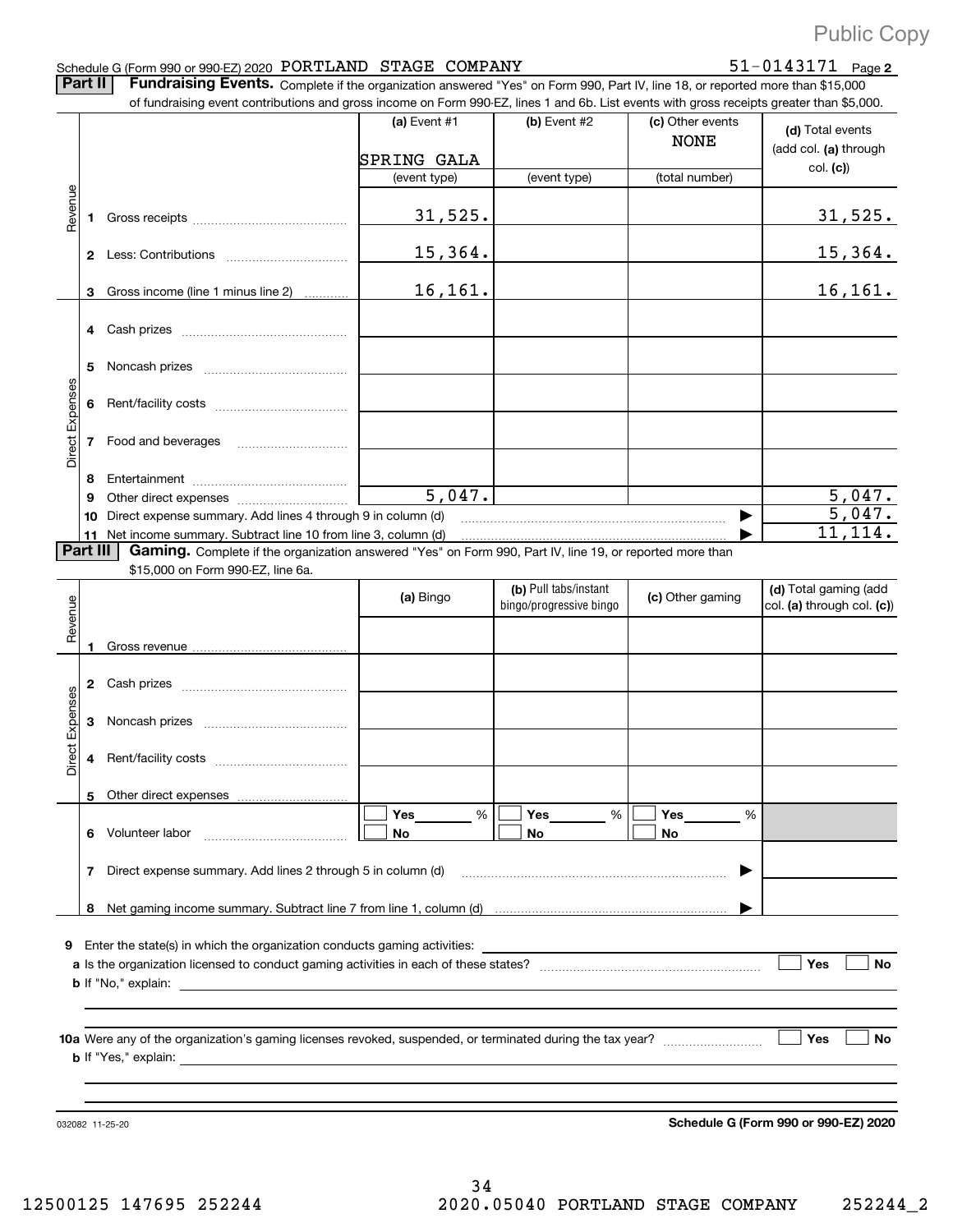| Schedule G (Form 990 or 990-EZ) 2020 PORTLAND STAGE COMPANY                                                                                                                                                                                | $51 - 0143171$ Page 3                |           |
|--------------------------------------------------------------------------------------------------------------------------------------------------------------------------------------------------------------------------------------------|--------------------------------------|-----------|
|                                                                                                                                                                                                                                            | ∐ Yes                                | No        |
| 12 Is the organization a grantor, beneficiary or trustee of a trust, or a member of a partnership or other entity formed                                                                                                                   |                                      |           |
|                                                                                                                                                                                                                                            | │ Yes                                | No        |
| 13 Indicate the percentage of gaming activity conducted in:                                                                                                                                                                                |                                      |           |
|                                                                                                                                                                                                                                            | 13a                                  | %         |
|                                                                                                                                                                                                                                            | 13b l                                | $\%$      |
| 14 Enter the name and address of the person who prepares the organization's gaming/special events books and records:                                                                                                                       |                                      |           |
|                                                                                                                                                                                                                                            |                                      |           |
|                                                                                                                                                                                                                                            |                                      |           |
|                                                                                                                                                                                                                                            |                                      | No        |
|                                                                                                                                                                                                                                            |                                      |           |
|                                                                                                                                                                                                                                            |                                      |           |
| c If "Yes," enter name and address of the third party:                                                                                                                                                                                     |                                      |           |
|                                                                                                                                                                                                                                            |                                      |           |
|                                                                                                                                                                                                                                            |                                      |           |
|                                                                                                                                                                                                                                            |                                      |           |
| 16 Gaming manager information:                                                                                                                                                                                                             |                                      |           |
|                                                                                                                                                                                                                                            |                                      |           |
| <u> 1989 - Johann Barbara, martin amerikan basal dan berasal dan berasal dan berasal dari berasal dan berasal dan</u><br>Name $\blacktriangleright$                                                                                        |                                      |           |
| Gaming manager compensation > \$                                                                                                                                                                                                           |                                      |           |
|                                                                                                                                                                                                                                            |                                      |           |
|                                                                                                                                                                                                                                            |                                      |           |
|                                                                                                                                                                                                                                            |                                      |           |
|                                                                                                                                                                                                                                            |                                      |           |
| Director/officer<br>Employee<br>Independent contractor                                                                                                                                                                                     |                                      |           |
|                                                                                                                                                                                                                                            |                                      |           |
| 17 Mandatory distributions:                                                                                                                                                                                                                |                                      |           |
| a Is the organization required under state law to make charitable distributions from the gaming proceeds to                                                                                                                                |                                      |           |
| retain the state gaming license?                                                                                                                                                                                                           | $\Box$ Yes                           | $\Box$ No |
| <b>b</b> Enter the amount of distributions required under state law to be distributed to other exempt organizations or spent in the                                                                                                        |                                      |           |
| organization's own exempt activities during the tax year $\triangleright$ \$<br><b>Part IV</b>                                                                                                                                             |                                      |           |
| Supplemental Information. Provide the explanations required by Part I, line 2b, columns (iii) and (v); and Part III, lines 9, 9b, 10b,<br>15b, 15c, 16, and 17b, as applicable. Also provide any additional information. See instructions. |                                      |           |
|                                                                                                                                                                                                                                            |                                      |           |
|                                                                                                                                                                                                                                            |                                      |           |
|                                                                                                                                                                                                                                            |                                      |           |
|                                                                                                                                                                                                                                            |                                      |           |
|                                                                                                                                                                                                                                            |                                      |           |
|                                                                                                                                                                                                                                            |                                      |           |
|                                                                                                                                                                                                                                            |                                      |           |
|                                                                                                                                                                                                                                            |                                      |           |
|                                                                                                                                                                                                                                            |                                      |           |
|                                                                                                                                                                                                                                            |                                      |           |
|                                                                                                                                                                                                                                            |                                      |           |
|                                                                                                                                                                                                                                            |                                      |           |
|                                                                                                                                                                                                                                            |                                      |           |
|                                                                                                                                                                                                                                            |                                      |           |
| 032083 11-25-20                                                                                                                                                                                                                            | Schedule G (Form 990 or 990-EZ) 2020 |           |
| 35                                                                                                                                                                                                                                         |                                      |           |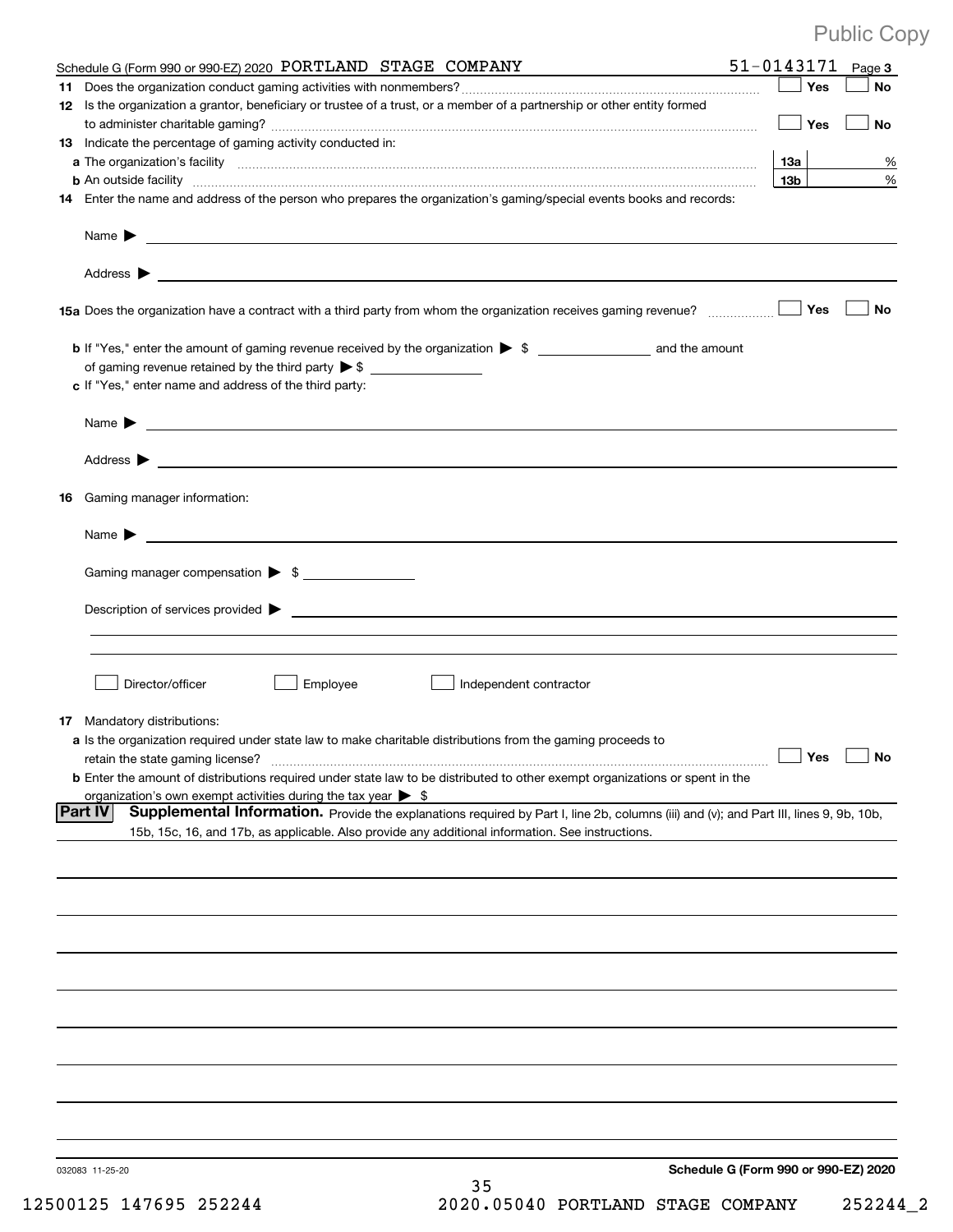| <b>Part IV   Supplemental Information</b> (continued) |  |                                 |
|-------------------------------------------------------|--|---------------------------------|
|                                                       |  |                                 |
|                                                       |  |                                 |
|                                                       |  |                                 |
|                                                       |  |                                 |
|                                                       |  |                                 |
|                                                       |  |                                 |
|                                                       |  |                                 |
|                                                       |  |                                 |
|                                                       |  |                                 |
|                                                       |  |                                 |
|                                                       |  |                                 |
|                                                       |  |                                 |
|                                                       |  |                                 |
|                                                       |  |                                 |
|                                                       |  |                                 |
|                                                       |  |                                 |
|                                                       |  |                                 |
|                                                       |  |                                 |
|                                                       |  |                                 |
|                                                       |  |                                 |
|                                                       |  |                                 |
|                                                       |  |                                 |
|                                                       |  |                                 |
|                                                       |  |                                 |
|                                                       |  |                                 |
|                                                       |  |                                 |
|                                                       |  |                                 |
|                                                       |  |                                 |
|                                                       |  |                                 |
|                                                       |  | Schedule G (Form 990 or 990-EZ) |

032084 04+01+20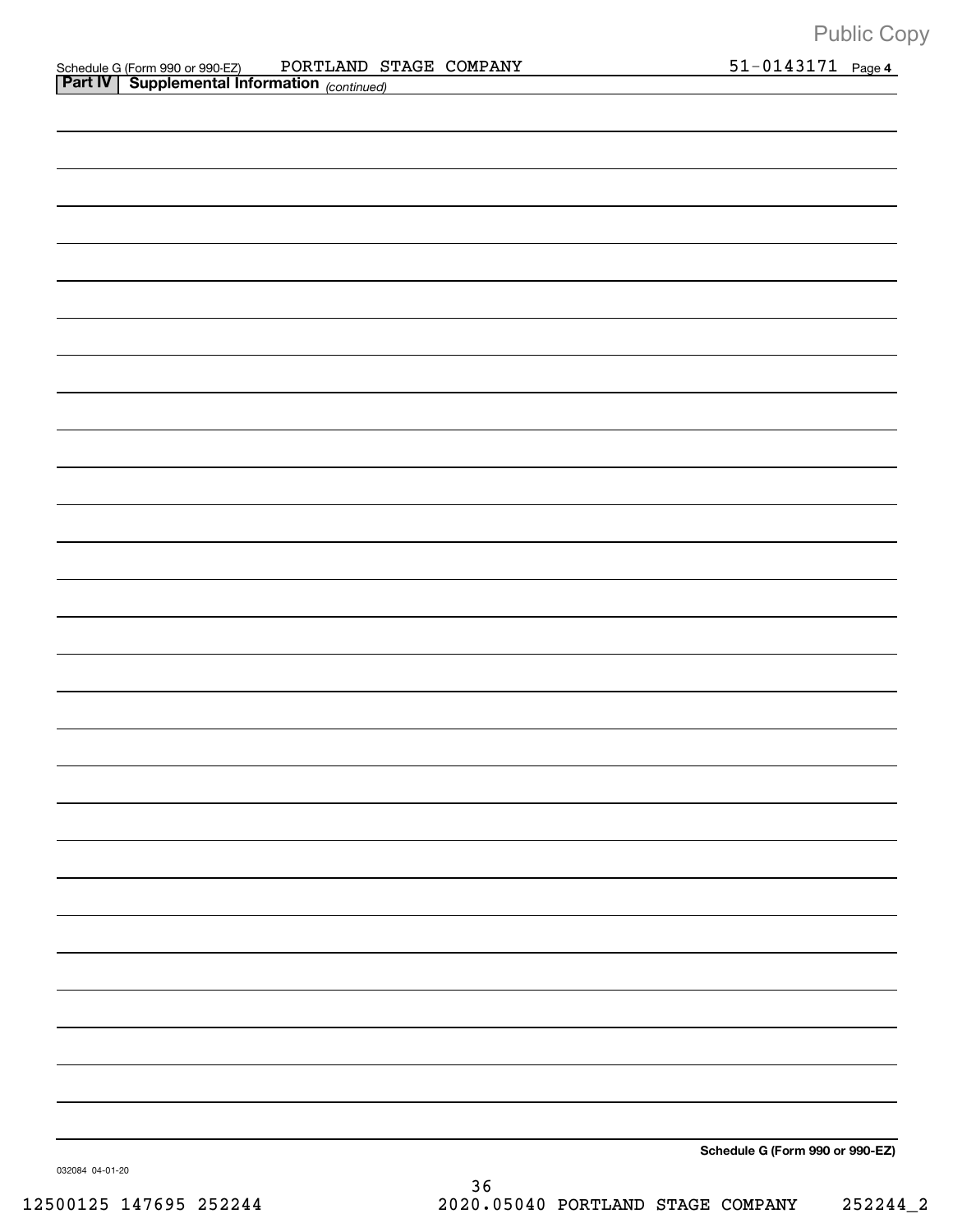### **SCHEDULE M (Form 990)**

## **Noncash Contributions**

OMB No. 1545-0047

| Department of the Treasury |
|----------------------------|
| Internal Revenue Service   |

**Complete if the organizations answered "Yes" on Form 990, Part IV, lines 29 or 30. Attach to Form 990.**  $\triangleright$  Complete if the organizations answered "Yes" on Form 990, Part IV, lines 29 or 30.  $2020$  $\blacktriangleright$ 

**Open to Public Inspection**

|  | Name of the organization |  |
|--|--------------------------|--|

 **Go to www.irs.gov/Form990 for instructions and the latest information.** J

| $\mathbf n$ ule latest illioi mation. |                                       |
|---------------------------------------|---------------------------------------|
|                                       | <b>Employer identification number</b> |
|                                       | 51-0143171                            |
|                                       |                                       |

| Name of the organization |
|--------------------------|
|--------------------------|

|         | PORTLAND STAGE COMPANY                                                                                                                                                    |                               |                                      |                                                                                                       | 51-0143171                                                   |     |     |    |
|---------|---------------------------------------------------------------------------------------------------------------------------------------------------------------------------|-------------------------------|--------------------------------------|-------------------------------------------------------------------------------------------------------|--------------------------------------------------------------|-----|-----|----|
| Part I  | <b>Types of Property</b>                                                                                                                                                  |                               |                                      |                                                                                                       |                                                              |     |     |    |
|         |                                                                                                                                                                           | (a)<br>Check if<br>applicable | (b)<br>Number of<br>contributions or | (c)<br>Noncash contribution<br>amounts reported on<br>litems contributed Form 990, Part VIII, line 1g | (d)<br>Method of determining<br>noncash contribution amounts |     |     |    |
| 1.      |                                                                                                                                                                           |                               |                                      |                                                                                                       |                                                              |     |     |    |
| 2       |                                                                                                                                                                           |                               |                                      |                                                                                                       |                                                              |     |     |    |
| З       | Art - Fractional interests                                                                                                                                                |                               |                                      |                                                                                                       |                                                              |     |     |    |
| 4       |                                                                                                                                                                           |                               |                                      |                                                                                                       |                                                              |     |     |    |
| 5       | Clothing and household goods                                                                                                                                              |                               |                                      |                                                                                                       |                                                              |     |     |    |
| 6       |                                                                                                                                                                           |                               |                                      |                                                                                                       |                                                              |     |     |    |
| 7       |                                                                                                                                                                           |                               |                                      |                                                                                                       |                                                              |     |     |    |
| 8       |                                                                                                                                                                           |                               |                                      |                                                                                                       |                                                              |     |     |    |
| 9       | Securities - Publicly traded                                                                                                                                              | $\mathbf x$                   | 1                                    | 49,749. MARKET                                                                                        |                                                              |     |     |    |
| 10      | Securities - Closely held stock                                                                                                                                           |                               |                                      |                                                                                                       |                                                              |     |     |    |
| 11      | Securities - Partnership, LLC, or                                                                                                                                         |                               |                                      |                                                                                                       |                                                              |     |     |    |
|         | trust interests                                                                                                                                                           |                               |                                      |                                                                                                       |                                                              |     |     |    |
| 12      |                                                                                                                                                                           |                               |                                      |                                                                                                       |                                                              |     |     |    |
| 13      | Qualified conservation contribution -                                                                                                                                     |                               |                                      |                                                                                                       |                                                              |     |     |    |
|         |                                                                                                                                                                           |                               |                                      |                                                                                                       |                                                              |     |     |    |
| 14      | Qualified conservation contribution - Other                                                                                                                               |                               |                                      |                                                                                                       |                                                              |     |     |    |
| 15      | Real estate - Residential                                                                                                                                                 |                               |                                      |                                                                                                       |                                                              |     |     |    |
| 16      | Real estate - Commercial                                                                                                                                                  |                               |                                      |                                                                                                       |                                                              |     |     |    |
| 17      |                                                                                                                                                                           |                               |                                      |                                                                                                       |                                                              |     |     |    |
| 18      |                                                                                                                                                                           |                               |                                      |                                                                                                       |                                                              |     |     |    |
| 19      |                                                                                                                                                                           |                               |                                      |                                                                                                       |                                                              |     |     |    |
| 20      | Drugs and medical supplies                                                                                                                                                |                               |                                      |                                                                                                       |                                                              |     |     |    |
| 21      |                                                                                                                                                                           |                               |                                      |                                                                                                       |                                                              |     |     |    |
| 22      |                                                                                                                                                                           |                               |                                      |                                                                                                       |                                                              |     |     |    |
| 23      |                                                                                                                                                                           |                               |                                      |                                                                                                       |                                                              |     |     |    |
| 24      |                                                                                                                                                                           |                               |                                      |                                                                                                       |                                                              |     |     |    |
| 25      | Other $\blacktriangleright$<br>$\left(\begin{array}{ccc}\n\end{array}\right)$                                                                                             |                               |                                      |                                                                                                       |                                                              |     |     |    |
| 26      | Other $\blacktriangleright$                                                                                                                                               |                               |                                      |                                                                                                       |                                                              |     |     |    |
| 27      | Other                                                                                                                                                                     |                               |                                      |                                                                                                       |                                                              |     |     |    |
| 28      | Other                                                                                                                                                                     |                               |                                      |                                                                                                       |                                                              |     |     |    |
| 29      | Number of Forms 8283 received by the organization during the tax year for contributions                                                                                   |                               |                                      |                                                                                                       |                                                              |     |     |    |
|         | for which the organization completed Form 8283, Part V, Donee Acknowledgement                                                                                             |                               |                                      | 29                                                                                                    |                                                              |     |     |    |
|         |                                                                                                                                                                           |                               |                                      |                                                                                                       |                                                              |     | Yes | No |
|         | 30a During the year, did the organization receive by contribution any property reported in Part I, lines 1 through 28, that it                                            |                               |                                      |                                                                                                       |                                                              |     |     |    |
|         | must hold for at least three years from the date of the initial contribution, and which isn't required to be used for                                                     |                               |                                      |                                                                                                       |                                                              |     |     | х  |
|         | exempt purposes for the entire holding period?                                                                                                                            |                               |                                      |                                                                                                       |                                                              | 30a |     |    |
|         | <b>b</b> If "Yes," describe the arrangement in Part II.<br>Does the organization have a gift acceptance policy that requires the review of any nonstandard contributions? |                               |                                      |                                                                                                       |                                                              |     | х   |    |
| 31      |                                                                                                                                                                           |                               |                                      |                                                                                                       |                                                              | 31  |     |    |
|         | 32a Does the organization hire or use third parties or related organizations to solicit, process, or sell noncash                                                         |                               |                                      |                                                                                                       |                                                              |     |     | х  |
|         | contributions?<br>If "Yes," describe in Part II.                                                                                                                          |                               |                                      |                                                                                                       |                                                              | 32a |     |    |
| b<br>33 | If the organization didn't report an amount in column (c) for a type of property for which column (a) is checked,                                                         |                               |                                      |                                                                                                       |                                                              |     |     |    |
|         | describe in Part II.                                                                                                                                                      |                               |                                      |                                                                                                       |                                                              |     |     |    |
|         |                                                                                                                                                                           |                               |                                      |                                                                                                       |                                                              |     |     |    |

**For Paperwork Reduction Act Notice, see the Instructions for Form 990. Schedule M (Form 990) 2020** LHA

032141 11+23+20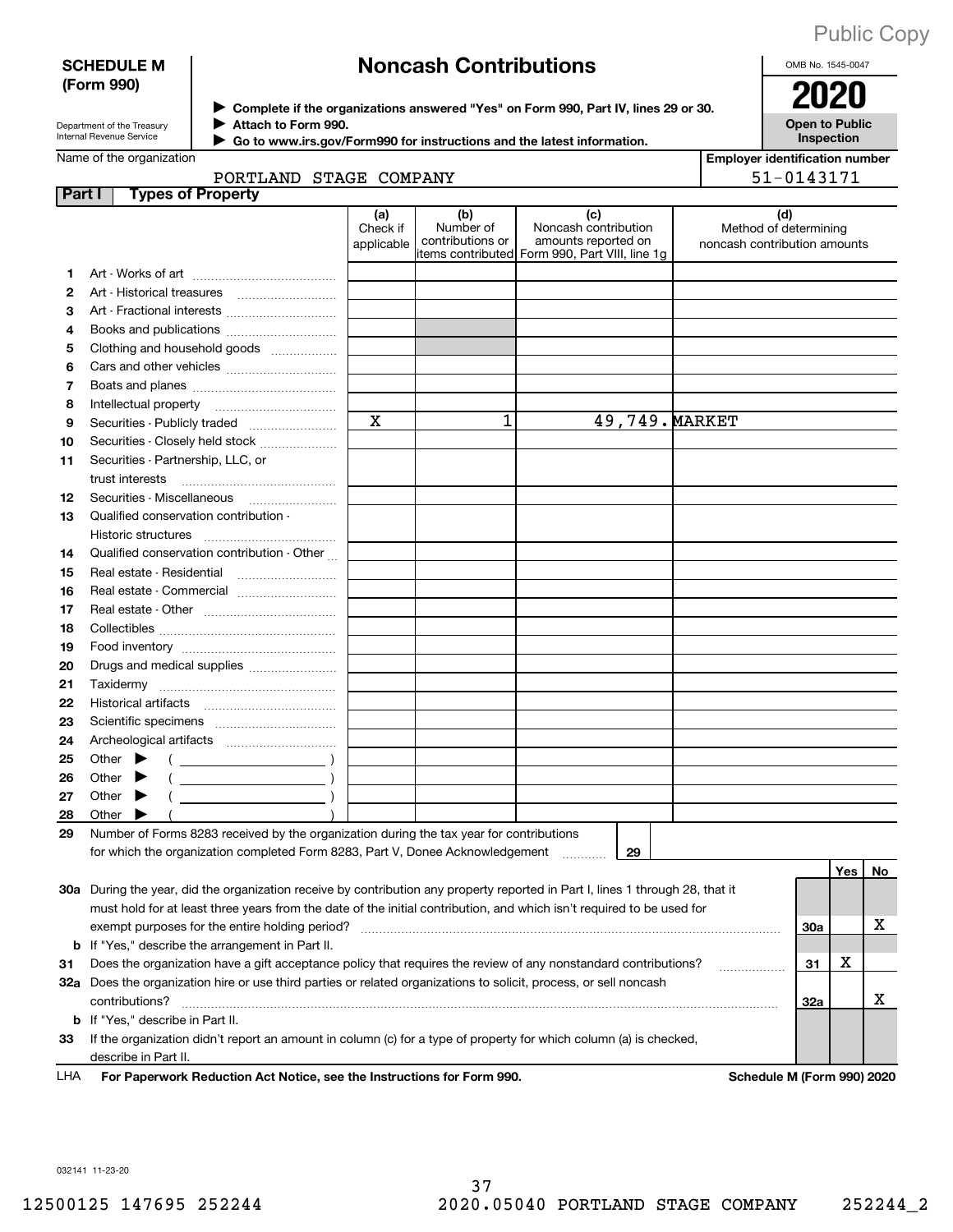**2** Provide the information required by Part I, lines 30b, 32b, and 33, and whether the organization is reporting in Part I, column (b), the number of contributions, the number of items received, or a combination of both. Also complete this part for any additional information. **Part II Supplemental Information.** 

| 032142 11-23-20 | Schedule M (Form 990) 2020 |
|-----------------|----------------------------|
|                 |                            |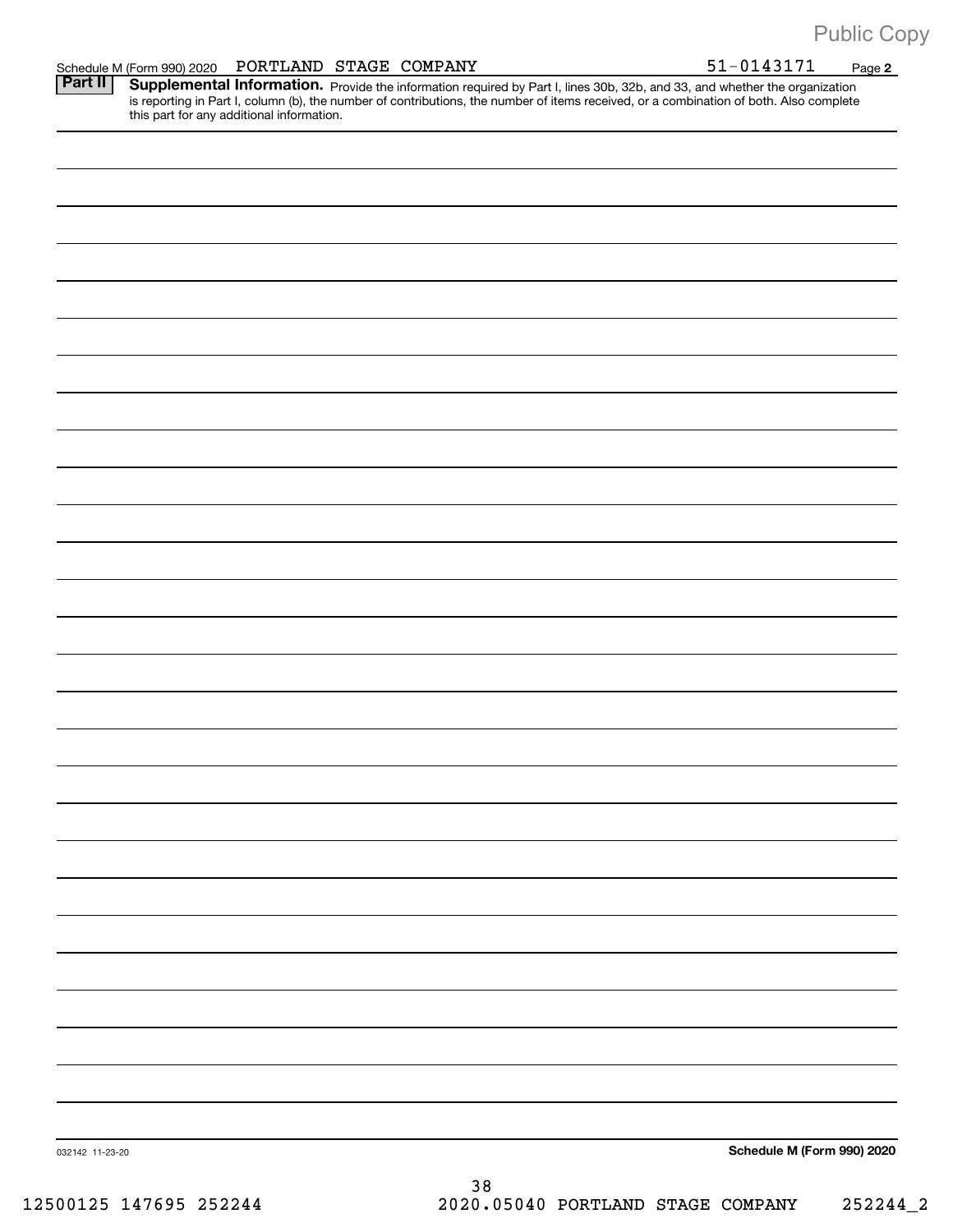**(Form 990 or 990+EZ)**

Department of the Treasury Internal Revenue Service Name of the organization

**Complete to provide information for responses to specific questions on Form 990 or 990+EZ or to provide any additional information. | Attach to Form 990 or 990+EZ. | Go to www.irs.gov/Form990 for the latest information. SCHEDULE O Supplemental Information to Form 990 or 990+EZ 2020**

**Open to Public Inspection Employer identification number** PORTLAND STAGE COMPANY FORTLAND STAGE OF THE STAGE OF THE STAGE OF THE STAGE OF THE STAGE OF THE STAGE OF THE STAGE OF THE STAGE OF THE STAGE OF THE STAGE OF THE STAGE OF THE STAGE OF THE STAGE OF THE STAGE OF THE STAGE OF

OMB No. 1545-0047

FORM 990, PART I, LINE 1, DESCRIPTION OF ORGANIZATION MISSION:

PROGRAMS THAT EXPLORE BASIC HUMAN ISSUES AND CONCERNS RELEVANT TO THE

COMMUNITIES SERVED BY THE THEATER. OUR GUIDING PRINCIPLE IS TO PROMOTE

CREATIVITY AND DIALOGUE AMONG ARTISTS, STAFF, BOARD MEMBERS AND

AUDIENCE.

FORM 990, PART III, LINE 1, DESCRIPTION OF ORGANIZATION MISSION:

STAFF, BOARD MEMBERS AND AUDIENCE.

FORM 990, PART III, LINE 4A, PROGRAM SERVICE ACCOMPLISHMENTS:

ABOUT OPENING OURSELVES TO SEE THE WORLD FROM ANOTHER PERSON'S

PERSPECTIVE; IT IS ABOUT BUILDING COMMUNITY. IN 2020, PORTLAND STAGE

PUBLICLY ACKNOWLEDGED OUR ROLE IN THE SYSTEMIC RACISM PREVALENT IN OUR

COUNTRY AND COMMITTED TO WORKING ACTIVELY FOR POSITIVE CHANGE. OUR

BOARD, AND STAFF ARE CURRENTLY DEVELOPING A REVISED MISSION AND VALUES

STATEMENT THAT SUPPORTS OUR GOAL OF INCLUSIVITY AND ANTI+RACISM IN

ANTICIPATION OF DEVELOPING A NEW STRATEGIC PLAN.

FORM 990, PART VI, SECTION B, LINE 11B:

LINE 11A EXPLANATION - THE FINANCE DIRECTOR REVIEWS THE 990 AND THEN THE 990 IS SENT TO THE FINANCE COMMITTEE FOR DISCUSSION AND REVIEW AT THE FIRST REGULARLY SCHEDULED MEETING AFTER IT IS PRODUCED IN DRAFT FORM. AFTER THE FINANCE COMMITTEE HAS HAD A CHANCE TO COMMENT, THE 990 IS FILED WITH THE IRS.

FORM 990, PART VI, SECTION B, LINE 12C: